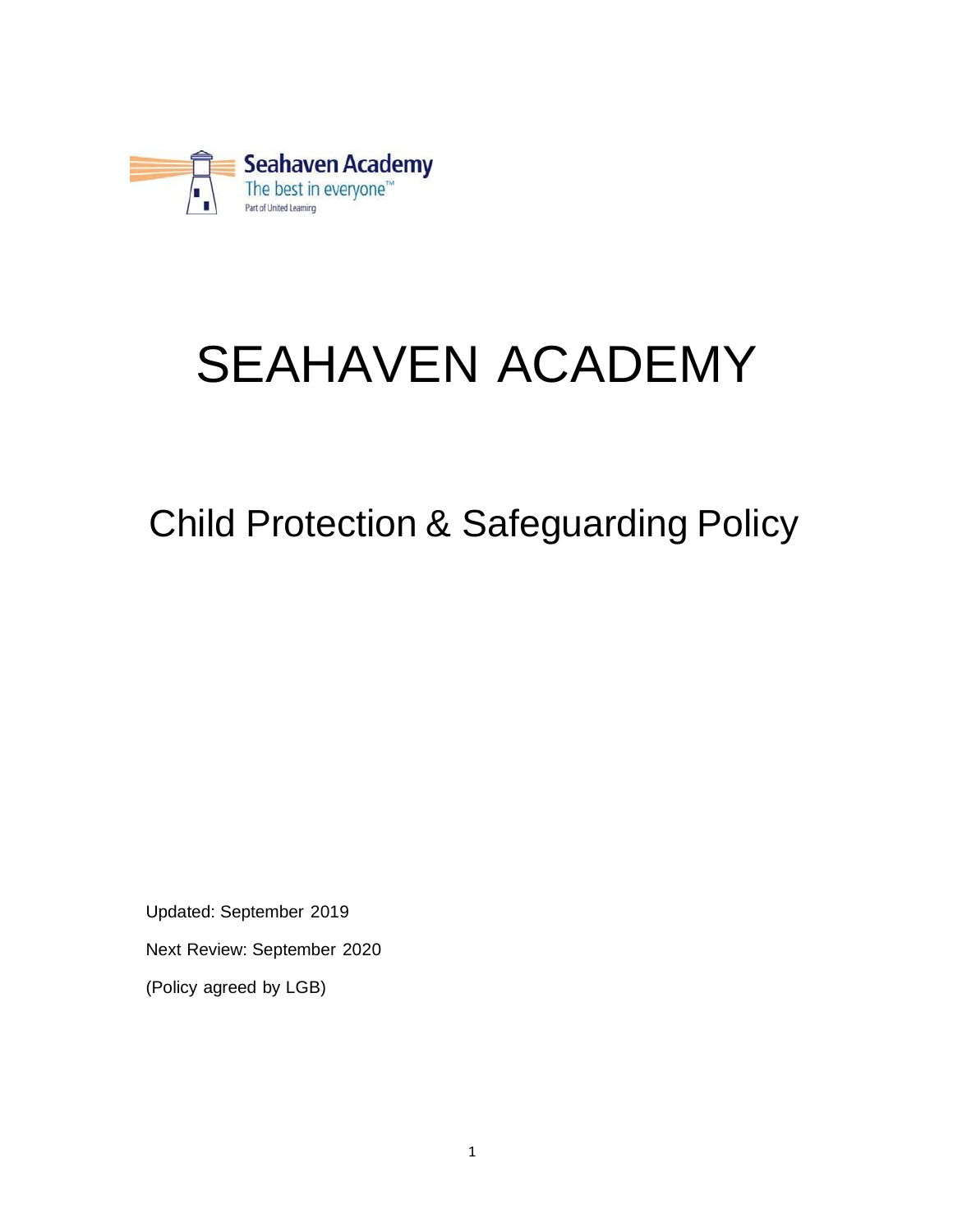| Date of last central | <b>July 2019</b>       | Review Period:  | 1 year (minimum)       |
|----------------------|------------------------|-----------------|------------------------|
| office review:       |                        |                 |                        |
| Date of next central | September 2019         | Owner:          |                        |
| office review:       |                        |                 |                        |
| Date of next school  | September 2019         |                 |                        |
| level review:        |                        |                 |                        |
| Type of policy:      | United Learning Policy | Local Governing | Recommends school      |
|                      |                        | Body            | policy for Group Board |
|                      |                        |                 | approval               |
|                      |                        | Group Board:    | Group Board approves   |
|                      |                        |                 | United Learning Policy |

#### **REVIEW TIMETABLE**

| The Policy will be reviewed annually, as set out below: |                |  |
|---------------------------------------------------------|----------------|--|
| Policy reviewed centrally<br>Annually                   |                |  |
| Policy tailored by individual schools                   | September 2019 |  |
| Policy ratified by Local Governing Bodies               | September 2019 |  |
| Policy approved by the Group Board                      | $[•]$ INSERT]  |  |
| Implementation of Group Policy                          | September 2019 |  |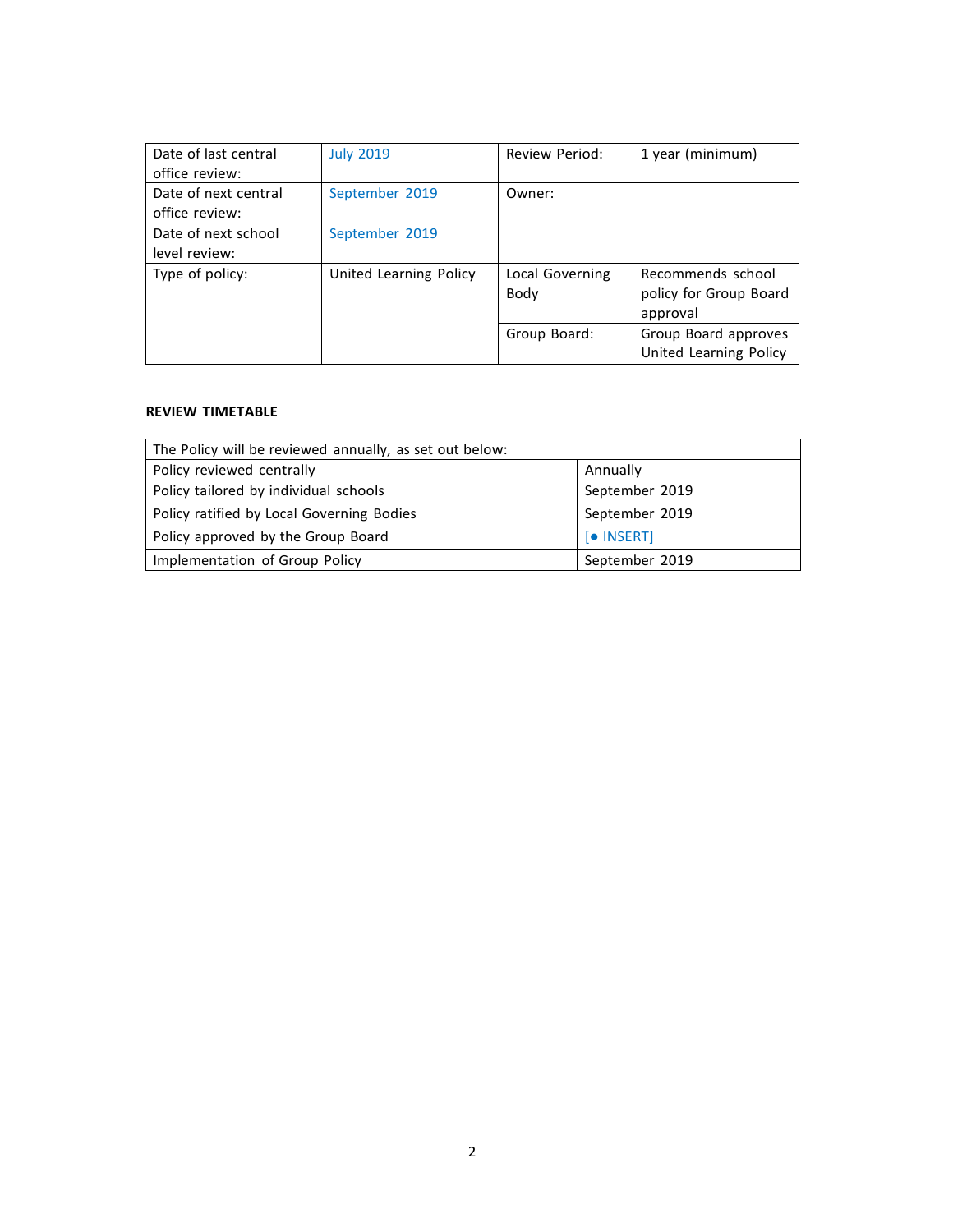#### **UNITED LEARNING TRUST**

#### **Seahaven Academy**

#### **September 2019**

#### **CHILD PROTECTION AND SAFEGUARDING POLICY**

#### **KEY EXTERNAL CONTACT DETAILS**

| <b>Local Authority Designated Officer</b>  | Amanda Glover                                 |
|--------------------------------------------|-----------------------------------------------|
|                                            | TEL: 07825 782793                             |
|                                            | EMAIL: amanda.glover@eastsussex.gov.uk        |
|                                            |                                               |
| Local Authority Children's Social Services | TEL: 01323 464222                             |
|                                            | EMAIL: 0-19.SPOA@eastsussex.gov.uk            |
|                                            | OUT OF HOURS EMERGENCY                        |
|                                            | DUTY TEAM TEL: 01273 335906 or 01273 335905   |
|                                            |                                               |
| <b>Multi-Agency Safeguarding Hub</b>       | TEL: 01323 747373                             |
|                                            | EMAIL: DatEast@eastsussex.gov.uk              |
|                                            |                                               |
| <b>Support and Advice about Extremism</b>  | <b>Police</b>                                 |
|                                            | <b>Police</b>                                 |
|                                            | Naomi Watkinson                               |
|                                            | TEL: 07788 566585                             |
|                                            | <b>EMERGENCY: 999</b>                         |
|                                            | NON EMERGENCY NUMBER: 101                     |
|                                            | EMAIL: naomi.watkinson@sussex.pnn.police.uk   |
|                                            |                                               |
|                                            | <b>Local Authority</b>                        |
|                                            | Lucy Spencer/SPOA                             |
|                                            | TEL: 01323 464222                             |
|                                            | EMAIL: lucy.spencer@eastsussex.gov.uk         |
|                                            | /0-19.SPOA@eastsussex.gov.uk                  |
|                                            |                                               |
|                                            | <b>Department for Education</b>               |
|                                            | NON EMERGENCY NUMBER: 020 7340 7264           |
|                                            | EMAIL: counter.extremism@education.gsi.gov.uk |
|                                            |                                               |
| NSPCC's what you can do to report abuse    | ADDRESS: Weston House, 42 Curtain Road London |
| dedicated helpline                         | EC2A 3NH                                      |
|                                            | TEL: 0800 028 0285                            |
|                                            | EMAIL: help@nspcc.org.uk                      |
|                                            |                                               |
| <b>Disclosure and Barring Service</b>      | ADDRESS: PO Box 181, Darlington, DL1 9FA      |
|                                            | TEL: 01325 953795                             |
|                                            | EMAIL: dbsdispatch@dbs.gsi.gov.uk             |
|                                            |                                               |
|                                            |                                               |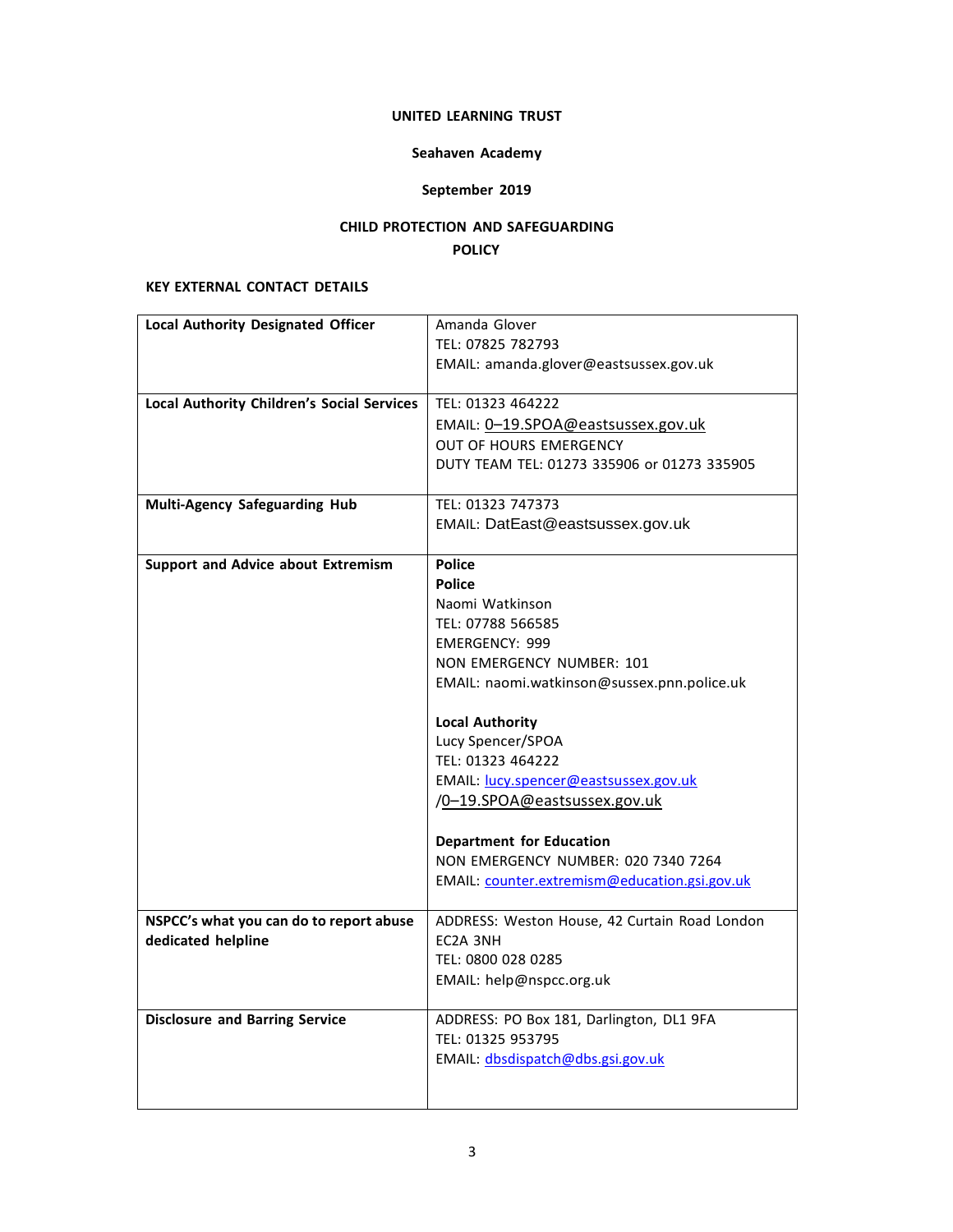| <b>Teaching Regulation Agency</b>   | ADDRESS: 53-55 Butts Road, Earlsdon Park, Coventry,<br>CV1 3BH<br>TEL: 0207 593 5393<br>EMAIL: misconduct.teacher@education.gov.uk |
|-------------------------------------|------------------------------------------------------------------------------------------------------------------------------------|
| <b>OFSTED Safeguarding Children</b> | TEL: 0300 123 4666 (Monday to Friday from 8am to<br>6pm)<br>EMAIL: Whistleblowing@ofsted.gov.uk                                    |

#### **KEY SCHOOL CONTACT DETAILS**

|                                           | Chair of ULT                                      |
|-------------------------------------------|---------------------------------------------------|
| United Learning Trust (ULT)               |                                                   |
|                                           | Richard Greenhalgh                                |
|                                           |                                                   |
|                                           | EMAIL: company.secretary@unitedlearning.org.uk    |
|                                           |                                                   |
|                                           |                                                   |
|                                           | <b>Head of Safeguarding</b>                       |
|                                           | Darren Ellison-Lee, Director of Primary Education |
|                                           | EMAIL: Darran. Ellison-Lee@unitedlearning.org.uk  |
|                                           |                                                   |
|                                           | <b>Regional Director (United Learning)</b>        |
|                                           | Jan Shaddick                                      |
|                                           | EMAIL: jan.shaddick@unitedlearning.org.uk         |
|                                           |                                                   |
| <b>Local Governing Body (LGB)</b>         | <b>Chair of LGB</b>                               |
|                                           | <b>Stuart Ford</b>                                |
|                                           | TEL: 01273 517601                                 |
|                                           | EMAIL: fords@seahavenacademy.org.uk               |
|                                           |                                                   |
|                                           | Nominated Safeguarding Governor of LGB            |
|                                           | Lisa Byrne                                        |
|                                           | TEL: 01273 517601                                 |
|                                           | EMAIL: byrnel@seahavenacademy.org.uk              |
|                                           |                                                   |
|                                           | Nominated E-Safety Governor of LGB                |
|                                           | Lisa Byrne                                        |
|                                           | TEL: 01273 517601                                 |
|                                           | EMAIL: byrnel@seahavenacademy.org.uk              |
|                                           |                                                   |
| <b>Designated Safeguarding Lead (DSL)</b> | Main DSL for the School                           |
| {and Deputy Designed Safeguarding         |                                                   |
|                                           |                                                   |
|                                           | Jayne Lewis                                       |
| Leads (DDSLs)}                            | TEL: 01273 517601                                 |
|                                           | EMAIL: lewisj@seahavenacademy.org.uk              |
|                                           | <b>Deputy DSL</b>                                 |
|                                           | Louise Thomas                                     |
|                                           | TEL: 01273 517601                                 |
|                                           | EMAIL: thomasl@seahavenacademy.org.uk             |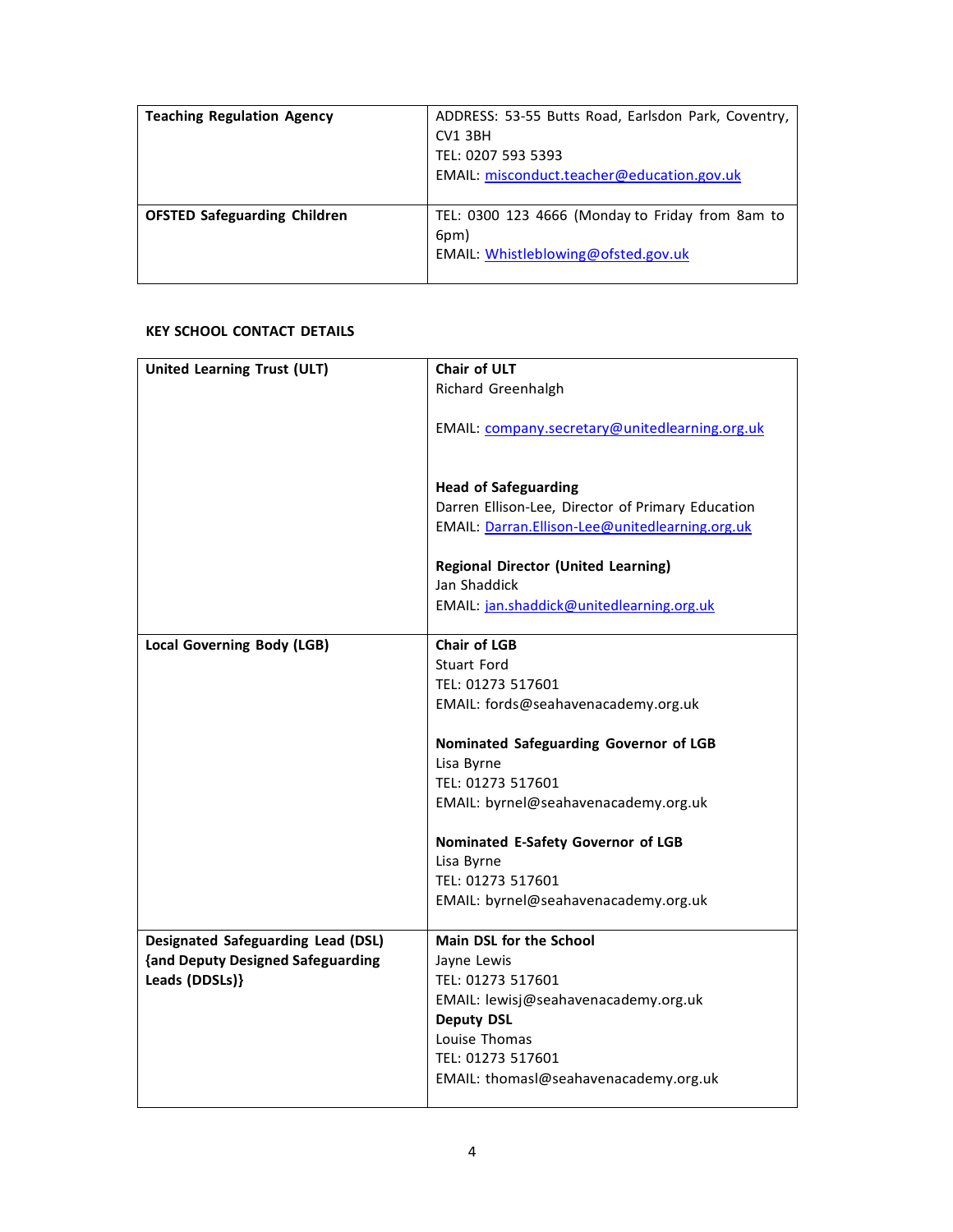|                                                         | <b>Designated E-Safety Lead</b><br>Jayne Lewis<br>TEL: 01273 517601<br>EMAIL: lewisj@seahavenacademy.org.uk |
|---------------------------------------------------------|-------------------------------------------------------------------------------------------------------------|
| <b>Designated Teachers for Looked After</b><br>Children | Johnie Davies<br>TEL: 01273 517601<br>EMAIL: daviesj@seahavenacademy.org.uk                                 |
| <b>Head/Principal</b>                                   | Sarah Pringle<br>TEL: 01273 517601<br>EMAIL: s.pringle@seahavenacademy.org.uk                               |

#### **POLICY STATEMENT**

This policy applies to Seahaven Academy. United Learning Trust requires the School's Local Governing Body to review and update this policy annually (as a minimum). This policy is available on the School website. This policy is ratified annually by the United Learning Group Board.

This policy has regard to the following guidance and advice:

- Keeping Children Safe in Education (September 2019) ('*KCSIE'*)
	- o Disqualification under the Childcare Act 2006 (July 2018)
	- o What to do if you're worried a child is being abused: advice for practitioners (March 2015)
	- o Sexual violence and sexual harassment between children in schools and colleges (May 2018)
- Working Together to Safeguard Children (July 2018)
	- $\circ$  Information sharing: advice for practitioners providing safeguarding services (July 2018)
- Revised Prevent Duty Guidance for England and Wales (July 2015)
	- o The Prevent Duty: Departmental advice for schools and childminders (June 2015)
	- o The use of social media for on‐line radicalisation (July 2015)

This policy also takes into account the procedures and practice of East Sussex LA and the published safeguarding arrangements set out by the local safeguarding partners.

#### **CONCERNS ABOUT A CHILD**

The School has a duty to consider at all times the best interests of the student and take action to enable all students to achieve the best outcomes. Safeguarding and promoting the welfare of children is **everyone's** responsibility. Everyone has a role to play in identifying concerns, sharing information and taking prompt action in accordance with this policy.

The School has arrangements for listening to children and providing early help and processes for children to raise concerns about themselves or their peers. Young people are able to talk to trusted adults in the pastoral team and in the wider school or use a web based communication system called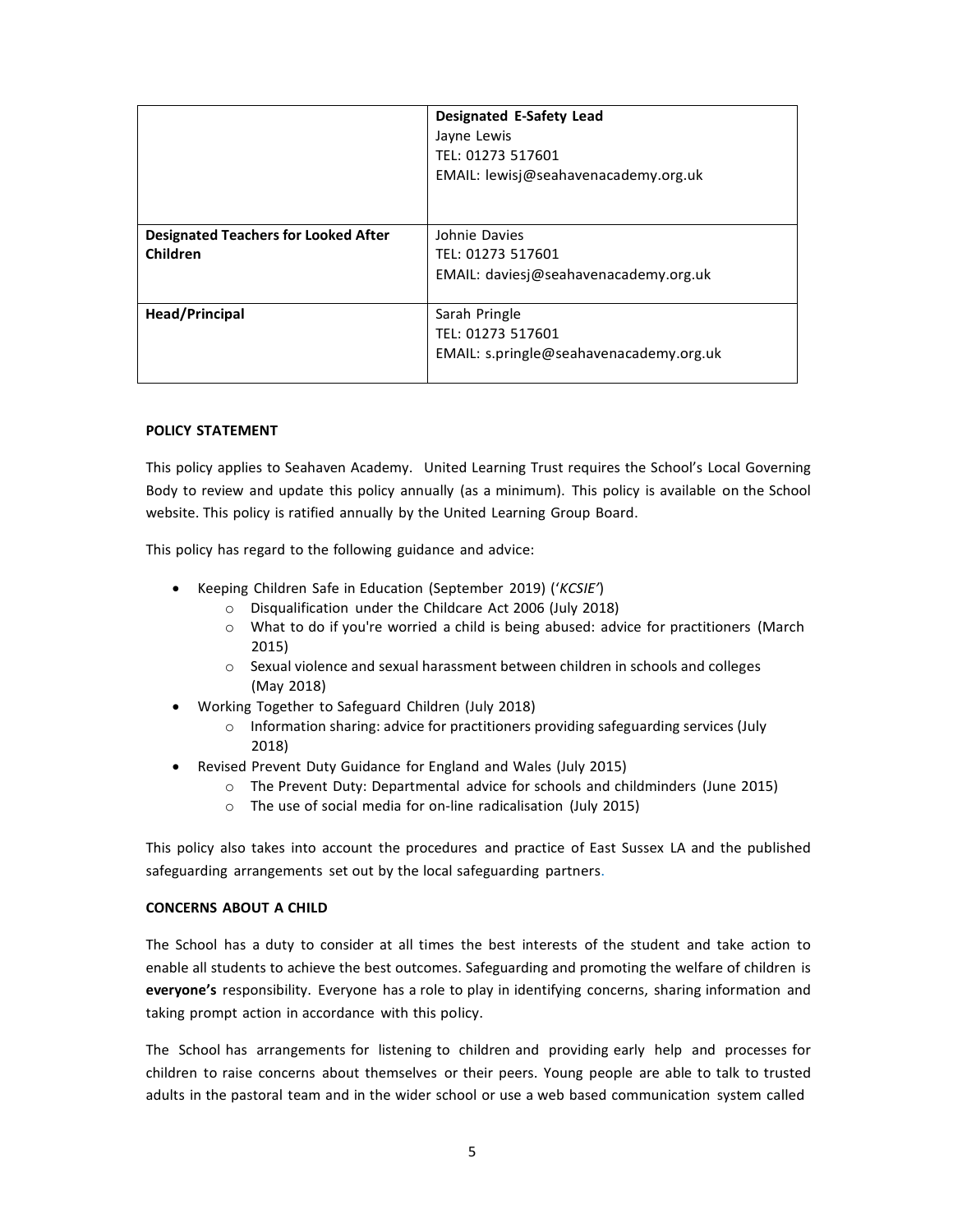'Rub it out' to contact the safeguarding team. The 'Rub it out' link is on the school website and as a short cut on desktops within the school. Children with known additional needs have key workers and the SEND team have a box for students to anonymously post concerns. Students meet with their tutors every day and have access, through the pastoral team, to the school counsellor and the school nurse.

Staff should expect to support social workers and other agencies following any referral.

#### **Definitions of Safeguarding and Types and Signs of Abuse**

Safeguarding and promoting the welfare of children is defined as protecting children from maltreatment; preventing impairment of children's health or development; ensuring that children grow up in circumstances consistent with the provision of safe and effective care; and taking action to enable all children to have the best outcomes.

Abuse is a form of maltreatment of a child. Somebody may abuse or neglect a child by inflicting harm or by failing to act to prevent harm. Children may be abused in a family or in an institutional or community setting by those known to them or, more rarely, by others (e.g. via the internet). Abuse can take place wholly online, or technology may be used to facilitate offline abuse. They may be abused by an adult or adults or by another child or children. Abuse can be:

- physical abuse
- emotional abuse
- sexual abuse; and/or
- neglect.

Staff are referred to Appendix 1 of this policy for further detail of the types of abuse and possible signs of abuse.

#### **PROCEDURES FOR DEALING WITH CONCERNS ABOUT A CHILD**

If staff suspect or hear an allegation or concern of abuse or neglect from a child or any third party, they must follow the relevant procedure below. All staff should:

- listen carefully
- avoid asking leading questions
- reassure the individual that the allegation/complaint will be taken seriously
- not guarantee absolute confidentiality (as this may ultimately not be in the best interests of the child) and explain to the child that staff will only share the information with those who need to know to help the child. All staff should explain next steps and who the information will be passed to}.

All concerns, discussions and decisions (together with reasons) made under these procedures should be recorded in writing on CPOMs. The record should include the date, time and place of the conversation and detail of what was said and done by whom and in whose presence and signed by the person making it. Where a report includes online elements, staff are reminded not to view or forward any illegal images of a child but note what has been reported.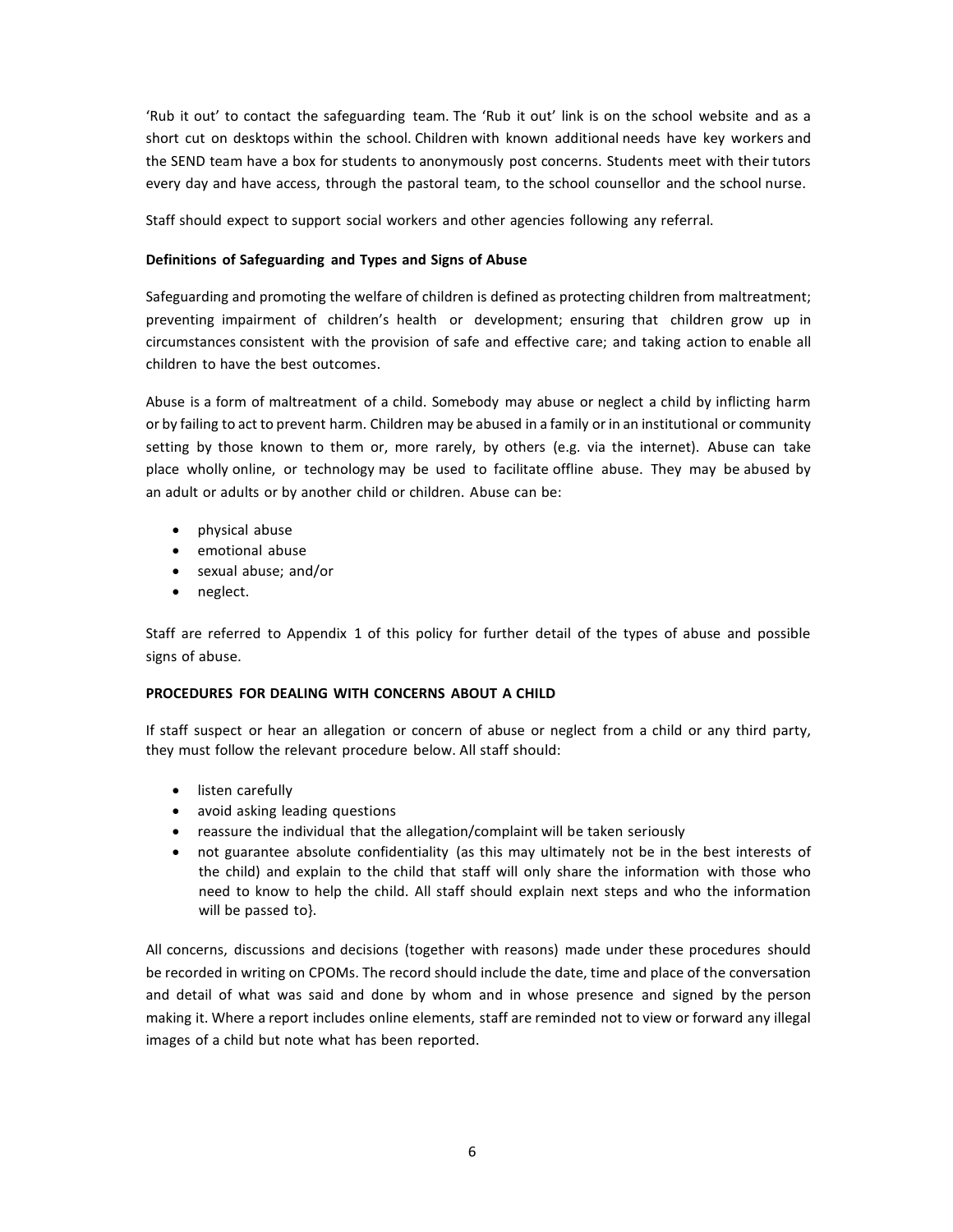Where there is a safeguarding concern, the School will ensure the student's wishes and feelings are taken into account wherever possible and will work with them (and their families where appropriate) when determining what action to take and what services to provide. This is particularly important in the context of harmful sexual behaviours, such as sexual harassment and violence. The School manages this by providing regular opportunities for young people to express their views and give feedback with either a member of the safeguarding team or a key worker in the case of students with communications difficulties or vulnerabilities. Safeguarding information will often be special category personal data and the School will have due regard to its data protection obligations when sharing such data. Whilst the School aims to get consent to share information, relevant personal information may be shared without consent if there is a lawful basis to do so such as where a child's safety may be at risk. This is because the Data Protection Act 2018 includes 'safeguarding children and individuals at risk' as a condition that allows information to be shared without consent. Any decision to share or withhold information will be recorded together with the reasons for it and who the information has been given to. The School operates its processes with the best interests of the student at their heart.

#### **What staff should do if they have concerns about a child**

If staff (including governors, agency staff and volunteers) have any concerns about a child's welfare they should act immediately and should speak with the School's DSL or DDSL. If, in exceptional circumstances, the DSL or DDSL is not available, this should not delay appropriate action being taken and staff should consider speaking to a member of the senior leadership team and/or take advice from SPOA. In these circumstances, any action taken should be shared with the DSL or DDSL as soon as is practically possible.

The DSL will consider the appropriate action to take in accordance with the threshold document published by the School's local safeguarding partners Options will include:

- managing any support for the child internally via the School's own pastoral support processes;
- making an early help assessment; or
- making a referral for statutory services.

If a child's situation does not appear to be improving, the DSL (or the person that made the referral) should consider following local escalation procedures to ensure their concerns have been addressed and to ensure that the child's situation improves.

Staff should not assume a colleague or another professional will take action and share information that might be critical in keeping children safe. Staff should challenge any inaction and follow this up with the DSL and children's social care as appropriate. All concerns, discussions and decisions made and the reasons for those decisions should be recorded in writing.

#### **Early Help**

Any child may benefit from early help but all staff should be particularly alert to the potential need for early help for a child who: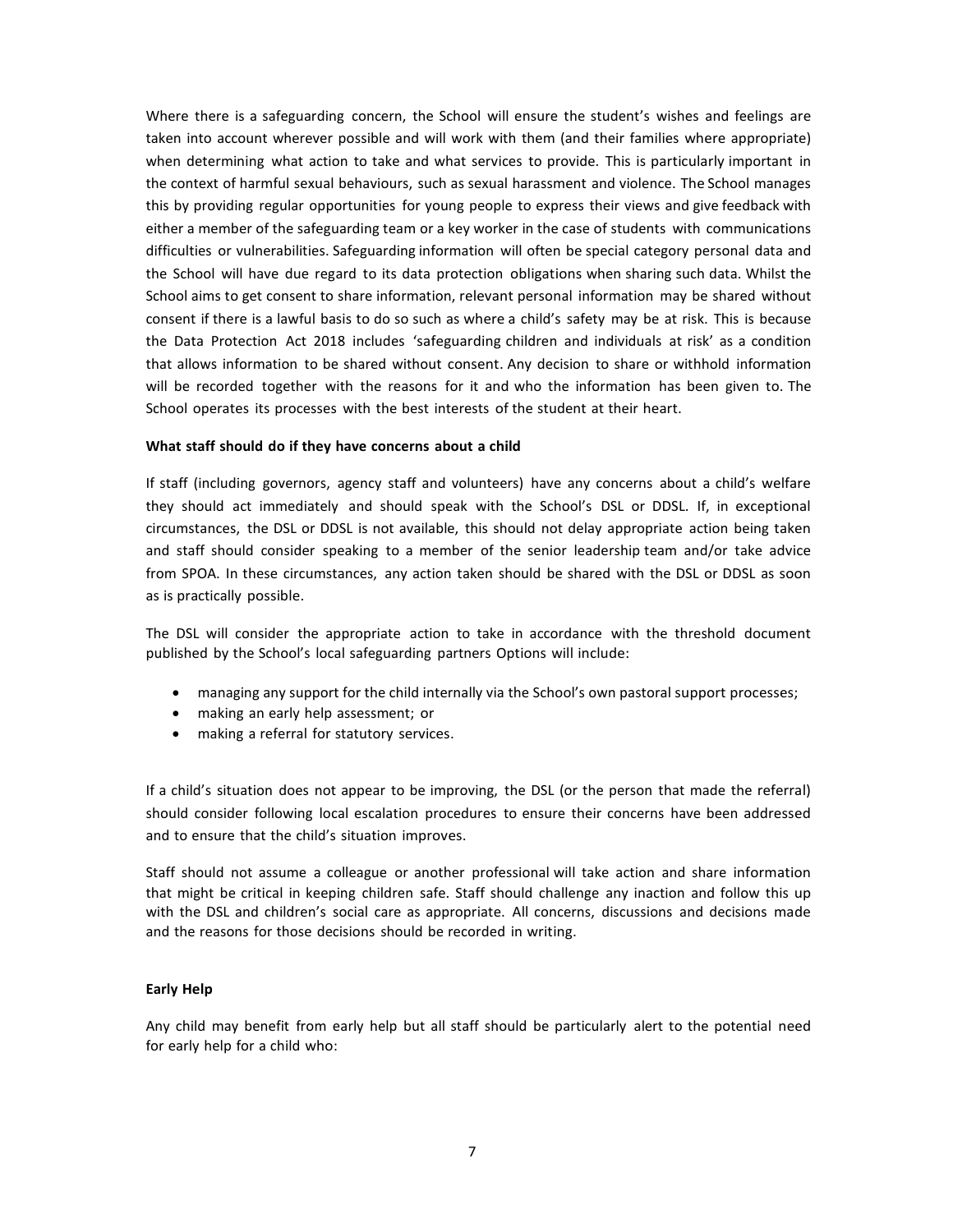- Is disabled and has specific additional needs;
- Has special educational needs (whether or not they have a statutory education, health and care plan);
- Is a young carer;
- Is showing signs of being drawn in to anti-social or criminal behaviour, including gang involvement and association with organised crime groups;
- Is frequently missing/goes missing from care or from home;
- Is misusing drugs or alcohol themselves;
- Is at risk of modern slavery, trafficking or exploitation;
- Is in a family circumstance presenting challenges for the child, such as substance abuse, adult mental health problems or domestic abuse;
- Has returned home to their family from care;
- Is showing early signs of abuse and/or neglect;
- Is at risk of being radicalised or exploited;
- Is a privately fostered child.

Early help means providing support as soon as a problem emerges at any point in a child's life, from the foundation years through to the teenage years.

In the first instance, staff who consider that a student may benefit from early help should discuss this with the School's DSL or DDSL. If early help is appropriate, the DSL will generally lead on liaising with relevant agencies and setting up inter-agency assessment as appropriate. Staff may be required to support other agencies and professionals in an early help assessment, in some cases acting as the lead professional. The DSL will support staff in liaising with external agencies and professionals in an inter-agency assessment, as appropriate. If early help is appropriate, the matter will be kept under constant review and consideration given to a referral to children's social care if the student's situation does not appear to be improving or is getting worse.

#### **What staff should do if a child is suffering, or is likely to suffer from harm**

If staff (including governors, agency staff and volunteers) believe that a child is suffering, or is likely to suffer from harm, or is in immediate danger it isimportant that an **immediate** referral to SPOA (and/or the Police if appropriate) is made in accordance with the East Sussex SPOA referral process. Anyone can make a referral. If anyone other than the DSL makes a referral, they should inform the DSL as soon as possible that a referral has been made. The East Sussex Local Safeguarding Children Board local arrangements are available to view at this location:

https://sussexchildprotection.procedures.org.uk/.

For students in alternative provisions, or offsite provisions the DSL at that provision may speak to the DSL or DDSL in order to make appropriate referrals as outlined above.

#### **What staff should do if a child is seen as at risk of radicalisation**

Staff should follow the School's normal referral processes when there are concerns about children who may be at risk of being drawn into terrorism, as set out above. This may include a referral to Channel or children's social care depending on the level of risk. However, if staff have concerns that there is an immediate/significant risk of a child being drawn into terrorism staff should contact SPOA or 999 in the case of an emergency. Advice and support can also be sought from SPOA even if a referral is not being made.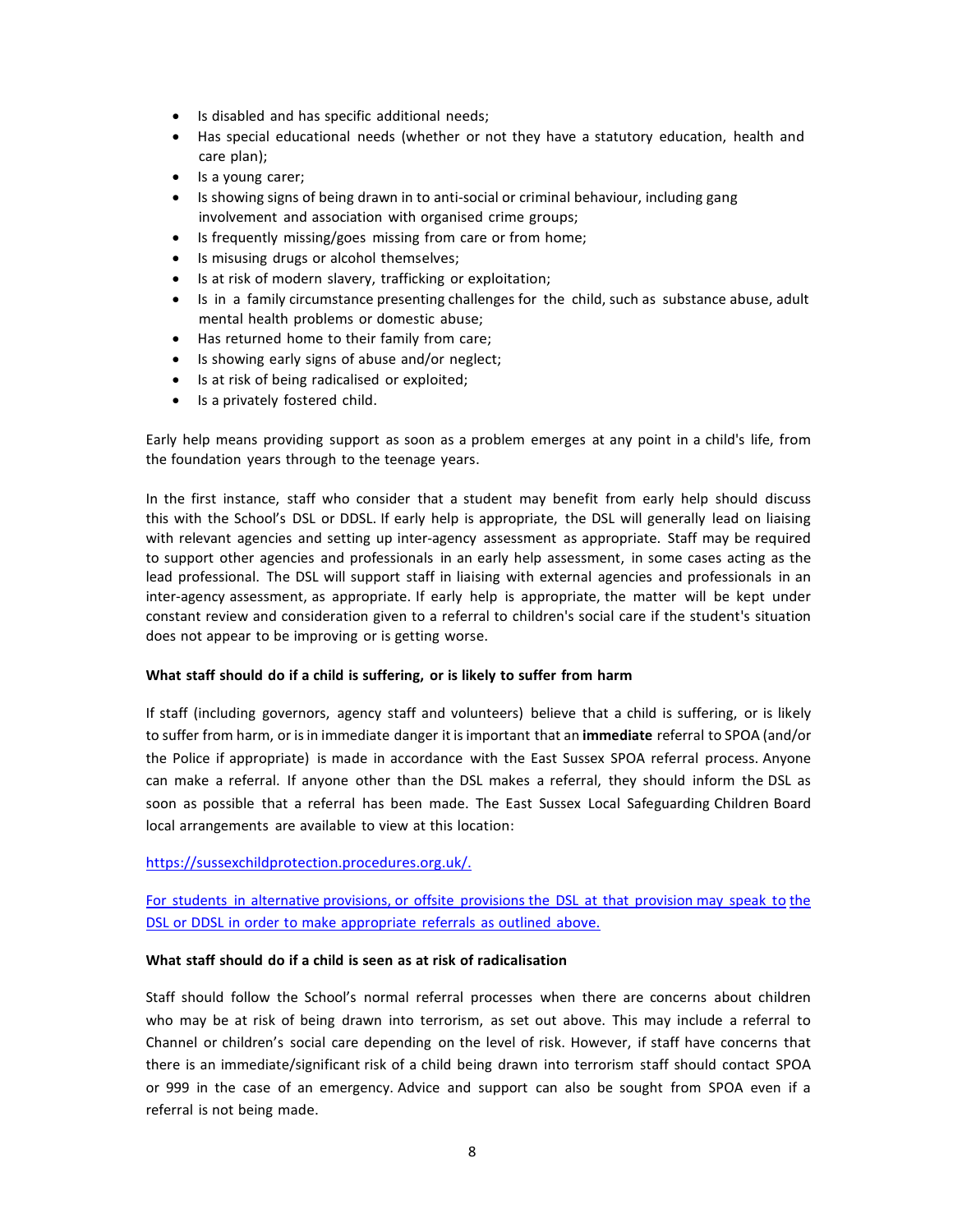The School, in recognition that students may be at risk of being drawn into terrorism or other forms of extremism, carries out appropriate risk assessments (following consultation with local partners, such as the Police) of the potential risk in the local area. Such risk assessments are discussed with the Head, DSL and governors responsible forsafeguarding to ensure the School's safeguarding arrangements are sufficiently robust to help prevent and protect children from being drawn into terrorism and are regularly revised.

#### **What staff should do if they discover an act of Female Genital Mutilation ('FGM')**

All staff should speak to the DSL or DDSL about any concerns about FGM. Teaching staff have a separate duty to report to the Police cases where they discover that an act of FGM appears to have been carried out on a girl under the age of 18. All staff are referred to Appendix 1 of this policy for the procedure to be followed where they suspect or discover that a student may be at risk of FGM.

#### **What staff should do if a child goes missing from education**

Children who go missing from education, particularly on repeat occasions, is a potential indicator of a range of safeguarding possibilities. The School's procedures for unauthorised absence and for dealing with children who go missing from education are outlined in the school's Attendance Policy and CME Policy which are both available on the website. Further detail can also be found at Appendix 1 of this policy.

The School will report to ESBAS a student who fails to attend school regularly or has been absent from school without the School's permission for a continuous period of 10 school days or more.

#### **What staff should do if they have concerns about another staff member (including volunteers)**

If staff have safeguarding concerns, or an allegation is made about another staff member posing a risk of harm to children, then this should be referred to the Head. Where there are concerns/allegations about the Head, this should be referred to the Chair of the LGB and Head of Safeguarding. In the event of concerns/allegations of abuse being made, staff are referred to the procedures below regarding managing allegations of abuse against staff (including volunteers) and United Learning Guidance on Dealing with Allegations of Abuse against Teachers and Other Staff (available on the United Learning Hub).

#### **What staff should do it they have concerns about safeguarding practices in the school**

Where staff have concerns about poor or unsafe practices and potential failures in the School's safeguarding regimes, these should be raised in accordance with the School's whistleblowing procedures which can be found on the school website. There will be no disciplinary action taken against a member of staff for making such a report provided that it is done in good faith.

If staff and volunteers feel unable to raise an issue with the School, feel that their genuine concerns are not being (or have not been) addressed or are concerned about the way a concern is being handled, they may use other whistleblowing channels, such as the NSPCC whistleblowing helpline. Contact details for the NSPCC helpline can be found on the Key Contacts page at the start of this policy.

#### **ARRANGEMENTS FOR DEALING WITH PEER‐ON‐PEER ALLEGATIONS**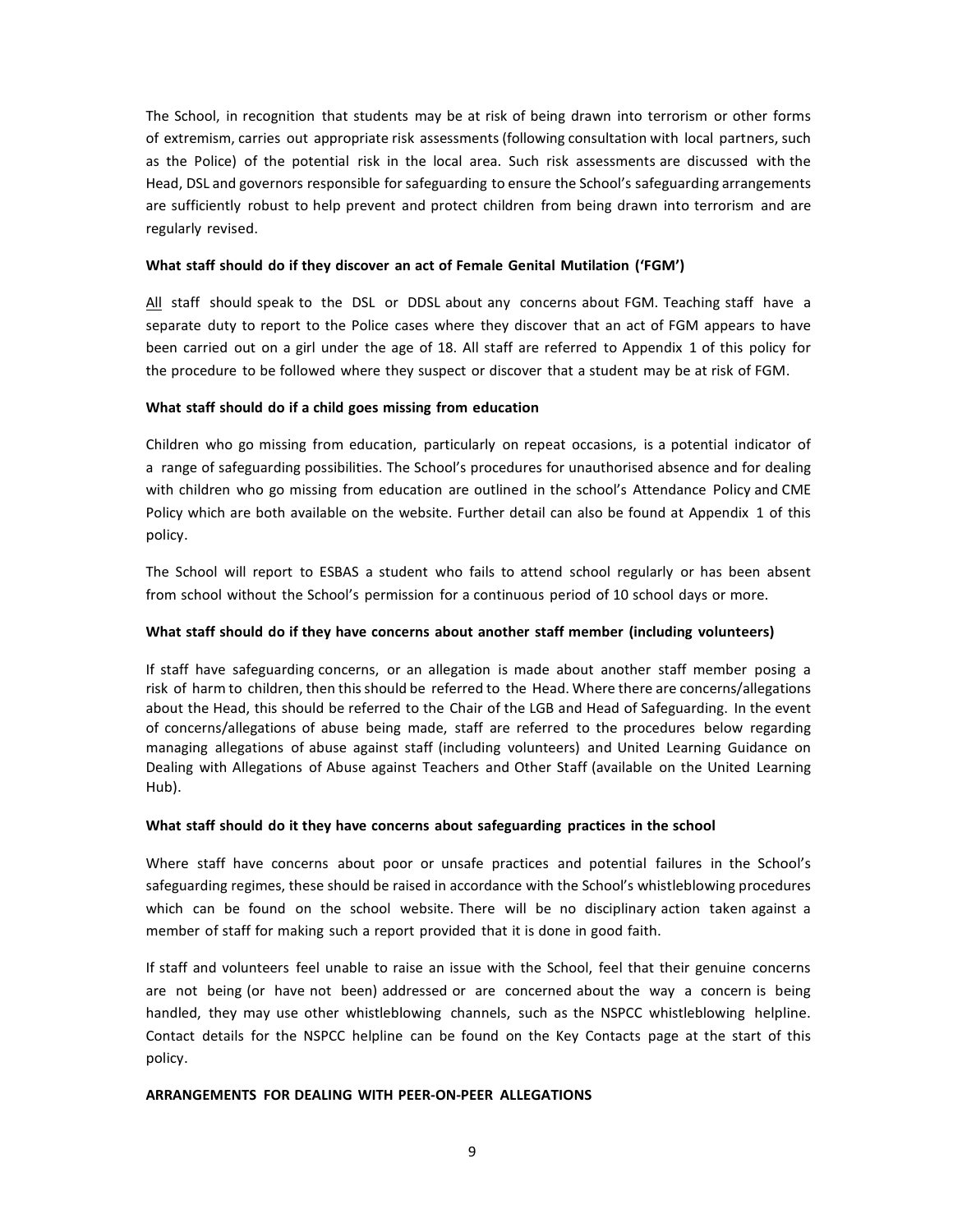Safeguarding issues can manifest themselves via peer‐on‐peer abuse. Peer‐on‐peer abuse is any form of physical, sexual, emotional and financial abuse, and coercive control, exercised between children and within children's relationships (both intimate and non-intimate). The School recognises the gendered nature of peer-on-peer abuse (i.e. that it is more likely that girls will be" victims" and boys "perpetrators") and that it can manifest itself in many ways and can include (but is not limited to) sexting, sexual assault, gender‐based issues and harmful sexual behaviours including sexual violence and sexual harassment.

Peer-on-peer abuse can be associated with factors outside the School and can occur online and offline and between children of any age or gender. The School therefore takes a contextual safeguarding approach to managing peer‐on‐peer abuse.

Peer-on-peer abuse is abuse and is never acceptable. It should never be passed off or dismissed as "banter", "part of growing up", "just having a laugh" or "boys being boys".

The School takes the following steps to minimise the risk of peer‐on‐peer abuse

- A clear culture of mutual respect
- PSHE lessons focusing on developing healthy relationships
- A range of student leaders focusing on different issues
- A clear and shared Anti Bullying (Safe to Learn) policy
- A strong pastoral team with Key workers for students with additional needs or vulnerabilities
- A filtering system for online activity
- A clear supervision policy
- Access to safe spaces and trusted adults

The School's approach to sexting is informed by the guidance for schools published by UK Council for Child Internet Safety (UKCCIS). Staff are also referred to United Learning E‐Safety Policy (available on United Learning Hub).

Where an issue of student behaviour or bullying gives 'reasonable cause to suspect that a child is suffering, or is likely to suffer, significant harm', staff should follow the procedures below rather than the School's Anti‐Bullying and Behaviour policies:

#### What to do if staff suspect that a child may be at risk or hears a report of peer-on-peer abuse

The procedures set out below have been developed following consultation and will be reviewed, at least annually, in light of an assessment of the impact and effectiveness of the policy.

In the event of disclosures about peer‐on‐peer abuse, all children involved will be treated as being at risk and the safeguarding procedures in accordance with this policy will be followed (see '*Procedures for dealing with concerns about a child'*). This means that if a member of staff thinks for whatever reason that a child may be at risk of or experiencing abuse by their peer(s), or that a child may be at risk of abusing or may be abusing their peer(s), they should discuss their concern with the DSL without delay so that a course of action can be agreed.

The School recognises that a child is likely to disclose an allegation to someone they trust: this could be any member of staff. By making such a disclosure the pupil is likely to feel that the member of staff is in a positon of trust.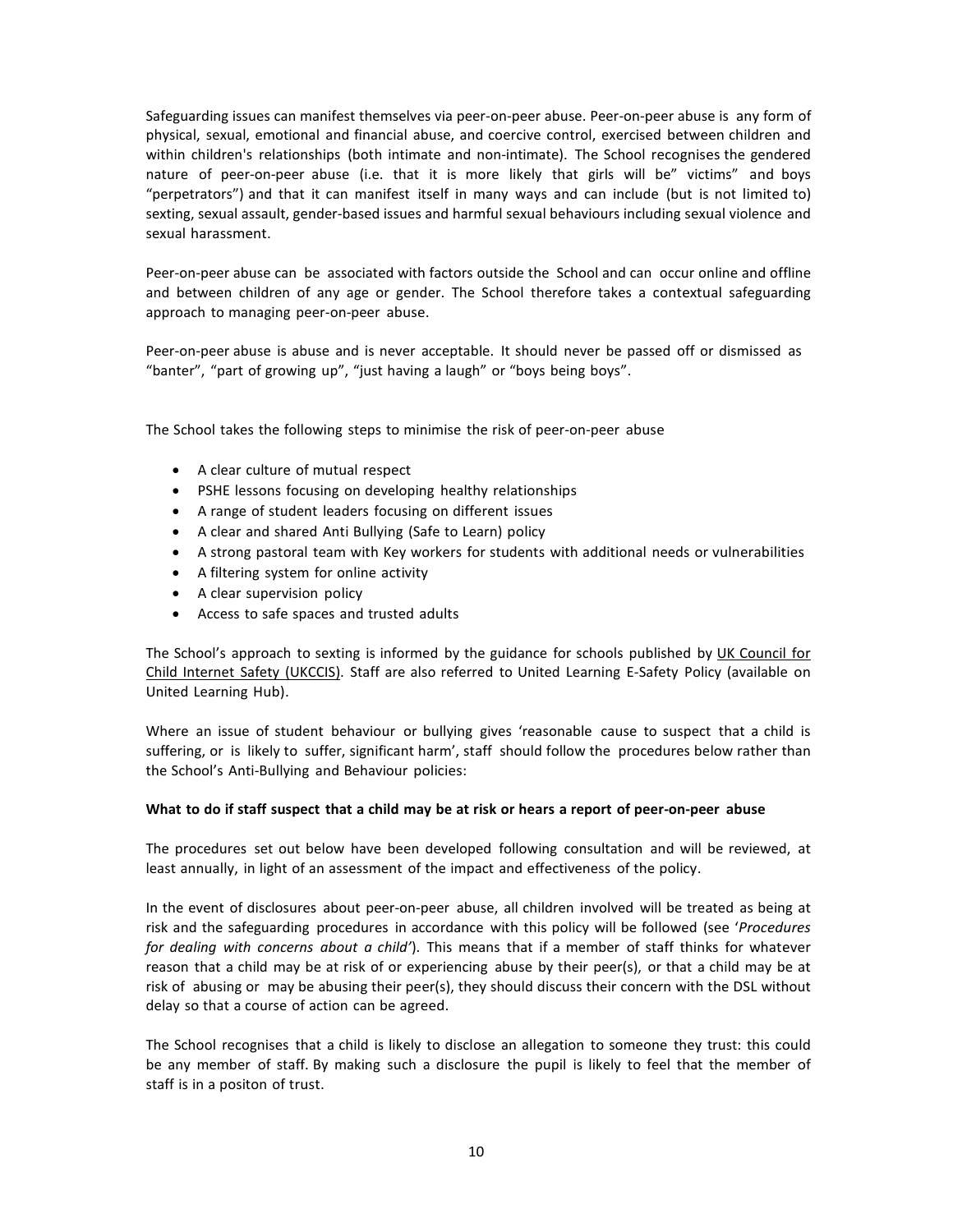All concerns/allegations of peer‐on‐peer abuse will be handled sensitively, appropriately and promptly and will be investigated including consideration of the wider context in which it may have occurred (as appropriate). The School treats all children involved as being at potential risk and ensures a safeguarding response is in place for both the child who has allegedly experienced the abuse, and the child who has allegedly been responsible for it. **Immediate** consideration will therefore be given as to how best to support and protect all children involved/impacted.

The School will take into account the views of the child/children affected. Unless it is considered unsafe to do so, the DSL should discuss the proposed action with the child/children and their parents following appropriate liaison with children's social care. The School should manage the child/children's expectations about information sharing, and keep them and their parents informed of developments, where appropriate and safe to do so.

All children affected by peer‐on‐peer abuse will be supported by the DSL or DDSL and a pastoral lead or key worker if appropriate and support from external agencies will be sought, as appropriate. "Victims" will be reassured that they are being taken seriously and that they will be supported and kept safe. The School recognises that children with special educational needs and disabilities can be more prone to peer on peer group isolation than other children and will consider extra pastoral support for those children.

A student against whom an allegation of abuse has been made may be suspended from the School during the investigation. The School will take advice from relevant local safeguarding partners on the investigation of such allegations and will take all appropriate action to ensure the safety and welfare of all students involved including the alleged "victim" and "perpetrator". If it is necessary for a student to be interviewed by the Police in relation to allegations of abuse, the School will ensure that, subject to the advice of the relevant local safeguarding partners, parents are informed as soon as possible and that the students involved are supported during the interview by an appropriate adult and until the investigation is completed. Confidentiality will be an important consideration for the School and advice will be sought as necessary from the relevant local safeguarding partners and/ or the Police as appropriate.

#### **Reports concerning harmful sexual behaviour**

Where a report concerns an allegation of sexual violence and/or sexual harassment, if possible two members of staff should be present when managing a report (preferably one of them being the DSL or DDSL. The DSL or DDSL should be informed as soon as practically possible if they were not involved in the initial report.

Consideration of safeguarding all those children involved in the safeguarding report will be immediate. Following a report of sexual violence and/or sexual harassment the DSL will therefore consider the appropriate response. This will include:

- The wishes of the victim,
- The nature of the alleged incident,
- The ages of the children involved,
- The developmental stages of the children involved,
- Any power imbalance between the children,
- If the alleged incident is a one‐off or sustained pattern,
- Any ongoing risks,
- Other related issues and context.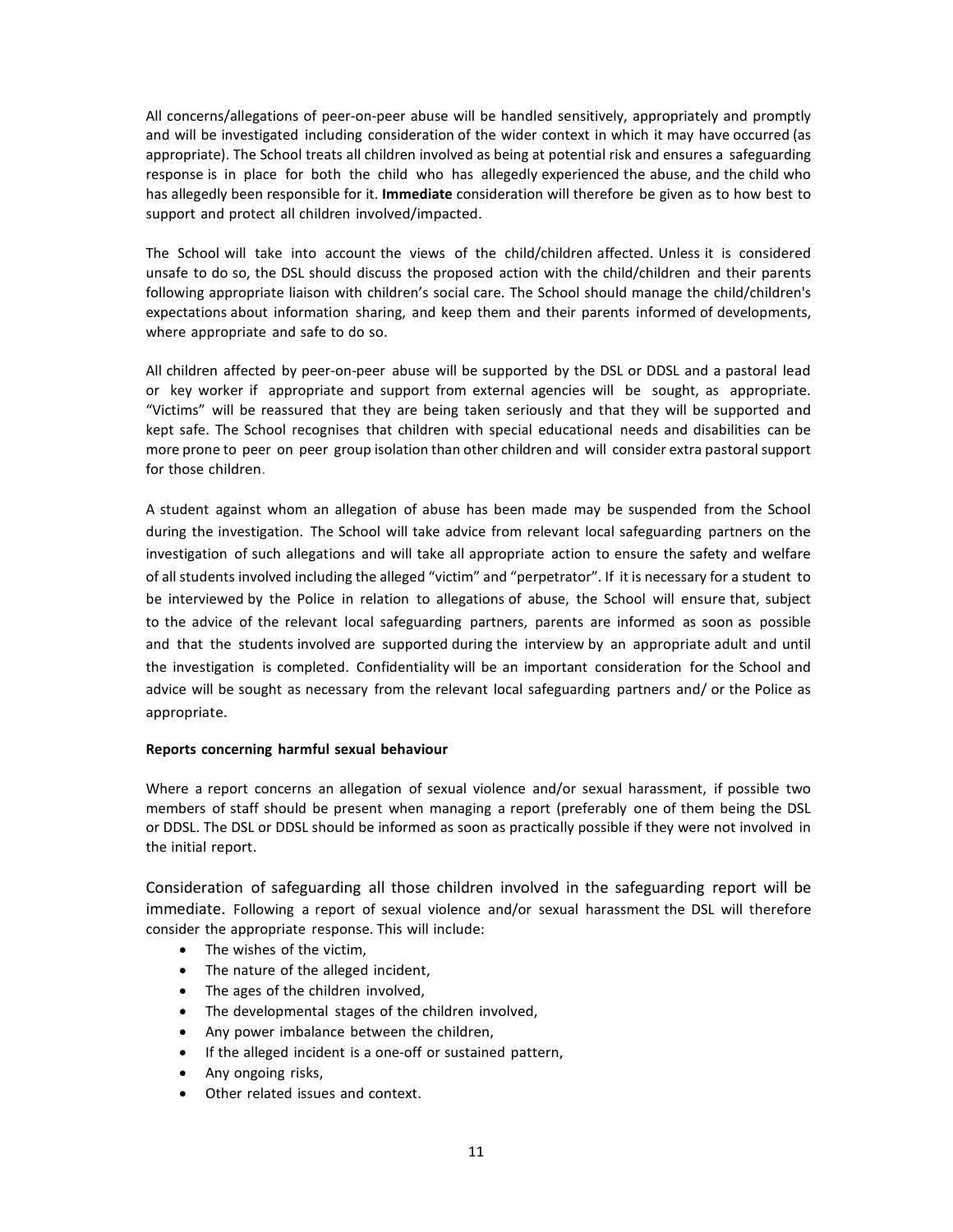Any response and action will, as always, have at the centre the best interests of the child. The DSL will reassure any victim that they are being taken seriously and that they will be supported and kept safe. The victim will never be given the impression that they are creating a problem by reporting sexual violence or sexual harassment; nor would a victim ever be made to feel ashamed for making a report.

When there has been a report of sexual violence, the DSL (or a deputy DSL) should make an immediate risk and needs assessment in respect of each child affected by the abuse. Where there has been a report of sexual harassment, the need for a risk assessment should be considered on a case‐by‐case basis. The risk and needs assessment should consider:

- the "victim";
- the alleged "perpetrator"; and
- the other children (and, if appropriate, staff) at the School.

The DSL will consider as part of the School's response, the context within which such incidents and/or behaviours occur and the importance of anonymity. Risk assessments will be recorded (either written or electronic) and kept under review. The DSL will consider the risks posed to all students and put adequate measures in place to protect them and keep them safe. This may include consideration of the proximity of the "victim" and alleged "perpetrator" and considerations regarding shared classes, sharing school premises and school transport. Any professional risk assessment will inform the School's approach.

The police may be informed of any harmful sexual behaviours including sexual violence and sexual harassment which are potentially criminal in nature, such as grabbing bottoms, breasts and genitalia. Rape, assault by penetration and sexual assaults will be passed to the police. A report to the police will generally be made in parallel with a referral to children's social care.

If the DSL decides to make a referral to children's social care and/or a report to the police against a "victim's" wishes, the reasons should be explained to the student and appropriate specialist support offered. The DSL or DDSL will also work closely with children's social care and other agencies are required to ensure any action taken under this policy does not jeopardise any statutory investigation and to discuss how the alleged "perpetrator", staff, parents and others will be informed of the allegations and what information can be disclosed bearing in mind the need to protect those involved and their anonymity.

Regardless of the outcome of any criminal process, including where a child is subject to bail, the DSL will liaise with the police and children's social care to ensure the welfare and safety of all children and update the risk assessment and ensure relevant protections and measures are in place for all children.

The School will consider whether disciplinary action may be appropriate for any child/children involved. Before deciding on appropriate action the School will always consider its duty to safeguard all children from harm; the underlying reasons for a child's behaviour; any unmet needs, or harm or abuse suffered by the child; the risk that the child may pose to other children; and the severity of the peer‐on‐peer abuse and the causes of it. Exclusion will only be considered as a last resort and only where necessary to ensure the safety and wellbeing of the other children in the School.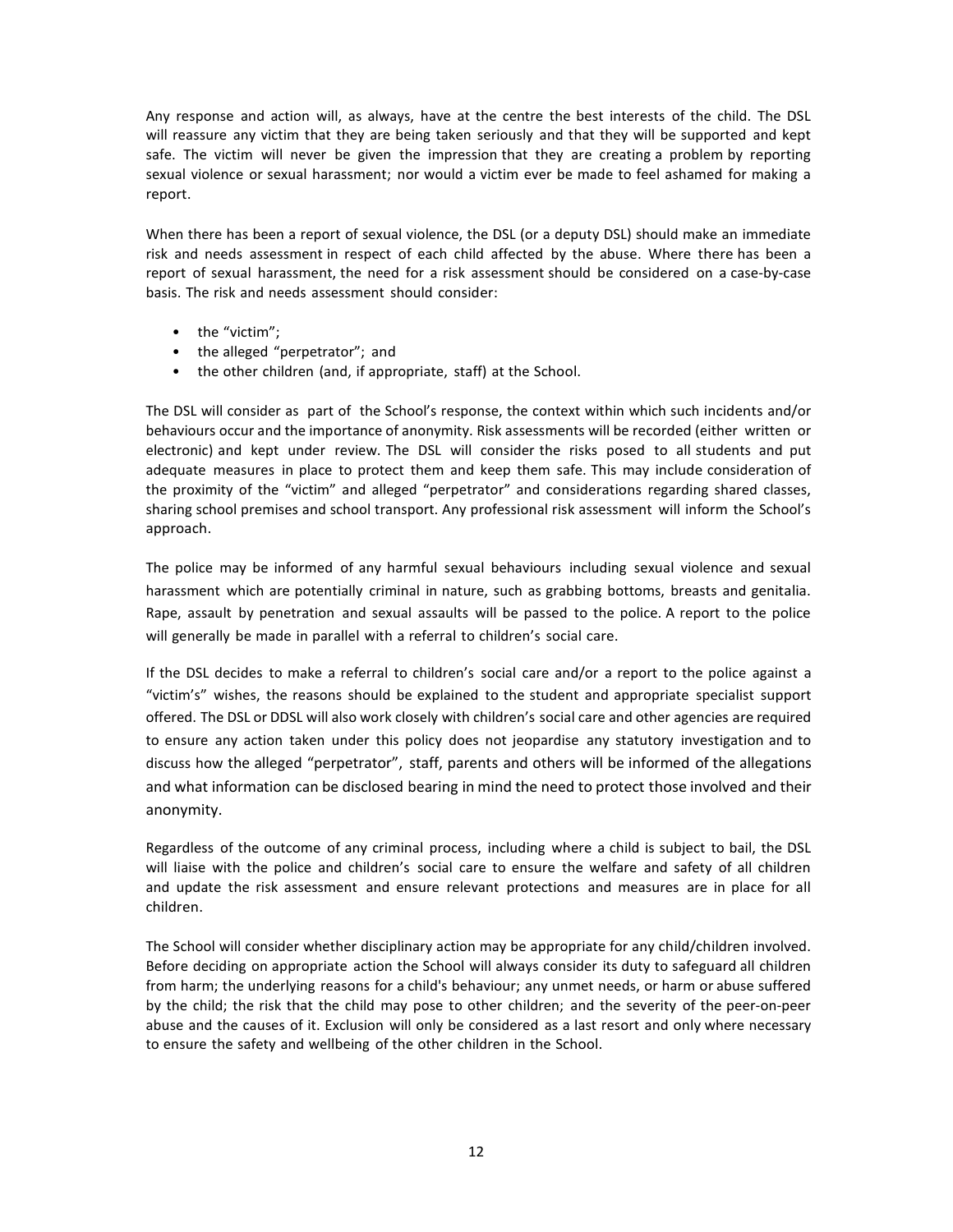The DSL will ensure that where children move to another educational institution following an incident of peer-on-per abuse, the new institution is made aware of any ongoing support needs and, where appropriate, any potential risks to other children and staff.

The School recognises that good record‐keeping and monitoring of sexual violence and sexual harassment reports is essential and assists the School in meet its Public Sector Equality Duty.

#### **ARRANGEMENTS FOR DEALING WITH CONCERNS/ALLEGATIONS OF ABUSE AGAINST TEACHERS AND OTHER STAFF (INCLUDING THE HEAD, GOVERNORS AND VOLUNTEERS)**

The School's procedures for managing concerns/allegations against staff who are currently working in the School follows Department for Education statutory guidance and local safeguarding partners' arrangements and applies when staff (including volunteers) have (or are alleged to have):

- Behaved in a way that has harmed a student, or may have harmed a student;
- Possibly committed a criminal offence against or related to a student; or
- Behaved towards a student in a way that indicated that they may pose a risk of harm if they were to work regularly or closely with children.

Allegations against a teacher who is no longer teaching should be referred to the Police. Historical (non‐recent) allegations of abuse should be referred to the Police and also the LADO.

If an allegation is made against anyone working with children in the School, the School should not undertake their own investigation of allegations without prior consultation with the Local Authority 'designated officer' or, in the most serious cases, the Police, so as not to jeopardise statutory investigations. In borderline cases, the School may discuss informally with the 'designated officer' on a no‐names basis.

All allegations should be investigated as a priority to avoid any delay.

- 1. All allegations which appear to meet the above reporting criteria are to be reported straight away to the 'case manager' who is the Head. Where the Head is absent or is the subject of the allegation or concern, reports should be made to Chair of the LGB and Head of Safeguarding. Where the Head is the subject of the allegation or concern, the Head must not be informed of the allegation prior to contact with Chair of the LGB, Head of Safeguarding and designated officer.
- 2. The case manager should immediately discuss the allegation with the designated officer and consider the nature, content and context of the allegation and agree a course of action including any involvement of the Police. (Where the case manager deems there to be an immediate risk to children or there is evidence of a possible criminal offence, the case manager may involve the Police immediately.) All discussions should be recorded in writing, and any communication with both the individual and the parents of the child(ren) agreed. The designated officer should be informed within one working day of all allegations that come to the School's attention and appear to meet the criteria or that are made directly to the Police and/or children's social care.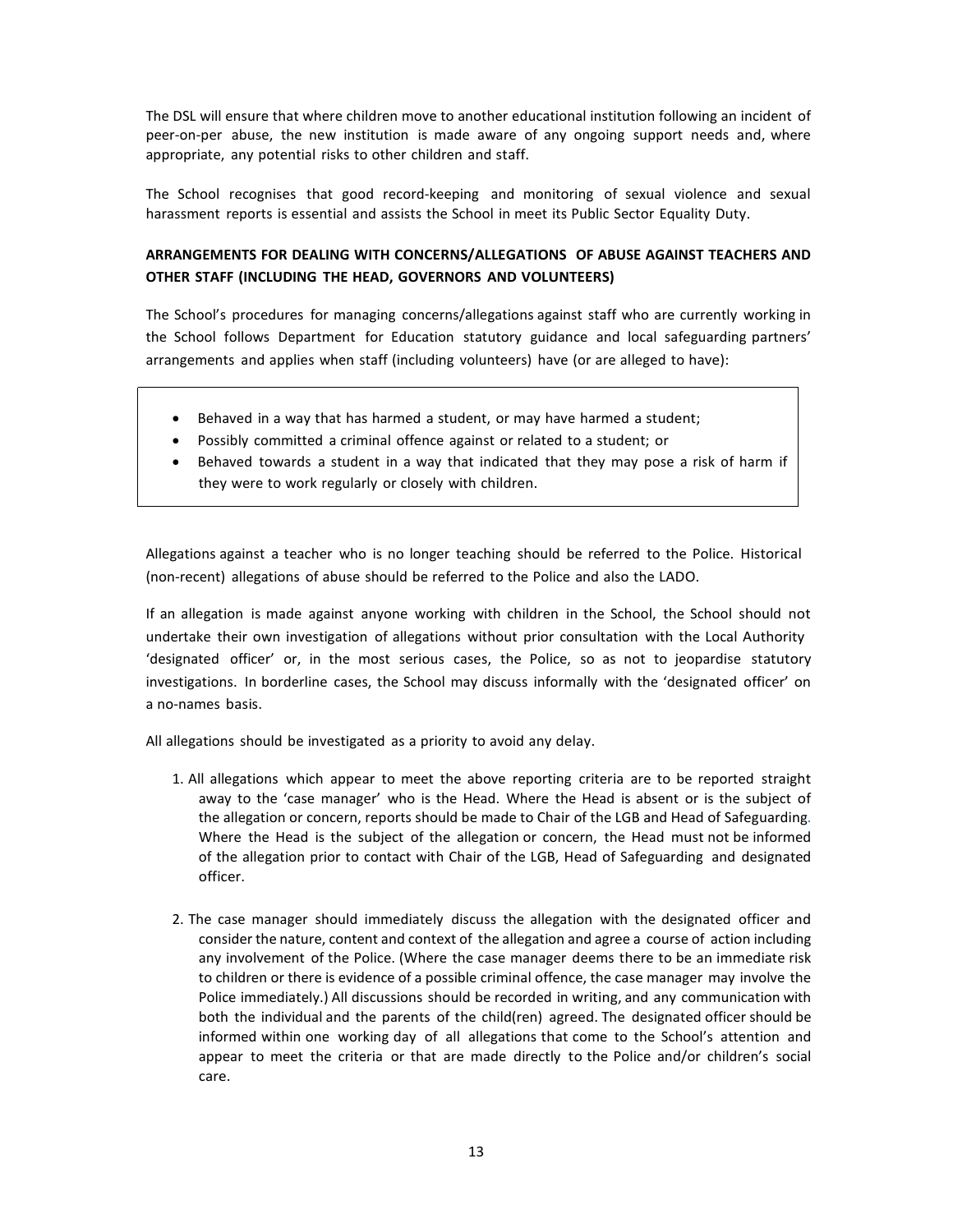- 3. The case manager will ensure that the individual who is subject of the allegation is informed as soon as possible and given an explanation of the likely course or action, unless there is an objection by children's social care or the Police. The case manager will appoint a named representative to keep the individual informed of the progress of the case and will consider what other support is appropriate for the individual.
- 4. The case manager should give careful consideration as to whether the circumstances of the case warrant suspension or whether alternative arrangements should be put in place until the allegation is resolved. The case manager will give due weight to the views of the designated officer and *KCSIE* when making a decision about suspension. Where the individual is suspended, the case manager will ensure they know who their point of contact is in the School and shall provide them with their contact details.
- 5. The case manager will ensure that parents are informed as soon as possible and kept informed about progress of the case, subject to any advice from children's social care or the Police.
- 6. The case manager will discuss with the designated officer whether a referral to the Disclosure and Barring Service or Teaching Regulation Agency should be made where an allegation is substantiated and the person is dismissed or the School ceases to use their services, or the person resigns or otherwise ceases to provide their services. The School has a legal obligation to report promptly to the Disclosure and Barring Service any person (whether employed, contracted, a volunteer or a student) who has harmed, or poses a risk of harm, to a child, or if there is reason to believe the member of staff has committed one of a number of listed offences, and who has been removed from working (paid or unpaid) in regulated activity, or would have been removed had they not left. Further, or in the alternative, if an investigation leads to the dismissal or resignation prior to dismissal of a member of teaching staff specifically, the School must consider making a referral to the Teaching Regulation Agency and a prohibition order may be appropriate (because that teacher has displayed unacceptable professional conduct, conduct that may bring the profession into disrepute or a conviction at any time for a relevant offence).
- 7. On conclusion of the case, the case manager should review the circumstances of the case with the designated officer to determine whether there are any improvements to be made to the School's safeguarding procedures or practices to help prevent similar events in the future.

The School will make every reasonable effort to maintain confidentiality and guard against unwanted publicity whilst an allegation is being investigated or considered.

Allegations found to be malicious will be removed from the individual's personnel records. In all other circumstances a written record will be made of the decision and retained on the individual's personnel file in accordance with *KCSIE* and a copy will only be provided to the individual concerned.

Allegations proven to be false, unsubstantiated, unfounded or malicious will not be included in employer references. If an allegation is shown to be deliberately invented or malicious, the Head will consider whether any disciplinary action is appropriate against a student who made it; or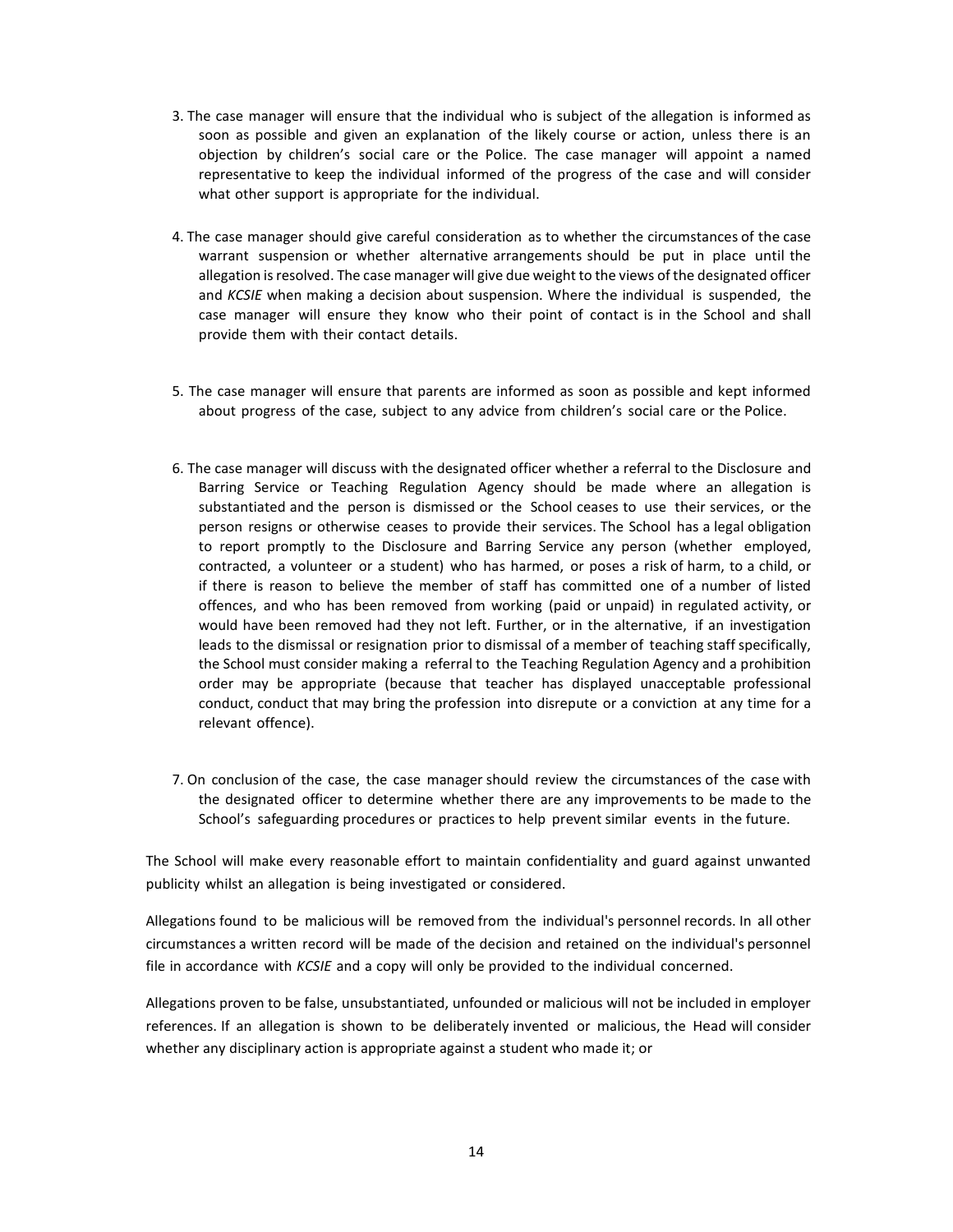whether the Police should be asked to consider if action might be appropriate against the person responsible even if they are not a student.

#### **STAFF BEHAVIOUR POLICY / CODE OF CONDUCT**

The School's code of conduct can be found in the staff handbook. The aim of the code of conduct is to provide clear guidance about behaviour and actions so as to not place students or staff at risk of harm or of allegation of harm to a student.

#### **SAFER RECRUITMENT**

The School is committed to safer recruitment processes and ongoing safer working practices. Members of the teaching and non‐teaching staff at the School including part‐time staff, temporary and supply staff, and visiting staff, such as musicians and sports coaches are subject to the necessary statutory child protection checks before starting work, for example, right to work checks, additional overseas checks (if necessary), verifying identity, taking up references, checking work history and confirming medical fitness for the role.

For most appointments, an enhanced DBS check with 'barred list' information will be appropriate. Under no circumstances will an individual commence work unsupervised in sole charge of, or in unaccompanied contact with, children without a cleared DBS check. In this case, the individual will have a separate Barred List check and the School will undertake a written Risk Assessment exercise in relation to the proposed work. All other safeguarding checks will be completed and the individual will be appropriately supervised. Please refer to Section C and Appendix 5 of the 'Safeguarding Children – HR Procedural Guidance' available on the United Learning Hub for further guidance.

Full details of the School's safer recruitment procedures for checking the suitability of staff, members of the School LGB and Trustees of ULT and volunteers to work with children and young people is set out in

- United Learning / the School's Recruitment and Selection Policy;
- United Learning's Safeguarding Children HR Procedural Guidance;
- United Learning's LGB Handbook; and
- United Learning's guidance: Trustees ‐ Recruitment, Appointment, and Removal Process

These documents are available on the United Learning Hub.}.

The School's protocols for ensuring that any visiting speakers, whether invited by staff or students themselves, are suitable and appropriate supervised is set out in the School's Recruitment and Selection Policy.

#### **MANAGEMENT OF SAFEGUARDING**

The School's DSL is Jayne Lewis who is a member of the leadership team.

Louise Thomas is the DDSL and the person to whom reports should be made in the absence of the DSL. This ensures there is the required cover for the role at all times.

The DSL and DDSL's contact details can be found on the Key Contacts page at the start of this policy.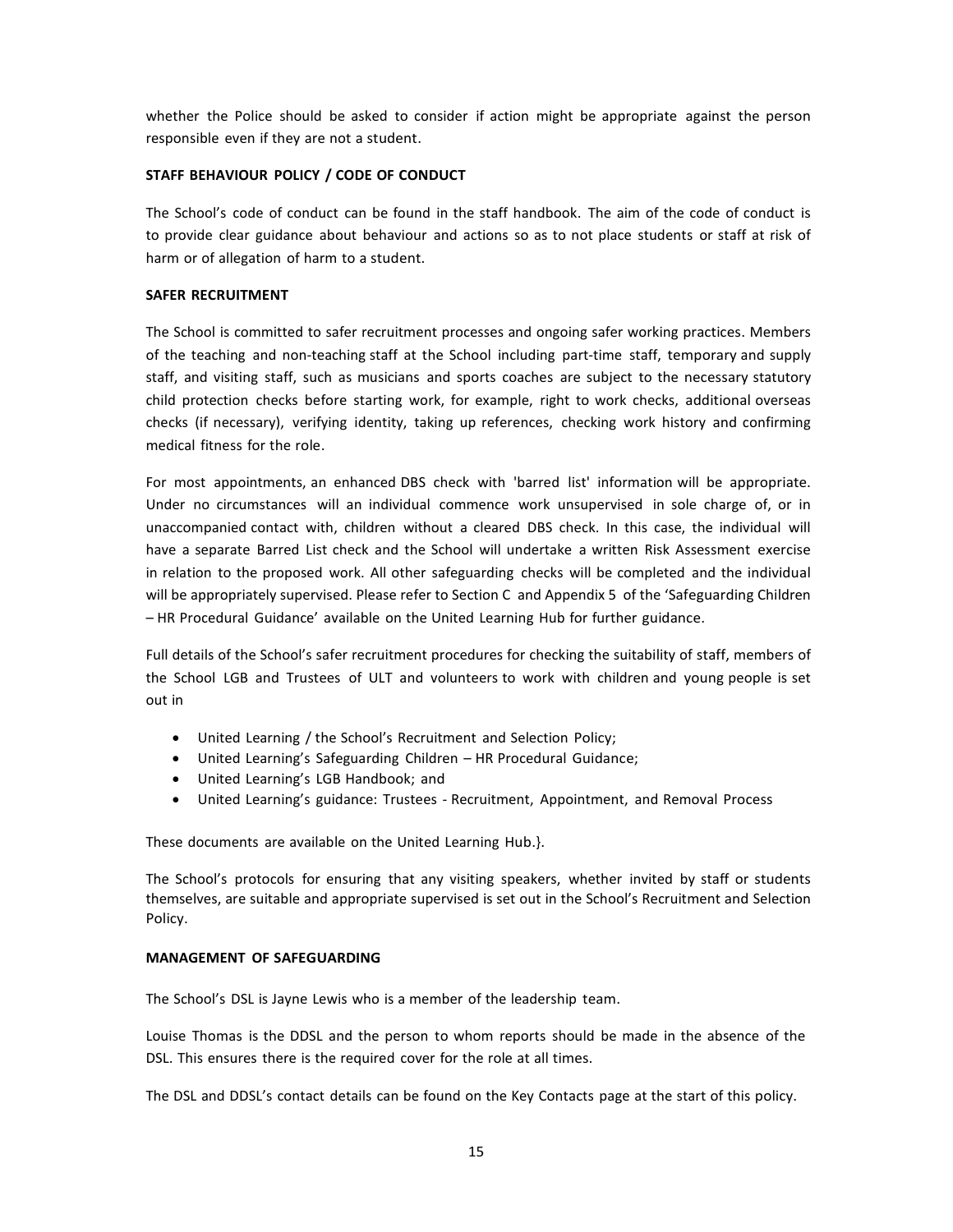The DSL's role is to take lead responsibility for safeguarding and child protection matters in the School. The DSL's responsibility is to maintain an overview of safeguarding within the School, to open channels of communication with local statutory agencies, to liaise closely with safeguarding partners (such as children's social care and the police), support staff in carrying out their safeguarding duties children's social care and the police), support staff in carrying out their safeguarding duties and to monitor the effectiveness of the School's policies and procedures in practice. The DSL (and DDSL) are most likely to have a complete safeguarding picture and be the most appropriate person to advise on a response to a safeguarding concern.

The DSL works with the LGB and the nominated safeguarding governor to review and update the School's safeguarding policy. Where a student leaves the School, the DSL will also ensure their child protection file is transferred to the new school (separately from the main student file) as soon as possible. The DSL will ensure secure transit and obtain confirmation of receipt. The DSL will also consider if it would be appropriate to share any information with the new school in advance of a child leaving. For example, information that would allow the new school to continue supporting victims of abuse and have that support in place for when the child arrives. The School will ensure that key staff, such as the SENCO, are also aware of these arrangements, as required.

The DSL will inform the safeguarding partners of any incident which they think should be considered for a child safeguarding practice review.

The DSL regularly reviews the School's and their own practices and concerns about welfare and safeguarding matters. This includes the personal and professional duty of all staff to report welfare and safeguarding concerns to the DSL, or in their absence, to a member of the senior management team or directly to local children's services.

The DSL or Deputy DSL will always be available to discuss safeguarding concerns. During term time, the DSL and/ or DDSL will always be available (during school hours) for staff in the School to discuss any safeguarding concerns. For out of hours/out of term activities, the School's arrangements ensure that the DSL or DDSL is always available by phone, and staff are provided with contacts for SPOA and the LADO in order that they can seek advice and make referrals if the need should arise.

Full details of the DSL's role can be found at Annex B of *KCSIE*.

Ultimate lead responsibility for safeguarding and child protection remains with the DSL and this responsibility should not be delegated.

#### **TRAINING**

Induction and training (including online safety) are in line with advice from local safeguarding partners.

#### **All Staff**

All new staff will be provided with induction training that includes: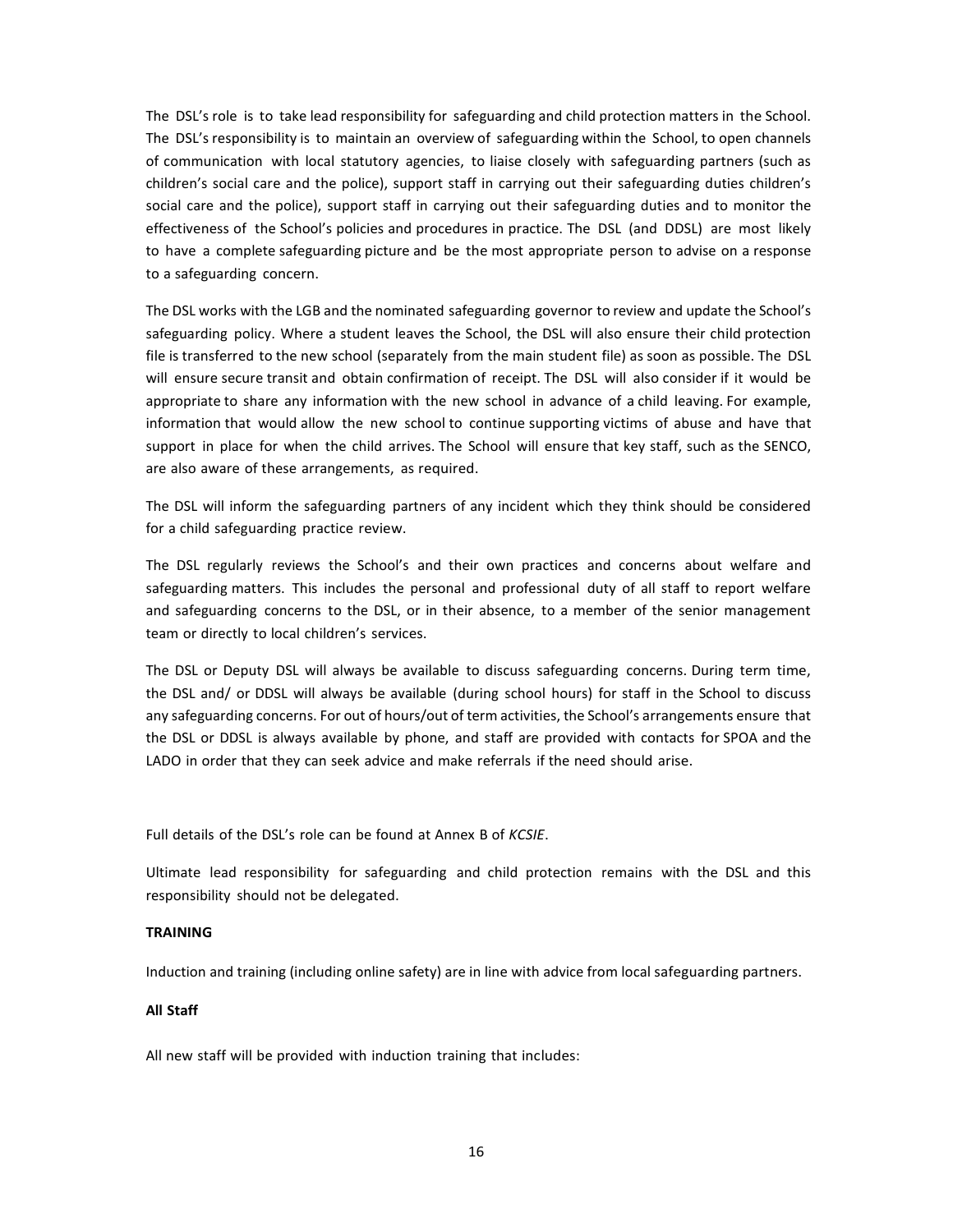- the child protection policy, including information about the identity and role of the DSL and DDSL
- the behaviour policy
- the safeguarding response to children who go missing from education
- the staff code of conduct including the School's whistleblowing procedure and the acceptable use of technologies policy, staff/student relationships and communications including the use of social media
- a copy of Part 1 of *KCSIE*
- School leaders and staff who work directly with children will also be required to read Annex A of *KCSIE.*

Induction training usually takes place prior to staff commencing work, including Channel training and other relevant online training programmes around current safeguarding issues including FGM and CCE/County Lines. Copies of the above documents are provided to all 'staff' during induction. On appointment and as part of United Learning Annual Declaration, all staff will receive and sign the up to date versions of the Staff Student Relationship Letter and Acceptable Use Declaration. The staff code of conduct can be found in the staff handbook which is available on the school network.

Temporary staff and visitors are provided with Guidance for visitors and made aware of our processes from reporting concerns and volunteers are provided with copies of the Safeguarding Policy and procedures. They are also included in any safeguarding training that takes place during their time in the school.

All staff are also required to:

- Read Part One of *KCSIE* and confirm that they have done so via a signed form. Each time Part One of *KCSIE* is updated by the Department for Education, staff will be updated on the changes via email, staff bulletin, staff meetings and additional training as required.
- Understand key information contained in Part One of *KCSIE*. The School will ensure staff understanding by providing electronic and hard copies of Part one and Annexe A, providing training and opportunities for discussion.
- Receive training in safeguarding and child protection regularly, in line with advice from the local safeguarding partners. Training will include online safety and harmful sexual behaviours including sexual violence and sexual harassment between children. It will also include Prevent awareness training to equip staff to raise concerns appropriately by ensuring all staff have the knowledge and confidence to identify children at risk of being drawn into terrorism; are able to challenge extremist ideas; and know how to refer children and young people for further help. All staff will also be made aware of the local early help process and understand their role in it.
- Undertake regular informal updates, at least annually, to provide them with relevant skills and knowledge to safeguard children effectively. The School provides these via, for example, emails, staff bulletins and staff meetings.

#### **DSL(s)**

The DSL receives updated child protection training at least every two years to provide them with the knowledge and skills required to carry out the role. This includes local inter‐agency working protocols, participation in child protection case conferences, supporting children in need, identifying children at risk of radicalisation, supporting SEND children particularly when online, overseeing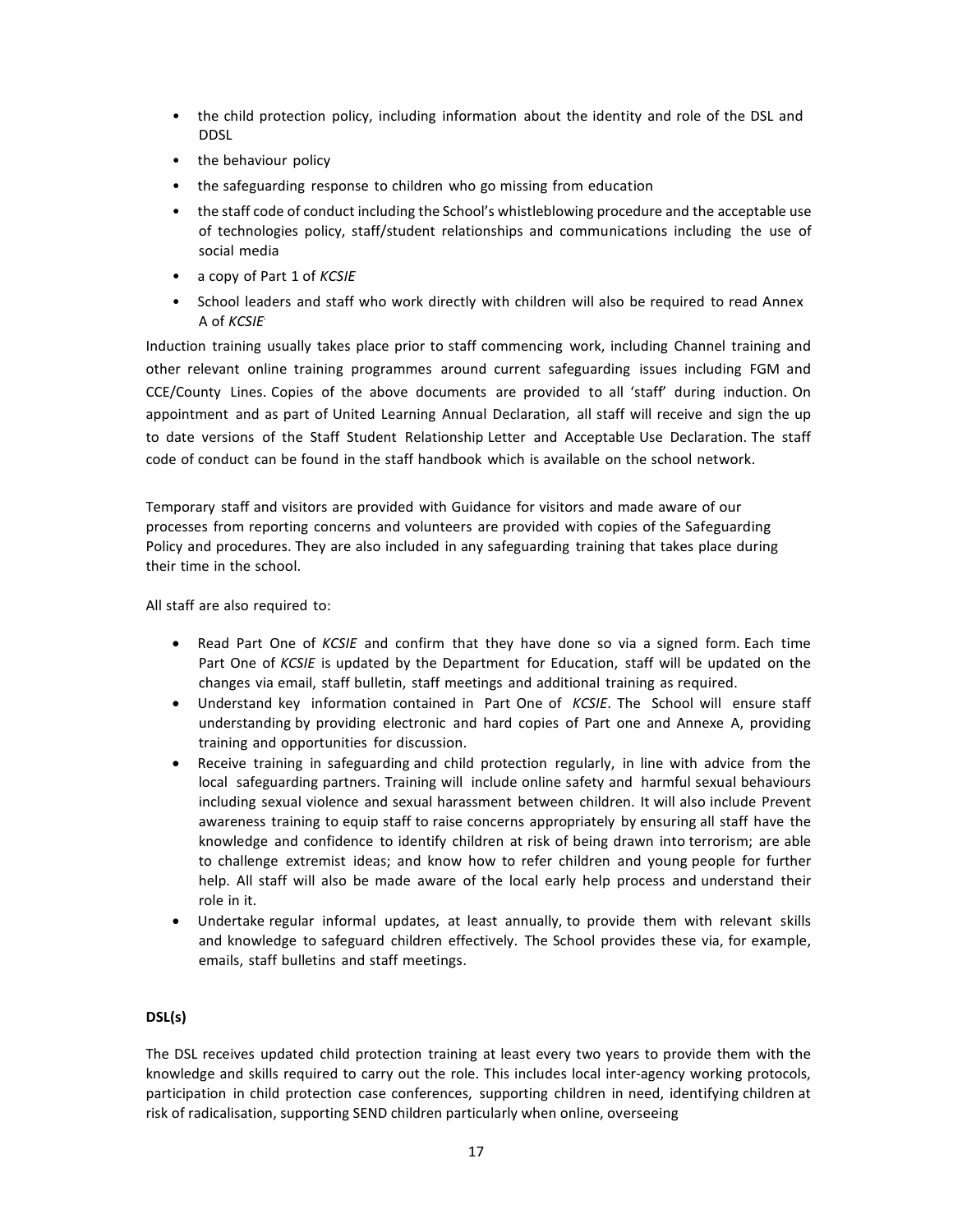online safety in school, record keeping and promoting a culture of listening to children, training in the LCSB approach to *Prevent* duties and harmful sexual behaviours. Further details of the required training content for the DSL are set out in Annex B of *KCSIE.*

In addition to their formal training, the DSL's knowledge and skills are updated at least annually to keep up with any developments relevant to their role through online and face to face courses and attendance at the UL and LA conferences and network meetings.

The DDSL is trained to the same level as the DSL.

#### **OVERSIGHT OF SAFEGUARDING, INCLUDING ARRANGEMENTS FOR REVIEWING POLICIES AND PROCEDURES**

Sarah Squire is the board-level lead designated to take a lead in relation to responsibility for the Trust's safeguarding arrangements. Lisa Byrne is the LGB lead designated to take a lead in relation to responsibility for the safeguarding arrangements in the School

A review of the School's child protection policies takes place at least annually, including an update and review of the effectiveness of procedures and their implementation. The School draws on the expertise of staff, including the DSL(s), in shaping the School's safeguarding arrangements and policies.

If there has been a substantiated allegation against a member of staff, the School will work with the Local Authority designated officer to determine whether there are any improvements to be made to the School's procedures or practice to help prevent similar events in the future.

#### **THE SCHOOL'S ARRANGEMENTS TO FULFIL OTHER SAFEGUARDING RESPONSIBILITIES**

#### **Teaching children how to keep safe**

The LGB ensures that all students are taught about safeguarding, including online, through the curriculum, Relationships and Sex Education and Health Education and PSHE to help children to adjust their behaviours in order to reduce risks and build resilience, including to radicalisation. This includes teaching students about the safe use of electronic equipment and the internet and the risks posed by adults or young people, who use the internet and social media to bully, groom, abuse or radicalise other people, especially children, young people and vulnerable adults. It will also include teaching students, for example about healthy relationships, consent and that sexual violence and sexual harassment is always wrong.

The School recognises the additional risks that children with SEND face online and works with the Network Manager and the SENCO to ensure that additional support and measures are in place to support these children. Online safety is an integral part of the School's IT curriculum for all pupils and is taught in an age appropriate way relevant to pupils' lives. It is also embedded in PSHE and Relationships and Sex Education. Pupils will be taught what positive, healthy and respectful online relationships look like; the effects of their online actions on others; how to recognise and display respectful behaviour online; how to use technology safely, responsibly and securely; and where to go for help and support when they have concerns.

The School has appropriate filters and monitoring systems in place to safeguard children from potentially harmful and inappropriate material online. The School's systems are Smoothwall and Net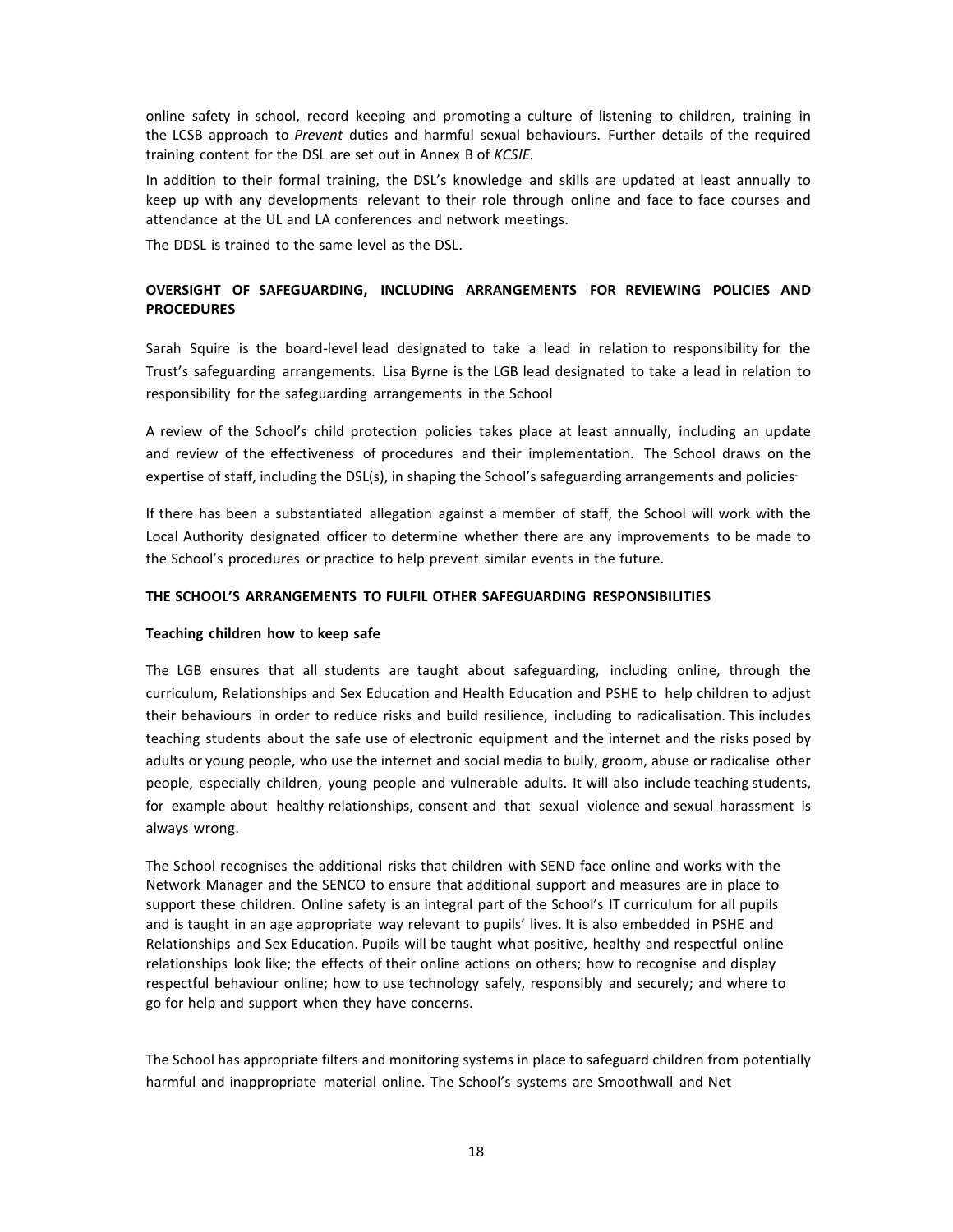Support. Such systems aim to reduce the risk of children being exposed to illegal, inappropriate and harmful materials online; reduce the risk of children being subjected to harmful online interaction with others; and help manage online behaviour that can increase a child's likelihood of, or causes, harm. Further detail of the School's approach to online safety can be found in United Learning E-Safety Policy (available on the United Learning Hub) and in the School's E‐Safety Policy which also includes detail on the use of mobile technology in and the School's IT arrangements to ensure that children are safe from terrorist and extremist material when accessing the internet through the School's systems.

#### **Looked after children (and previously looked after children)**

Looked after children (and previously looked after children) are a particularly vulnerable group. The School will ensure that prompt action is taken when necessary to safeguard these children and the LGB ensures that staff have the skills, knowledge and understanding necessary to keep safe any children on roll who are looked after (and previously looked after) by a local authority.

Johnnie Davies is the designated member of teaching staff who has responsibility for their welfare and progress and to ensure that the needs identified in personal education plans are met. The School ensures that the designated member of staff receives appropriate training in order to carry out their role and has the information they need in relation to any child's looked after status, their care arrangements (including contact arrangements with birth parents and those with parental responsibility) and details of the child's social worker and virtual school head.

The designated member of staff will also have responsibility for promoting the educational achievement of children who have left care through adoption, special guardianship or child arrangement orders or who were adopted from state care and will work closely with virtual school heads to promote their educational achievement. The DSL will ensure they have details of the local authority Personal Advisor appointed to guide and support any care leavers and will liaise with them as necessary regarding any issues of concern affecting them.

#### **Use of 'reasonable force'**

The School recognises the additional vulnerability when using reasonable force in response to risks presented by incidents involving children with SEND or with medical conditions. The School will consider its duties under the Equality Act 2010 and their Public Sector Equality Duty. Positive and proactive behaviour support, for instance through drawing up individual behaviour plans for more vulnerable children, and agreeing them with parents and carers can reduce the occurrence of challenging behaviour and the need to use reasonable force. The School's procedures for use of reasonable force can be found in the Behaviour Policy.

#### **Arrangements for Visiting Speakers**

The School has clear protocols for ensuring that any visiting speakers are appropriately supervised and suitable<sup>1</sup>. The School's responsibility to students is to ensure that they can critically assess the information they receive as to its value to themselves, and that the information is aligned to the ethos and values of the School and British values.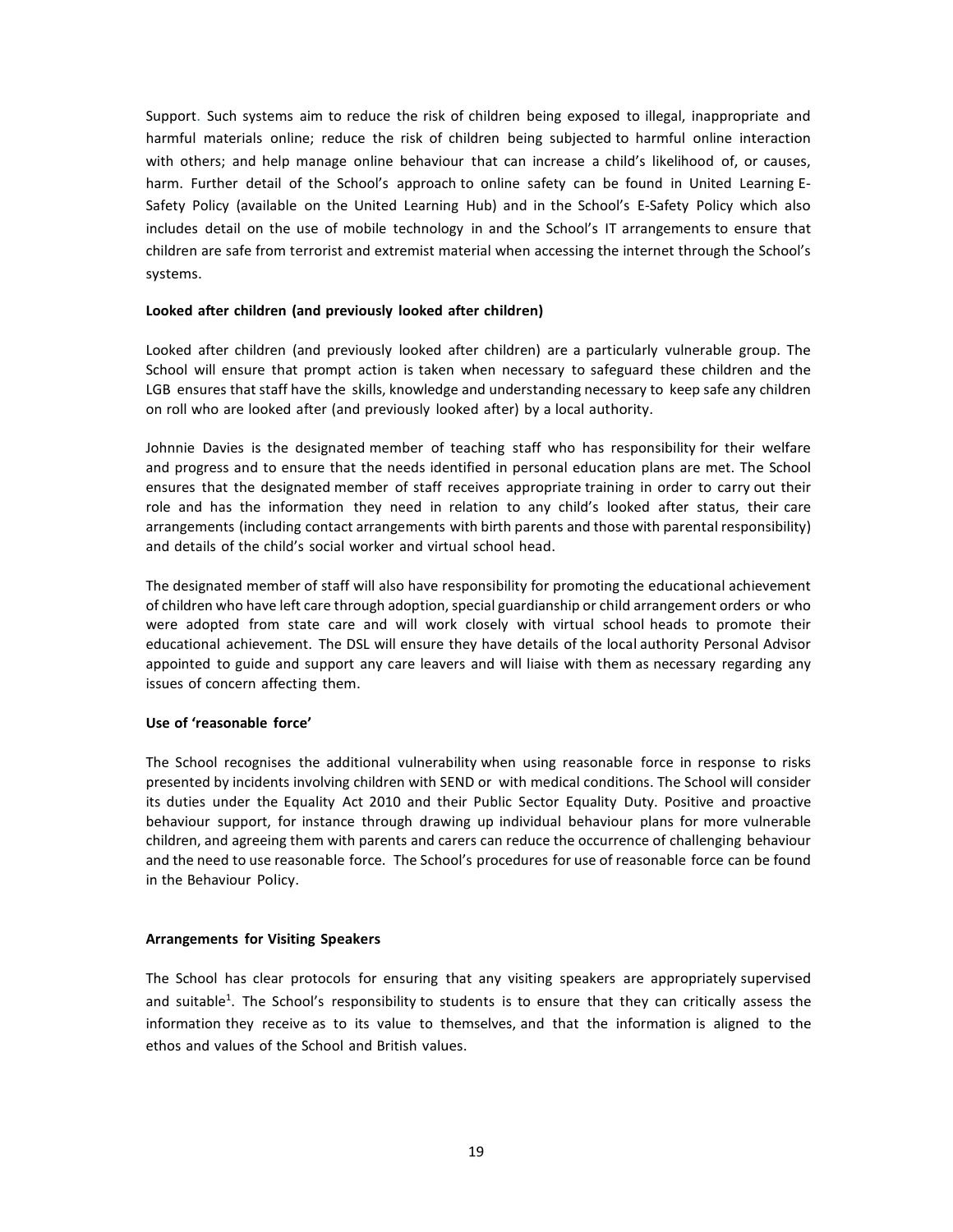The School is required to undertake a risk assessment before agreeing to a Visiting Speaker being allowed to attend the School. This will take into account any vetting requirements considered appropriate in the circumstances, and may include a DBS check if relevant.

Visiting speakers will be expected to understand that, where appropriate, their session should actively promote the British values of democracy, the rule of law, individual liberty and mutual respect and tolerance of those with different faiths and beliefs and at no point undermine these. In some cases, the School may request a copy of the Visiting Speaker's presentation and/or footage in advance of the session being provided.

Visiting Speakers, whilst on the School site, will be supervised by a school employee. On attending the School, Visiting Speakers will be required to show original current identification documents including a photograph such as a passport or photo card driving licence. The School shall also keep a formal register of visiting speakers retained in line with its Data Protection Policy.

#### **Use of mobile phones and cameras**

The School's policy on the use of mobile phones and cameras in the setting can be found in the School's Acceptable Use Policy. Staff are not permitted to use their personal mobile devices or cameras in school, or in alternative settings, on trips and visits or fixtures. Staff who wish to use their personal mobile devices or cameras in school for any other reason must first speak with the Head and the DSL will collaborate to produce a risk assessment. Staff who act in breach of this may be subject to disciplinary action.

All staff are also referred to the United Learning Risk Assessment Policy (available on the United Learning Hub).]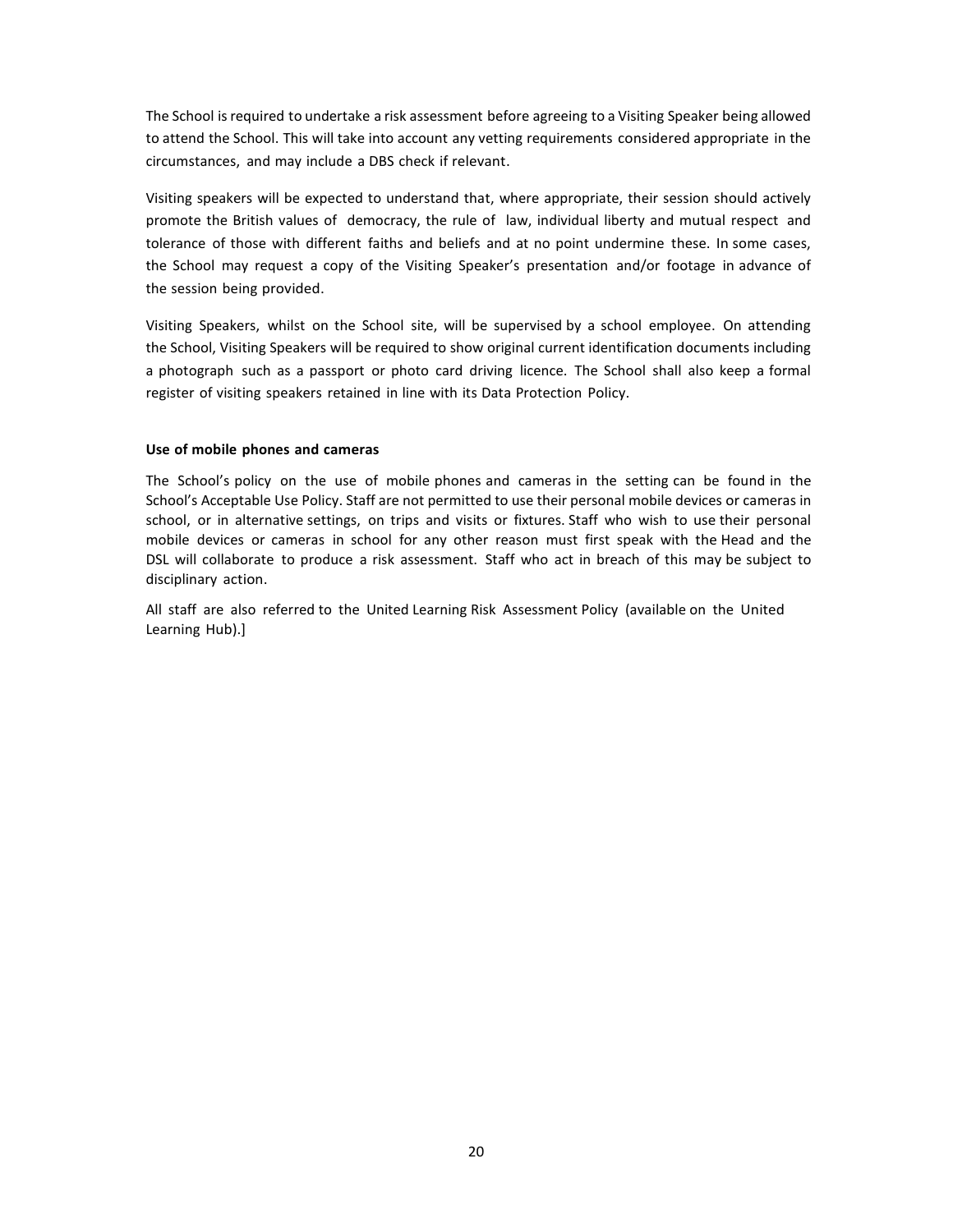#### **APPENDIX 1 ‐ SIGNS AND TYPES OF ABUSE**

All school staff should be aware that abuse, neglect and safeguarding issues are rarely standalone events that can be covered by one definition or label. They can occur from within or outside families, in or out of school, from within peer groups or the wider community and/or online. In most cases, multiple issues will overlap with one another and children can therefore be vulnerable to multiple threats.

**Physical abuse:** a form of abuse which may involve hitting, shaking, throwing, poisoning, burning or scalding, drowning, suffocating or otherwise causing physical harm to a child. Physical harm may also be caused when a parent or carer fabricates the symptoms of, or deliberately induces, illness in a child.

**Emotional abuse:** the persistent emotional maltreatment of a child such as to cause severe and adverse effects on the child's emotional development. It may involve conveying to a child that they are worthless or unloved, inadequate, or valued only insofar as they meet the needs of another person. It may include not giving the child opportunities to express their views, deliberately silencing them or 'making fun' of what they say or how they communicate. It may feature age or developmentally inappropriate expectations being imposed on children. These may include interactions that are beyond a child's developmental capability as well as overprotection and limitation of exploration and learning, or preventing the child participating in normal social interaction. It may involve seeing or hearing the illtreatment of another. It may involve serious bullying (including cyberbullying), causing children frequently to feel frightened or in danger, or the exploitation or corruption of children. Some level of emotional abuse is involved in all types of maltreatment of a child, although it may occur alone. Staff are referred to DfE guidance Sexual Violence and Sexual Harassment for further information.

**Sexual abuse**: involves forcing or enticing a child or young person to take part in sexual activities, not necessarily involving a high level of violence, whether or not the child is aware of what is happening. The activities may involve physical contact, including assault by penetration (for example rape or oral sex) or non-penetrative acts such as masturbation, kissing, rubbing and touching outside of clothing. They may also include non‐contact activities, such as involving children in looking at, or in the production of, sexual images, watching sexual activities, encouraging children to behave in sexually inappropriate ways, or grooming a child in preparation for abuse. Sexual abuse can take place online, and technology can be used to facilitate offline abuse. Sexual abuse is not solely perpetrated by adult males. Women can also commit acts of sexual abuse, as can other children. The sexual abuse of children by other children is a specific safeguarding issue in education.

**Neglect**: the persistent failure to meet a child's basic physical and/or psychological needs, likely to result in the serious impairment of the child's health or development. Neglect may occur during pregnancy as a result of maternal substance abuse. Once a child is born, neglect may involve a parent or carer failing to: provide adequate food, clothing and shelter (including exclusion from home or abandonment); protect a child from physical and emotional harm or danger; ensure adequate supervision (including the use of inadequate care‐givers); or ensure access to appropriate medical care or treatment. It may also include neglect of, or unresponsiveness to, a child's basic emotional needs.

**Specific safeguarding issues:** behaviours linked to drug taking, alcohol abuse, truanting and sexting put children in danger. Safeguarding issues can also manifest themselves via peer‐on‐peer abuse, such as bullying (including cyberbullying), gender‐based violence/sexual assaults and sexting. Safeguarding issues can also be linked to, for example, children missing education; child sexual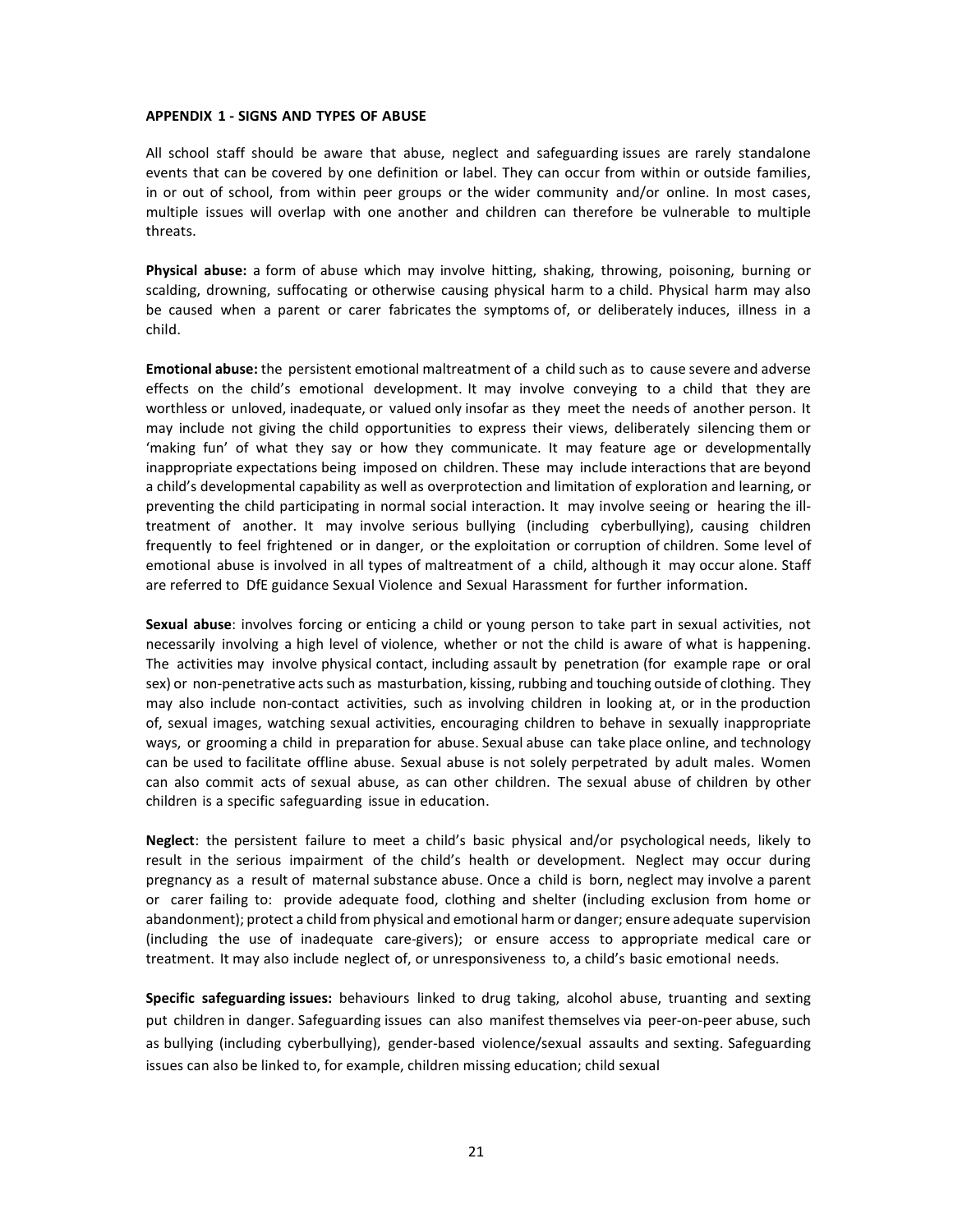exploitation; domestic violence; fabricated or induced illness; faith abuse; female genital mutilation; forced marriage; gangs and youth violence; gender‐based violence/violence against women and girls; hate; mental health; preventing radicalisation; relationship abuse; sexting; and trafficking.

**Child Sexual Exploitation (CSE):** CSE is a form of sexual abuse. It occurs where an individual or group takes advantage of an imbalance of power to coerce, manipulate or deceive a child or young person under the age of 18 into sexual activity (a) in exchange for something the victim needs or wants, and/or (b) for the financial advantage or increased status of the perpetrator or facilitator. The victim may have been sexually exploited even if the sexual activity appears consensual. CSE does not always involve physical contact: it can also occur through the use of technology. CSE can affect any child or young person (male or female) under the age of 18 years, including 16 and 17 year olds who can legally consent to have sex; can still be abuse even if the sexual activity appears consensual; can include both contact (penetrative and non‐penetrative acts) and non‐contact sexual activity; can take place in person or via technology, or a combination of both; can involve force and/or enticement‐based methods of compliance and may, or may not, be accompanied by violence or threats of violence; may occur without the child or young person's immediate knowledge (e.g. through others copying videos or images they have created and posted on social media); can be perpetrated by individuals or groups, males or females, and children or adults. The abuse can be a one‐off occurrence or a series of incidents over time, and range from opportunistic to complex organised abuse; and is typified by some form of power imbalance in favour of those perpetrating the abuse. Whilst age may be the most obvious, this power imbalance can also be due to a range of other factors including gender, sexual identity, cognitive ability, physical strength, status, and access to economic or other resources. Some of the following signs may be indicators of sexual exploitation:

- Children who appear with unexplained gifts or new possessions;
- Children who associate with other young people involved in exploitation;
- Children who have older boyfriends or girlfriends;
- Children who suffer from sexually transmitted infections or become pregnant;
- Children who suffer from changes in emotional well‐being;
- Children who misuse drugs and alcohol;
- Children who go missing for periods of time or regularly come home late; and
- Children who regularly miss school or education or do not take part in education.

CSE is a geographically widespread form of harm that is a typical feature of county lines criminal activity: drug networks or gangs groom and exploit children and young people to carry drugs and money from urban areas to suburban and rural areas, market and seaside towns. Key to identifying potential involvement in county lines are missing episodes, when the victim may have been trafficked for the purpose of drugs trafficking. The DSL or DDSL will consider a referral to the National Referral Mechanism as soon as possible if there are county line concerns, such as a child being a potential victim of modern slavery or human trafficking.

**So Called 'Honour Based' Violence:** encompasses crimes which have been committed to protect or defend the honour of the family and/or the community, including Female Genital Mutilation (FGM), forced marriage, and practices such as breast ironing. It can include multiple perpetrators.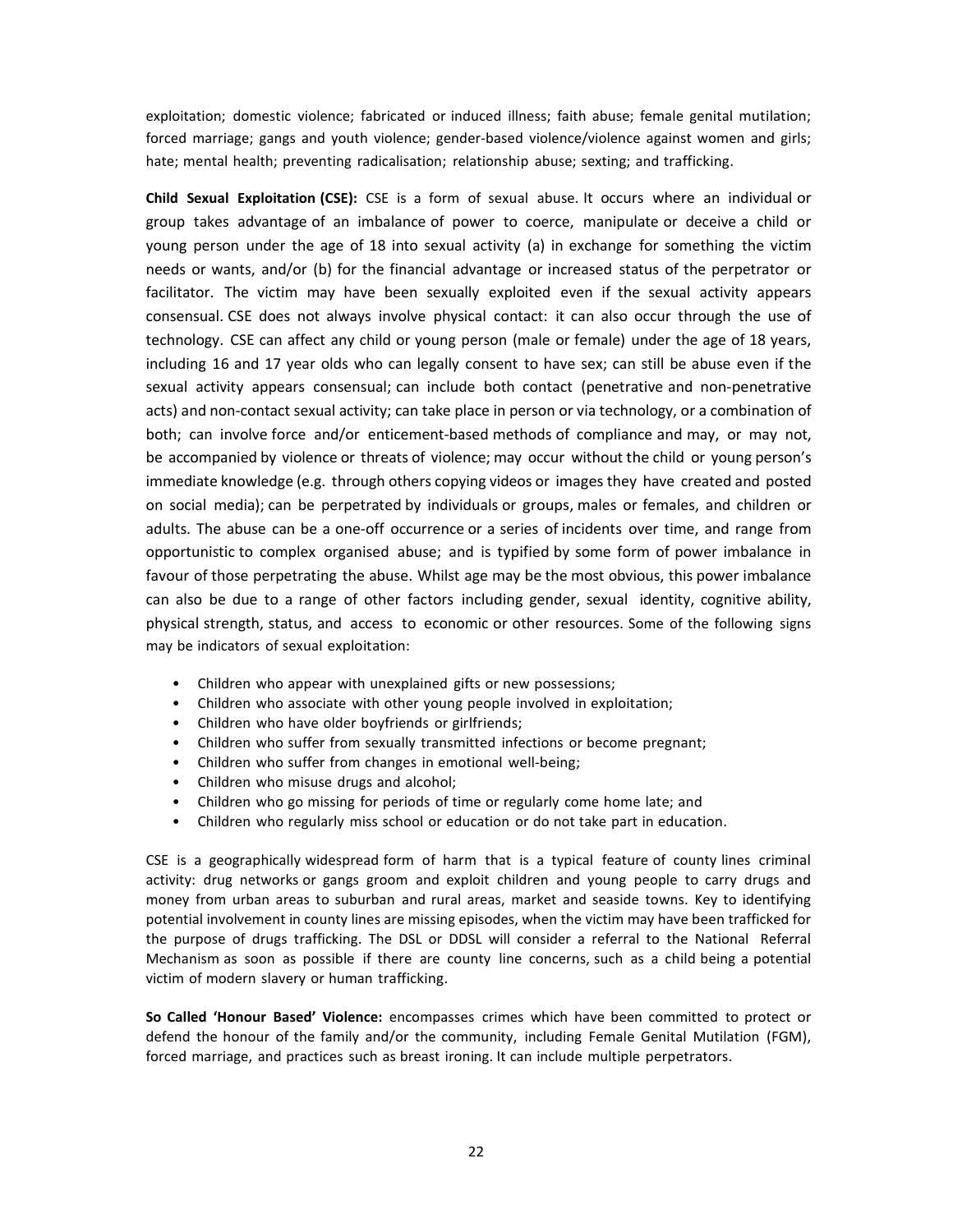FGM comprises all procedures involving partial or total removal of the external female genitalia or other injury to the female genital organs. Guidance on the warning signs that FGM may be about to take place, or may have already taken place, can also be found on pages 38‐41 of the Multi‐agency statutory guidance on FGM.

If staff have a concern that a student may be at risk of HBV or has suffered HBV, they should speak to the DSL (or DDSL). As appropriate they will activate local safeguarding procedures, using existing national and local protocols for multi‐agency liaison with Police and Children's Social Care.

There is a statutory duty on teachers to personally report to the Police where they **discover** (either through disclosure by the victim or visual evidence) that FGM appears to have been carried out on a girl under 18. Unless the teacher has a good reason not to, they should still consider and discuss any such case with the DSL and involve children's social care as appropriate. If the teacher is unsure whether this reporting duty applies, they should discuss their concerns with the DSL in accordance with this policy. Where a teacher suspects that a student is at risk (i.e. where the teacher does not discover that an act of FGM appears to have been carried out, either through disclosure by the victim or visual evidence) teachers should follow the School's local safeguarding procedures**,** reporting to the DSL and/or directly to SPOA.

**Forced Marriage:** Forcing a person into a marriage is a crime in England and Wales. A forced marriage is one entered into without the full and free consent of one or both parties and where violence, threats or any other form of coercion is used to cause a person to enter into a marriage. Threats can be physical or emotional and psychological. A lack of full and free consent can be where a person does not consent or where they cannot consent (if they have learning disabilities, for example). Nevertheless, some communities use religion and culture as a way to coerce a person into marriage. Schools and colleges can play an important role in safeguarding children from forced marriage. There are a range of potential indicators that a child may be at risk of forced marriage, details of which can be found on pages 13-14 of the Multi-agency guidelines: Handling cases of forced marriage. School staff can also contact the Forced Marriage Unit if they need advice or

information: Contact: 020 7008 0151 or email [fmu@fco.gov.uk.](mailto:fmu@fco.gov.uk)

**Radicalisation:** Radicalisation refers to the process by which a person comes to support terrorism and extremist ideologies associated with terrorist groups. Extremism is vocal or active opposition to fundamental British values, including democracy, the rule of law, individual liberty and mutual respect and tolerance of different faiths and beliefs. It can also call for the death of members of the armed forces.

There is no single way of identifying a child is likely to be susceptible to an extremist ideology. Background factors combined with specific influences such as family and friends may contribute to a child's vulnerability. Similarly, radicalisation can occur through different methods such as online. As with other safeguarding risks, staff should be alert to changes in children's behaviour, which could indicate that they may be in need of help or protection. Staff should use their judgement in identifying children who might be at risk of radicalisation and act proportionately, which may include the DSL or DDSL making a referral to the Channel programme.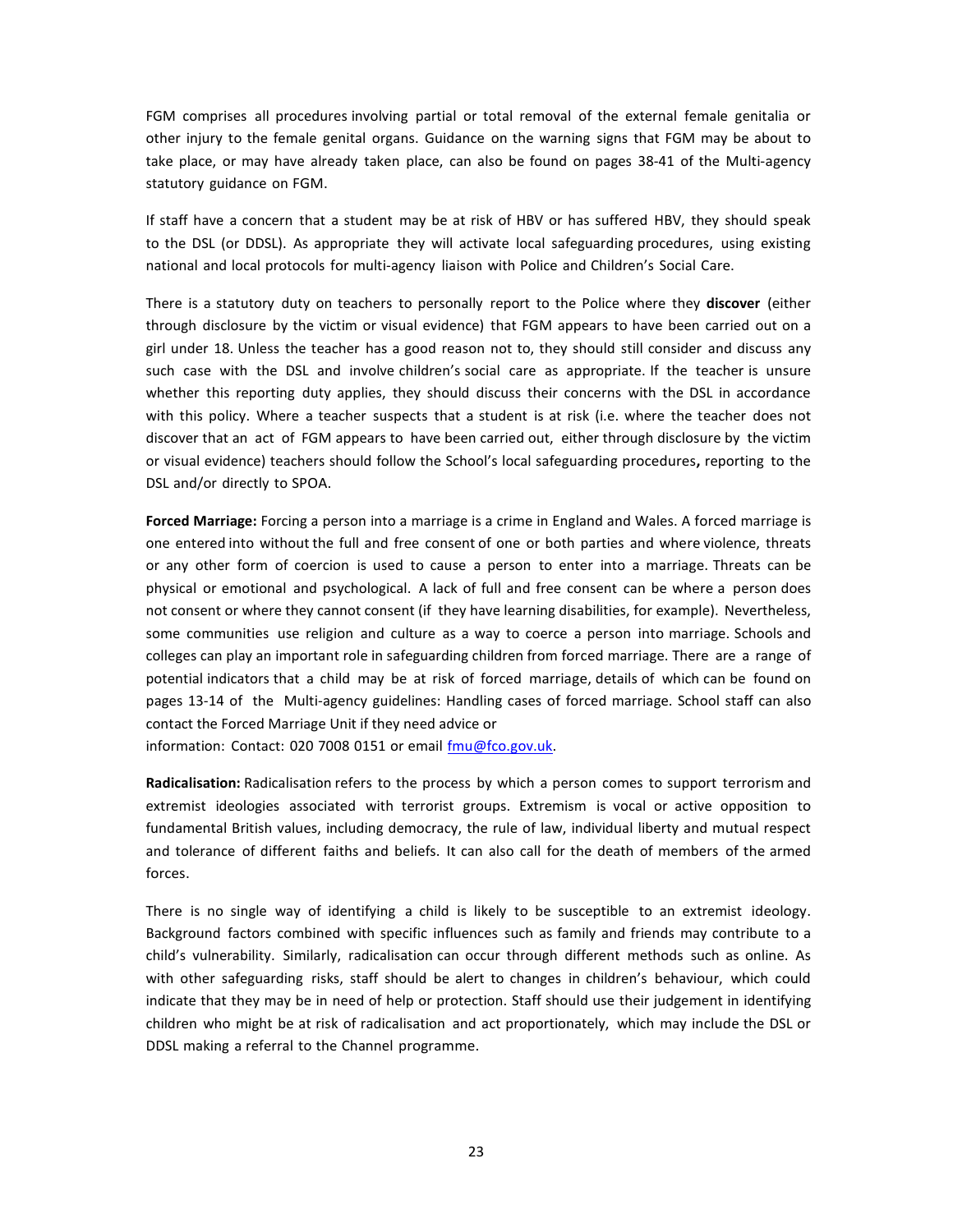**Special Educational Needs and/or Disabilities**: Students with SEND may not outwardly shown signs of abuse and/or may have difficulties in communication about abuse or neglect. Students with SEND are more likely to be abused by their peers. These can include:

- assumptions that indicators of possible abuse such as behaviour, mood and injury relate to the child's disability without further exploration;
- being more prone to peer group isolation than other children
- the potential for children with SEN and disabilities being disproportionally impacted by behaviours such as bullying, without outwardly showing any signs; and
- communication barriers and difficulties in overcoming these barriers.

To address these additional challenges, the School has put in place the following pastoral support measures.

Staff will support such students in expressing any concerns they may have and will be particularly vigilant to any signs or indicators of abuse, discussing this with the DSL as appropriate. Any reports of abuse involving children with SEND will entail close liaison with the DSL or DDSL and named person with oversight for SEN.

**Lesbian, Gay, Bi or Trans (LGBT):** Children who are LGBT can be targeted by their peers. In some cases, a student who is perceived by their peers to be LGBT (whether they are or not) can be just as vulnerable as children who identify as LGBT.

**Children and the court system:** Children are sometime required to give evidence in criminal courts, either for crimes committed against them or for crimes they have witnessed, and this will be stressful for them. Making child arrangements following separation can also be stressful and entrench conflict in families. Staff should be alert to the needs of such students and report any concerns to the DSL or DDSL in accordance with this policy.

**Children who go missing from education or school:** A child going missing is a potential indicator of a range of safeguarding possibilities, such as abuse or neglect. The School always endeavours to hold more than one emergency contact number for each student so additional options are available to make contact with a responsible adult when a child goes missing is also identified as a welfare and/or safety concern.

Staff must follow the School's procedures for dealing with children who go missing, particularly on repeat occasions. The School's procedure for dealing with children who go missing can be found in the School's CME Policy. All unexplained or unauthorised absences will be followed up in accordance with this CME policy.

The School shall inform the local authority of any student who is going to be added to or deleted from the School's admission register at non-standard transition points in accordance with the requirements of the Education (Pupil Registration) (England) Regulations 2006 (as amended). This will assist the local authority to:

- a) fulfil its duty to identify children of compulsory school age who are missing from education; and
- b) follow up with any child who might be in danger of not receiving an education and who might be at risk of abuse, neglect or radicalisation.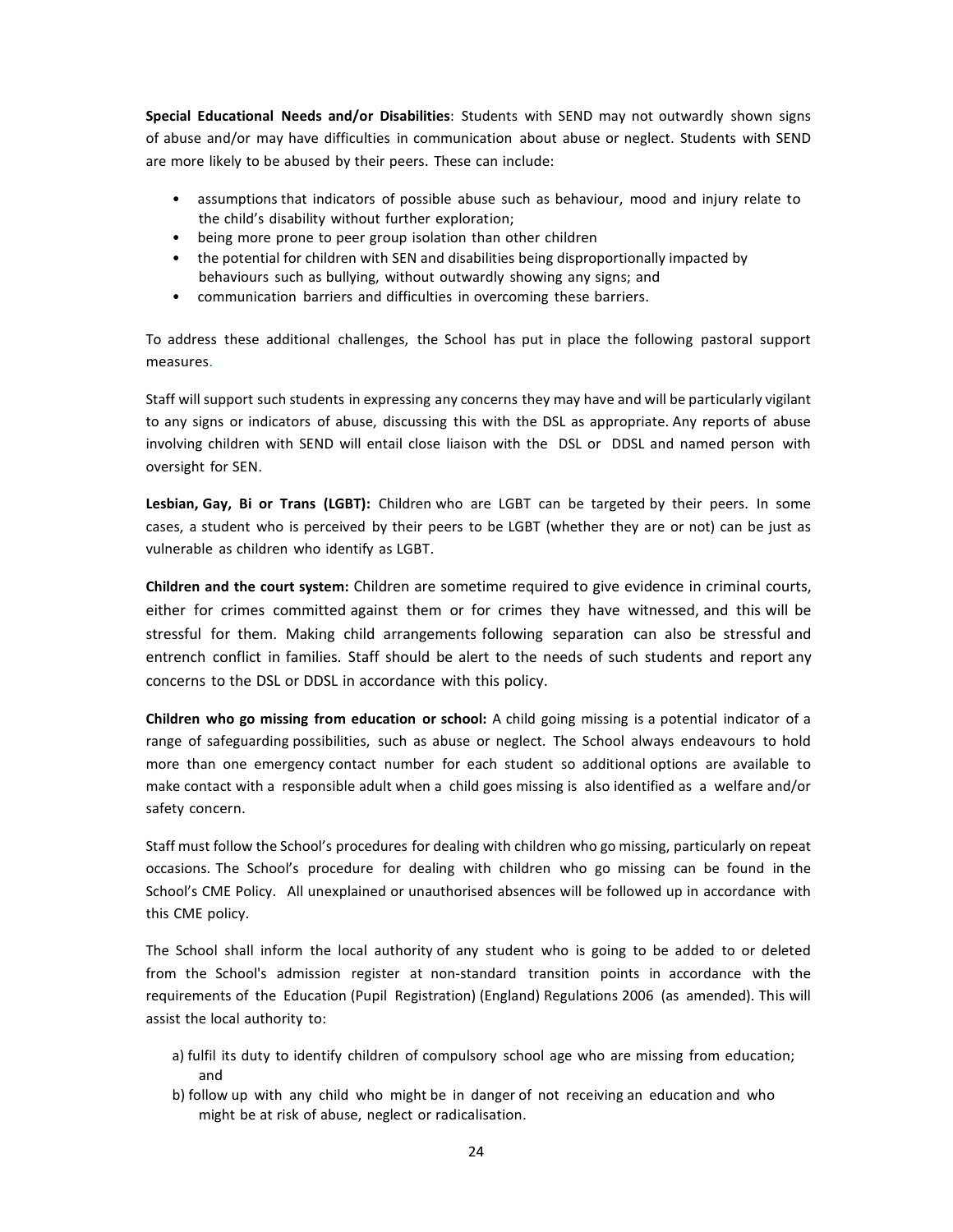School attendance registers are carefully monitored to identify any trends. The School will inform the local authority (and the local authority where the child is normally resident) of any student who fails to attend school regularly, or has been absent without the School's permission for a continuous period of 10 school days or more, at such intervals as are agreed between the School and the local authority.

Action should be taken in accordance with this policy if any absence of a student from the School gives rise to a concern about their welfare.

**Children with family members in prison:** Children who have a parent in prison are at risk of poor outcomes including poverty, stigma, isolation and poor mental health. Staff should be alert to the needs of such students and report any concerns to the DSL or DDSL in accordance with this policy.

**Domestic Abuse**: domestic violence and abuse is any incident or pattern of incidents of controlling, coercive, threatening behaviour, violence or abuse between those aged 16 or over who are, or have been, intimate partners or family members regardless of gender or sexuality. The abuse can encompass, but is not limited to psychological; physical; sexual; financial; and emotional abuse.

**Homelessness:** Indicators that a family may be at risk of homelessness include household debt, rent arrears, domestic abuse and anti‐social behaviour, as well as the family being asked to leave a property. The DSL or DDSL will raise/progress any concerns about homelessness with the Local Housing Authority although this does not replace a referral into children's social care where a child has been harmed or is at risk of harm.

**Peer on peer abuse:** peer on peer abuse can take many forms and can include (but is not limited to) bullying (including cyberbullying); sexual violence and sexual harassment; physical abuse such as hitting, kicking, shaking, biting, hair pulling, or otherwise causing physical harm; up skirting (which is a criminal offence and typically involves taking a picture under a person's clothing without the knowing, with the intention of viewing their genitals or buttocks to obtain sexual gratification, or cause the victim humiliation distress or alarm) ; sexting and initiating/hazing type violence and rituals. Students with SEND and LGBT children are more at risk of peer‐on‐peer abuse.

Signs that a child may be suffering from peer‐on‐peer abuse can also overlap with those indicating other types of abuse and can include:

- failing to attend school, disengaging from classes or struggling to carry out school related tasks to
- the standard ordinarily expected;
- physical injuries;
- experiencing difficulties with mental health and/or emotional wellbeing;
- becoming withdrawn and/or shy; experiencing headaches, stomach aches, anxiety and/or panic
- attacks; suffering from nightmares or lack of sleep or sleeping too much;
- broader changes in behaviour including alcohol or substance misuse;
- changes in appearance and/or starting to act in a way that is not appropriate for the child's age;
- abusive behaviour towards others.

Sexual violence and sexual harassment, as a type of peer on peer abuse, may overlap and can occur online and offline (both physical and verbal). Sexual violence are sexual offences of rape, assault by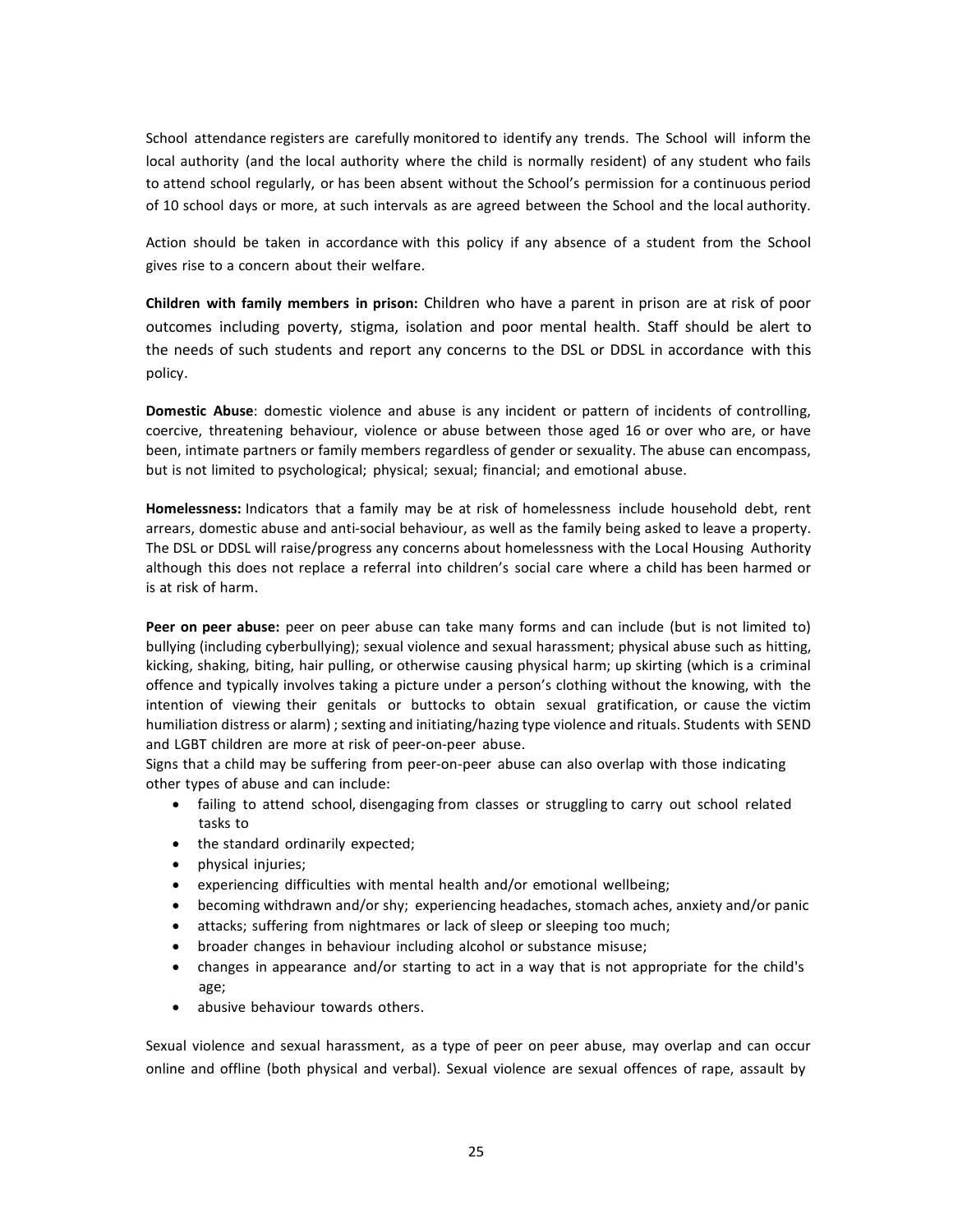penetration and sexual assault. Sexual harassment is unwanted conduct of a sexual nature and is likely to violate a child's dignity and/or make them feel intimidated, degraded or humiliated and/or create a hostile, offensive or sexualised environment. Examples of sexual harassment include sexual comments sexual "jokes" or taunting; physical behaviour such as deliberately brushing against someone; non‐consensual sharing of sexual images and sexualised online bullying.

**Serious Violence:** Indicators that a child may be at risk from, or involved with, serious violent crime includes increased absence from school; change in friendship or relationship with older individuals or groups; a significant decline in performance; signs of self‐harm; significant chance in wellbeing; or signs of assault or unexplained injuries. Unexplained gifts or new possessions could also indicate that children have been approached by, or are involved with, individuals associated with criminal networks or gangs.

If staff have a concern about a child or a child make a report to the, staff should follow the referral process in this policy. If staff are in any doubt about what to do, they should speak to the DSL or DDSL.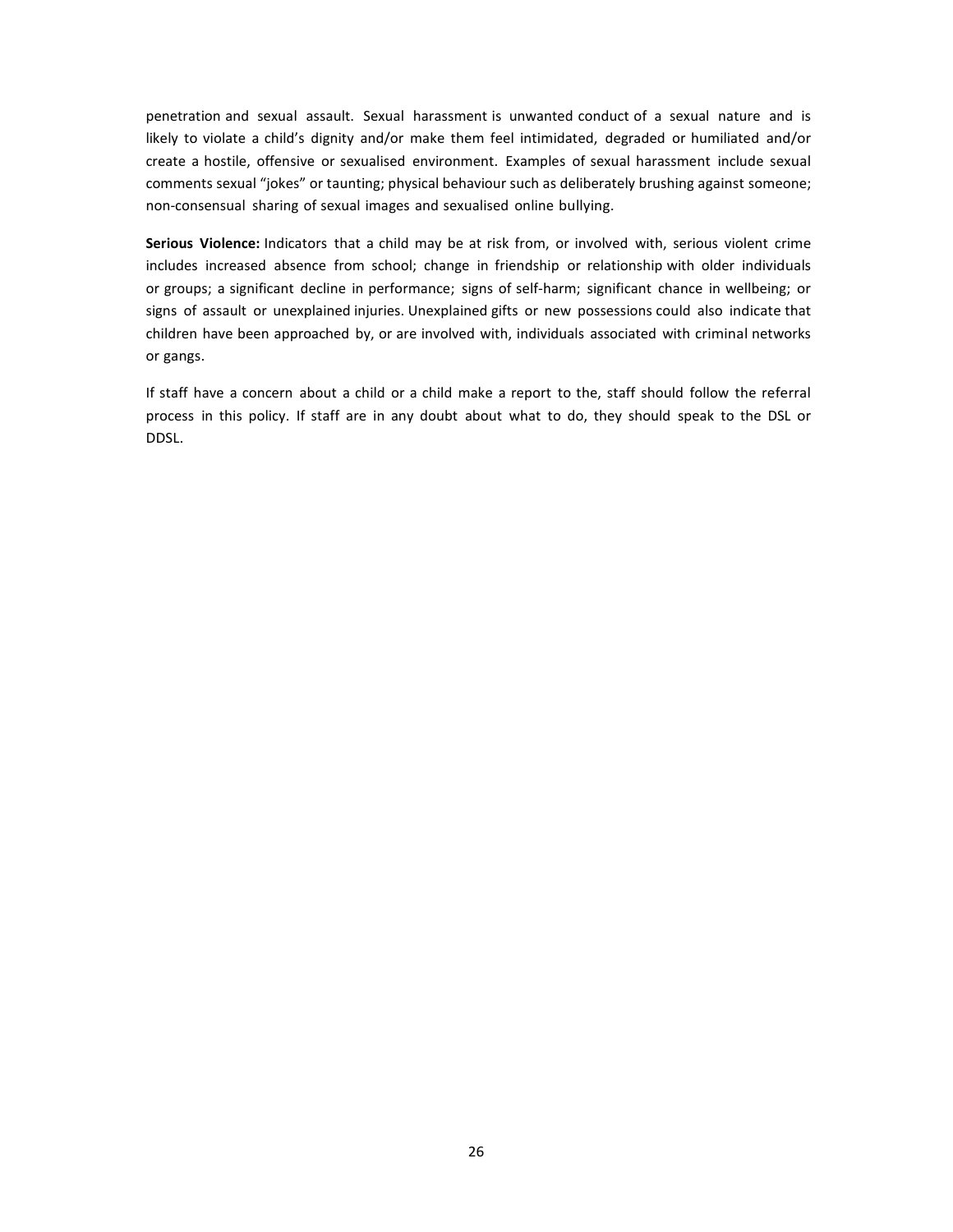#### **APPENDIX 2 – Meet the Safeguarding Team (Template)**

#### **The Designated Safeguarding Lead is:**

Jayne Lewis



**The Deputy Designated Safeguarding Leads is:**

Louise Thomas

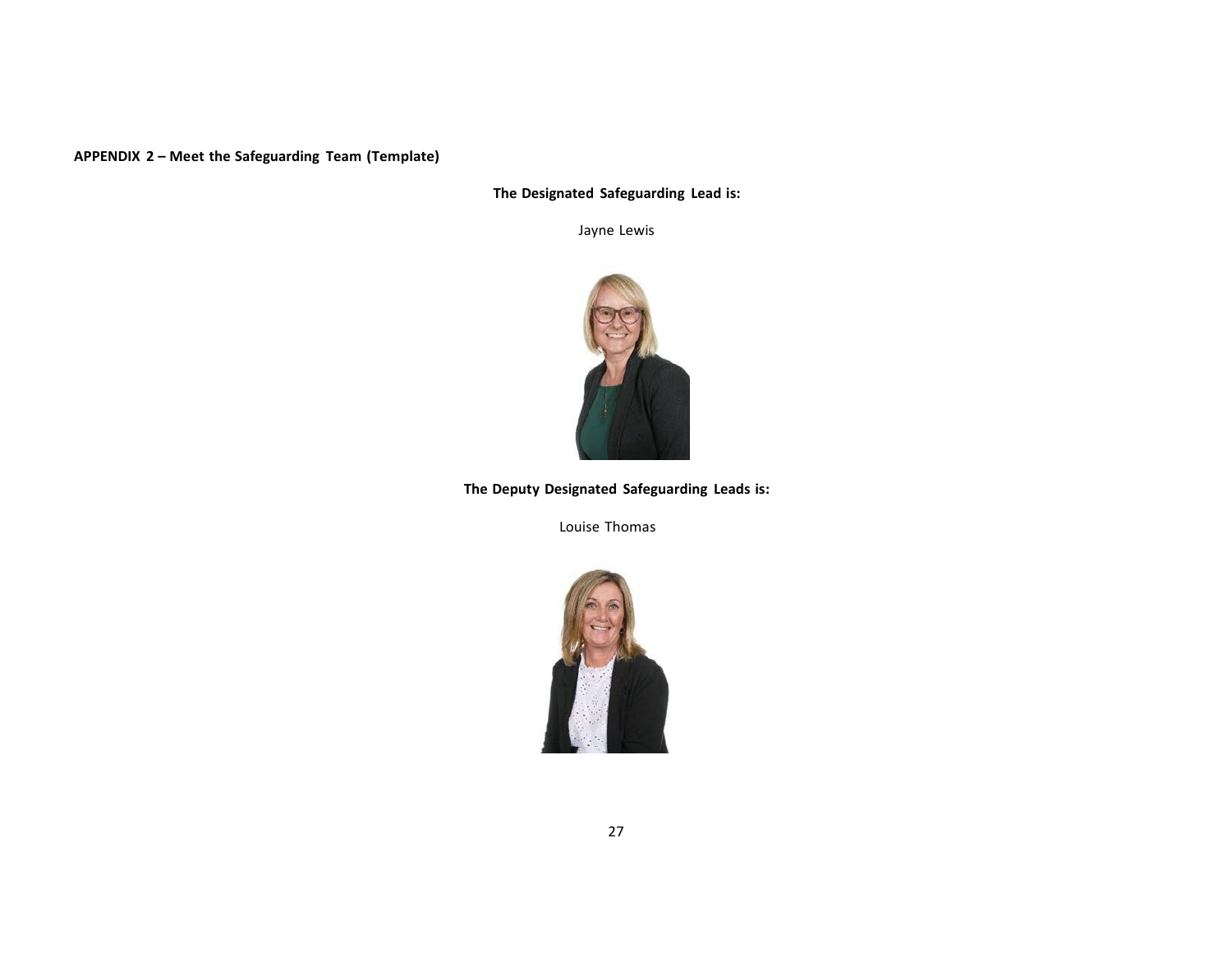## **Other people in the Safeguarding Team are:**

Johnnie Davies **Clare Macey** Clare Macey **Clare Macey** Sarah Pringle





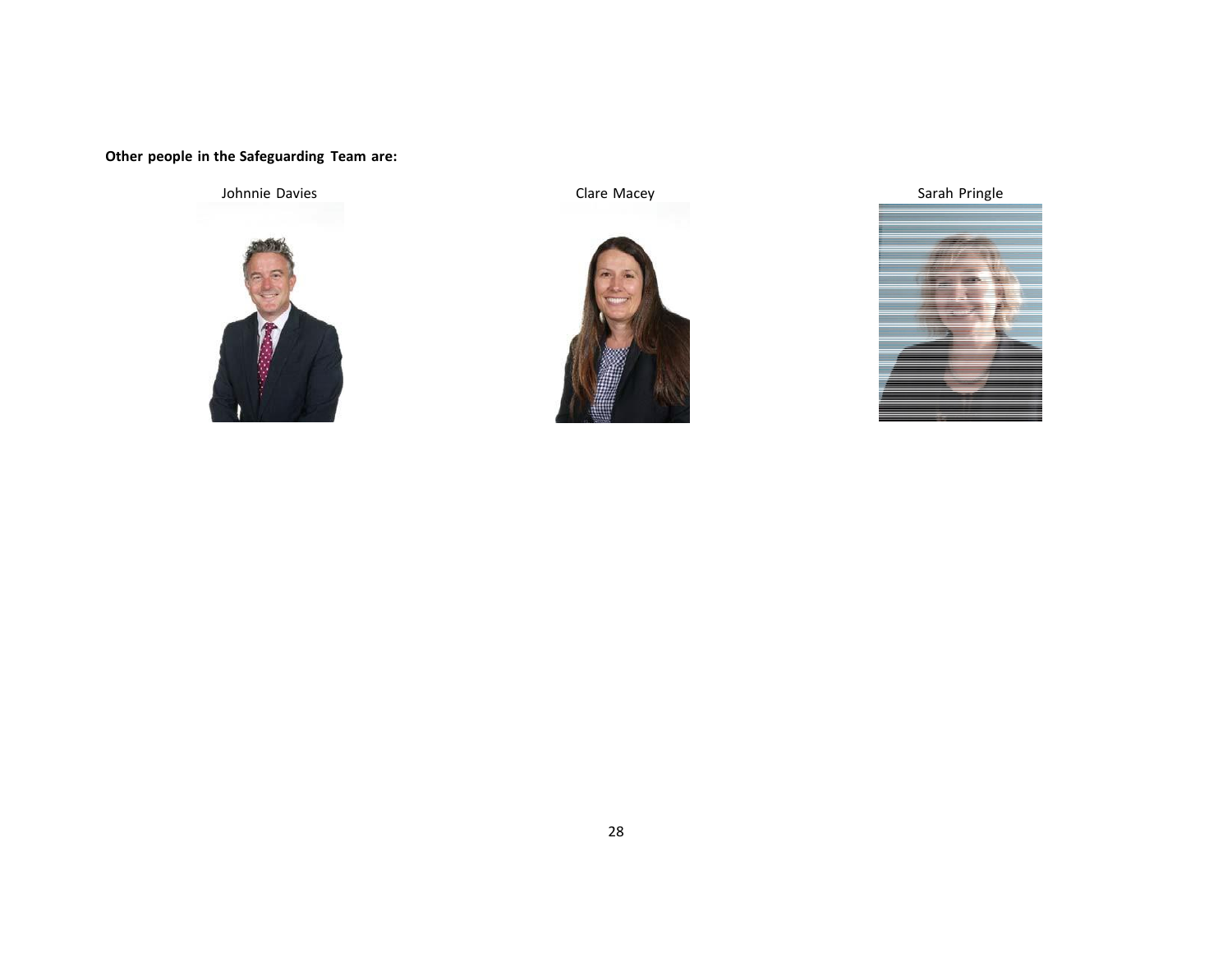#### **APPENDIX 3 – Safeguarding Training Log (Template)**

| Safeguarding Training Log - Academic Year |                                                  |                 |  |
|-------------------------------------------|--------------------------------------------------|-----------------|--|
| <b>Attendees</b>                          | Type of training provided                        | Date undertaken |  |
| Principal/Head                            | <b>DSL</b>                                       | 2/4/19          |  |
|                                           | The Management of H & S                          | 13/12/18        |  |
|                                           | Parent Engagement                                | 19/10/18        |  |
|                                           | Safer recruitment training                       | Biannually      |  |
|                                           | Child Neglect                                    | 18/11/18        |  |
|                                           | <b>FGM</b>                                       | 16/11/18        |  |
|                                           | Mental Wellbeing in Children and<br>Young People | 17/11/18        |  |
|                                           | Raising Awareness of Peer on Peer<br>abuse       | 17/11/18        |  |
|                                           | An Introduction to Child Sexual<br>Exploitation  | <b>Nov 17</b>   |  |
|                                           | Child Protection in Education                    | <b>Nov 17</b>   |  |
|                                           | <b>Equality and Diversity</b>                    | <b>Nov 17</b>   |  |
|                                           | Preventing Bullying                              | <b>Nov 17</b>   |  |
|                                           | The Prevent Duty                                 | Nov 17          |  |
| <b>DSL</b>                                | Girls On-board                                   |                 |  |
|                                           | Safeguarding Conference                          | 13/3/18         |  |
|                                           | Building Digitally Resilient Children            | 17/1/18         |  |
|                                           | Safeguarding Conference                          | 12/6/17         |  |
|                                           | <b>DSL Training</b>                              | 6/2/19          |  |
|                                           | Child Neglect                                    | 19/11/18        |  |
|                                           | Mental Wellbeing in children and<br>Young People | 20/11/18        |  |
|                                           | <b>FGM</b>                                       | 25/11/18        |  |
|                                           | Raising Awareness of Peer on Peer<br>abuse       | 25/11/18        |  |
|                                           | Safer Recruitment in Education                   | 25/11/18        |  |
|                                           | Raising Awareness of Honour based                | 25/11/18        |  |
|                                           | Abuse and Forced Marriage                        |                 |  |
|                                           | An Introduction to Child Sexual<br>Exploitation  | <b>Nov 17</b>   |  |
|                                           | Child Protection in Education                    | <b>Nov 17</b>   |  |
|                                           | <b>Equality and Diversity</b>                    | <b>Nov 17</b>   |  |
|                                           | Preventing Bullying                              | <b>Nov 17</b>   |  |
|                                           | The Prevent Duty                                 | <b>Nov 17</b>   |  |
| <b>DDSL</b>                               | Mental Health First Aid Training                 | 4/7/18          |  |
|                                           | Be strong on line safety                         | 17/4/18         |  |
|                                           | Mental health First Aid training                 | 29/1/18         |  |
|                                           | Wise up to the boys                              | 10/1/18         |  |
|                                           | Outside the box                                  | 27/11/17        |  |
|                                           | Sexting in schools                               | 28/4/17         |  |
|                                           | Consent. Sex and Young People                    | 19/10/16        |  |
|                                           | <b>DSL Training</b>                              | 6/2/19          |  |
|                                           | Child Neglect                                    | 18/11/18        |  |
|                                           | Mental Wellbeing in Children &                   |                 |  |
|                                           | Young People                                     | 5/11/18         |  |
|                                           | Child Protection in Education                    | 6/11/18         |  |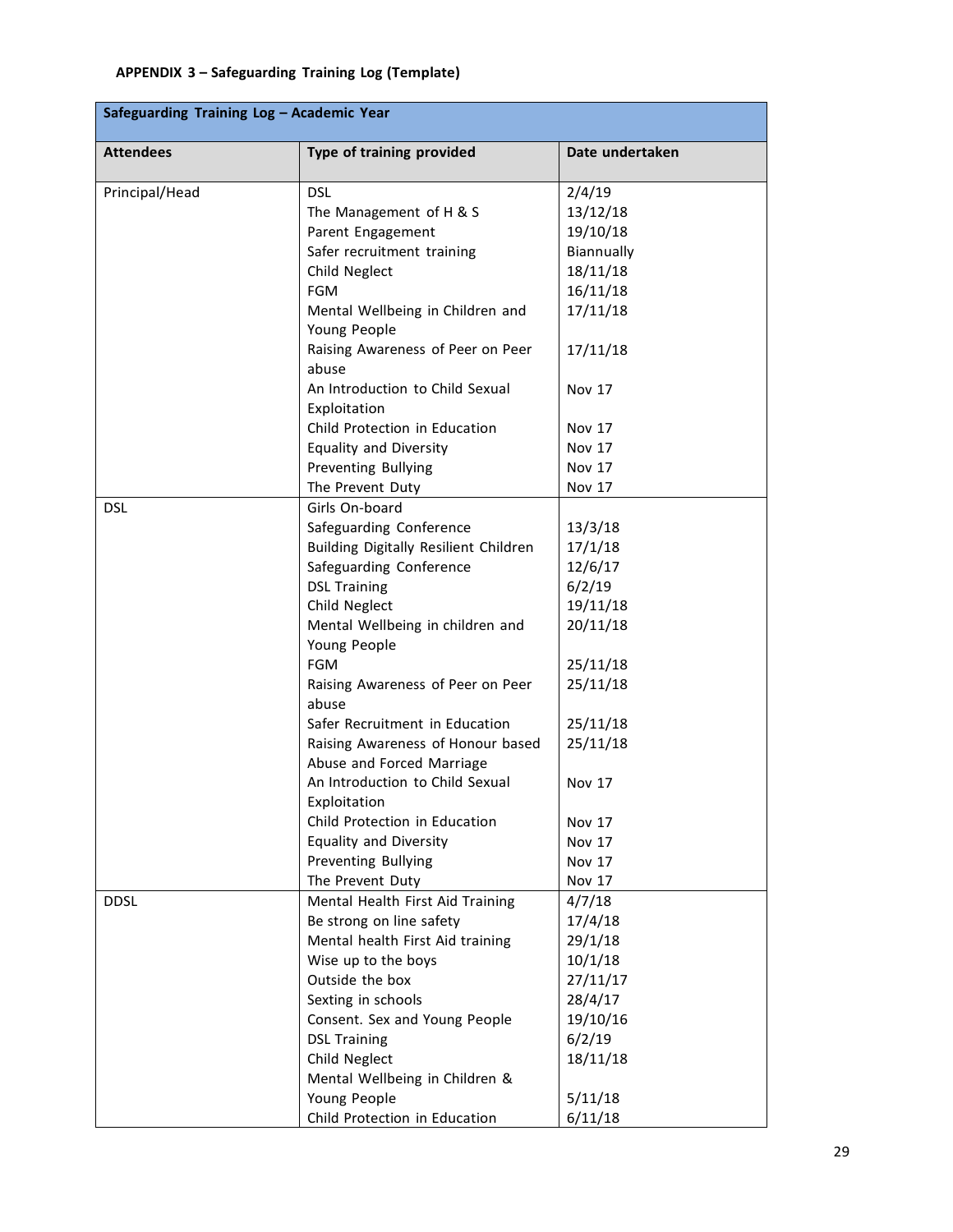|                        | <b>FGM</b>                        | 5/11/18         |
|------------------------|-----------------------------------|-----------------|
|                        | Prevent Duty                      | 5/11/18         |
|                        | Sexual violence and Harassment    |                 |
|                        | between Children & Young People   | 6/11/18         |
|                        | Raising Awareness of Peer on Peer |                 |
|                        | Abuse                             | 18/11/18        |
|                        | Dealing with Bereavement and Loss | <b>Nov 17</b>   |
|                        | An Introduction to Child Sexual   |                 |
|                        | Exploitation                      | <b>Nov 17</b>   |
|                        | Child Protection in Education     | <b>Nov 17</b>   |
|                        | Equality and Diversity            | <b>Nov 17</b>   |
|                        | Preventing Bullying               | <b>Nov 17</b>   |
|                        | The Prevent Duty                  |                 |
| Senior Leadership Team | Safer recruitment training        | Biannually      |
|                        | DSL Training (JLD)                | 10/1/19         |
|                        | Mental health and Wellbeing (JLD) | 4/12/18         |
|                        | Child Neglect                     | <b>Nov 18</b>   |
|                        | <b>FGM</b>                        | <b>Nov 18</b>   |
|                        | Mental Wellbeing in Children and  | <b>Nov 18</b>   |
|                        | Young People                      |                 |
|                        | Raising Awareness of Peer on Peer | <b>Nov 18</b>   |
|                        | abuse                             |                 |
|                        | An Introduction to Child Sexual   | <b>Nov 17</b>   |
|                        | Exploitation                      |                 |
|                        | Child Protection in Education     | <b>Nov 17</b>   |
|                        | Equality and Diversity            | <b>Nov 17</b>   |
|                        | Preventing Bullying               | <b>Nov 17</b>   |
|                        | The Prevent Duty                  | <b>Nov 17</b>   |
| Pastoral Leads         | Child Neglect                     | <b>Nov 18</b>   |
|                        | <b>FGM</b>                        | <b>Nov 18</b>   |
|                        | Mental Wellbeing in Children and  | <b>Nov 18</b>   |
|                        | Young People                      |                 |
|                        | Raising Awareness of Peer on Peer | <b>Nov 18</b>   |
|                        | abuse                             |                 |
|                        | An Introduction to Child Sexual   | <b>Nov 17</b>   |
|                        | Exploitation                      |                 |
|                        | Child Protection in Education     | <b>Nov 17</b>   |
|                        | <b>Equality and Diversity</b>     | <b>Nov 17</b>   |
|                        | Preventing Bullying               | <b>Nov 17</b>   |
|                        | The Prevent Duty                  | <b>Nov 17</b>   |
|                        | Girls Understanding Friendship    | 26/3/18         |
|                        | Group (CS)                        |                 |
|                        | Maps to Manhood (CS)              | 27/11/17        |
| Whole School           | Safeguarding training             | 5/9/19 Annually |
|                        | Child Neglect                     | <b>Nov 18</b>   |
|                        | FGM                               | <b>Nov 18</b>   |
|                        | Mental Wellbeing in Children and  | <b>Nov 18</b>   |
|                        | Young People                      |                 |
|                        | Raising Awareness of Peer on Peer | <b>Nov 18</b>   |
|                        | abuse                             |                 |
|                        | An Introduction to Child Sexual   | <b>Nov 17</b>   |
|                        | Exploitation                      |                 |
|                        | Child Protection in Education     | <b>Nov 17</b>   |
|                        | <b>Equality and Diversity</b>     | <b>Nov 17</b>   |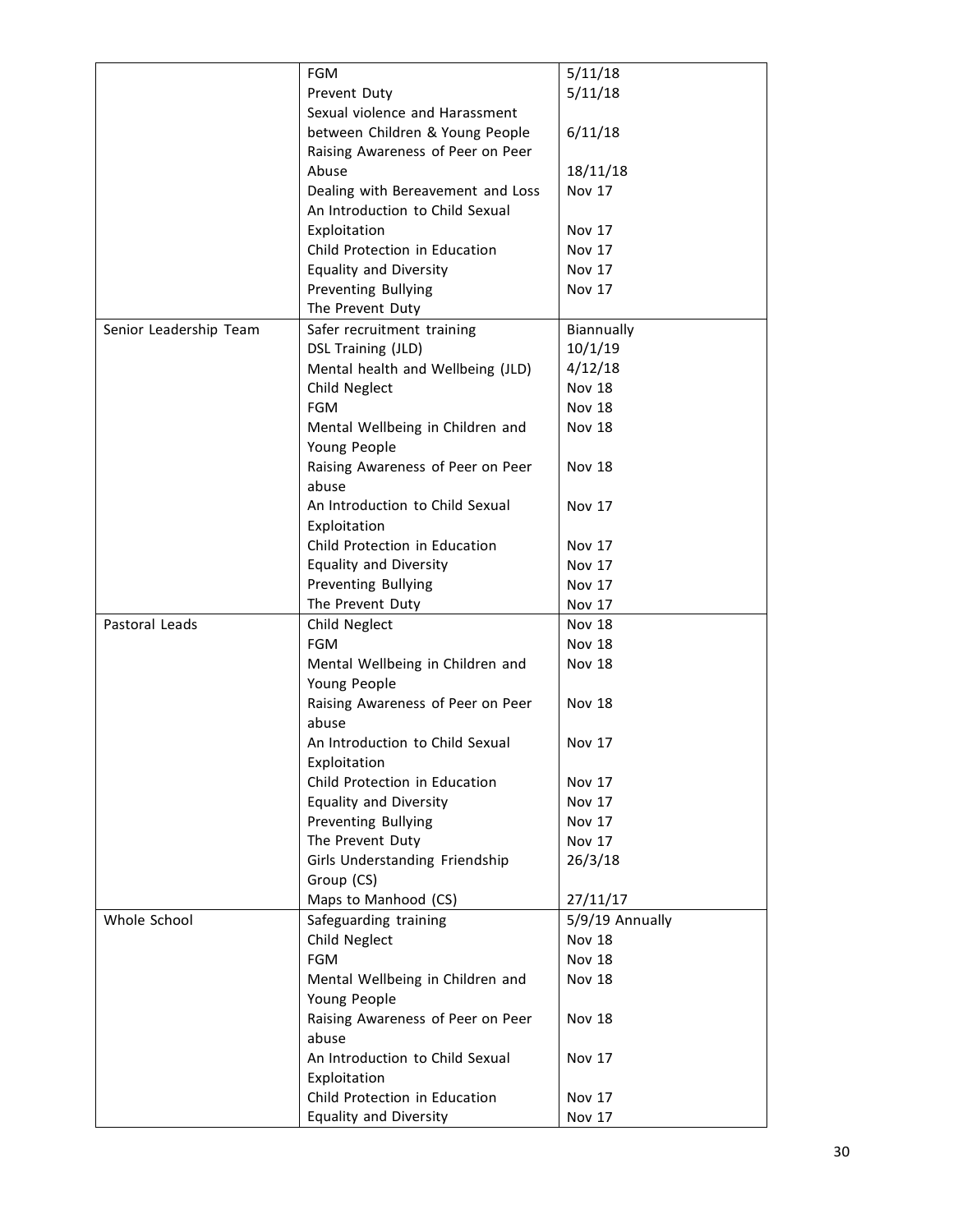|                                       | Preventing Bullying                   | <b>Nov 17</b>         |
|---------------------------------------|---------------------------------------|-----------------------|
|                                       | The Prevent Duty                      | <b>Nov 17</b>         |
| P.E. Staff                            | Safeguarding training                 | 5/9/18                |
|                                       | Child Neglect                         | <b>Nov 18</b>         |
|                                       | <b>FGM</b>                            | <b>Nov 18</b>         |
|                                       | Mental Wellbeing in Children and      | <b>Nov 18</b>         |
|                                       | Young People                          |                       |
|                                       | Raising Awareness of Peer on Peer     | <b>Nov 18</b>         |
|                                       | abuse                                 |                       |
|                                       | An Introduction to Child Sexual       | <b>Nov 17</b>         |
|                                       | Exploitation                          |                       |
|                                       | Child Protection in Education         | <b>Nov 17</b>         |
|                                       | <b>Equality and Diversity</b>         | <b>Nov 17</b>         |
|                                       | Preventing Bullying                   | Nov 17                |
|                                       | The Prevent Duty                      | <b>Nov 17</b>         |
|                                       | Child Protection in Sport & Leisure   | <b>Nov 17</b>         |
| Medical Needs Officer                 | Mental Health First Aid Training      | 25/6/18               |
|                                       | First Aid at Work                     | 12/3/18               |
| Paediatric First Aiders               |                                       |                       |
| Health & Safety / COSH                | Be Strong on line                     | 17/4/18               |
|                                       | Safer recruitment training            | biannually            |
|                                       | Working Safely IOSH                   | 21/3/12               |
| EVC                                   | <b>EVC Training</b>                   | 1/5/18                |
|                                       |                                       |                       |
| Chair of Governors of LGB             | Governor Exclusion training           | (booked for 12.2.19.) |
|                                       | Safeguarding Governor Training        | 6/12/18               |
|                                       | Safer Recruitment                     | June 2018             |
|                                       | GDPR Legislation (with Civil Service) | During 2018           |
|                                       | H& Safety in Education                | Nov 2017              |
|                                       | <b>School Visits Training</b>         | 2017                  |
| Nominated Safeguarding                | Safeguarding Governor training        | 6/12/18               |
| Governor of LGB                       | An introduction to Child Sexual       |                       |
|                                       | Exploitation                          | Jan 2018              |
|                                       | Child Neglect (11-18 years)           | Jan 2018              |
|                                       | FGM<br><b>First Aid Essentials</b>    | Jan 2018              |
|                                       | Online Safety                         | Jan 2018              |
|                                       | Safeguarding Young People             | Jan 2018              |
|                                       |                                       | Jan 2018              |
| Local Governing Body<br>(whole board) | Safeguarding Governor Training        | 6/12/18               |
|                                       |                                       |                       |
|                                       | Introduction to General Data          | Jan 2018              |
| Nominated H&S Governor                | Protection Regulation                 |                       |
| of LGB                                | Data Protection                       | Jan 2018              |
|                                       | Equality & Diversity                  | Jan 2018              |
|                                       | Fire Safety in Education              | Jan 2018              |
|                                       | <b>First Aid Essentials</b>           | Jan 2018              |
|                                       | Health & Safety in Education          | Jan 2018              |
|                                       | Online Safety                         | Jan 2018              |
|                                       | Prevent Bullying (11-18 years)        | Jan 2018              |
|                                       | Safeguarding Young People             | Jan 2018              |
|                                       | Safety Recruitment in Education       | Jan 2018              |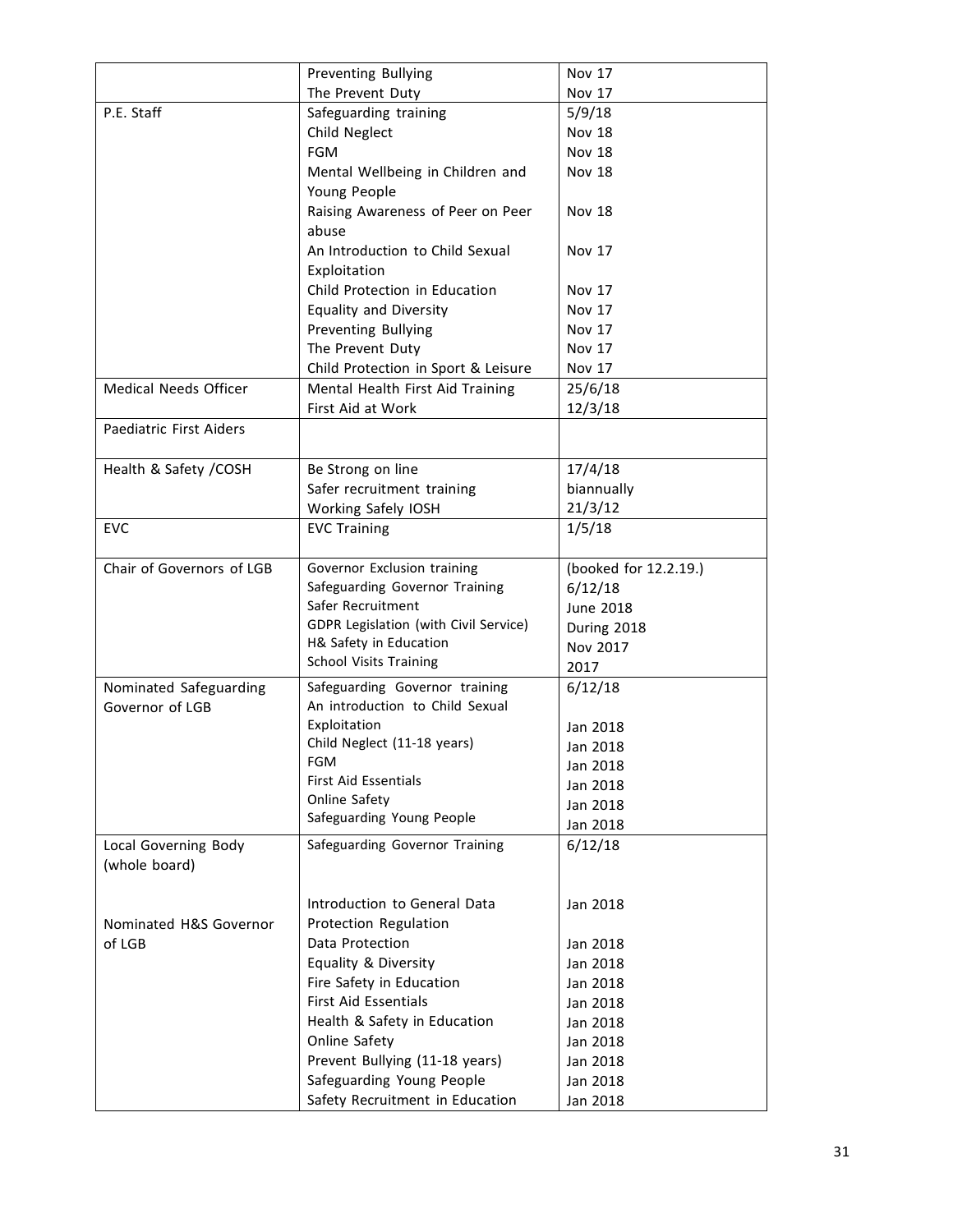|                           | <b>School Exclusions</b>            | Jan 2018 |
|---------------------------|-------------------------------------|----------|
|                           | The Prevent Duty                    | Jan 2018 |
|                           | SEND Code of Practice (11-18 years) | Jan 2018 |
| Agency Staff /Peripatetic |                                     |          |
|                           |                                     |          |
| Volunteers                |                                     |          |
|                           |                                     |          |
| Contractors               |                                     |          |
|                           |                                     |          |
| Other                     | Invigilators                        | May 2019 |
|                           | Safeguarding delivered by DSL       |          |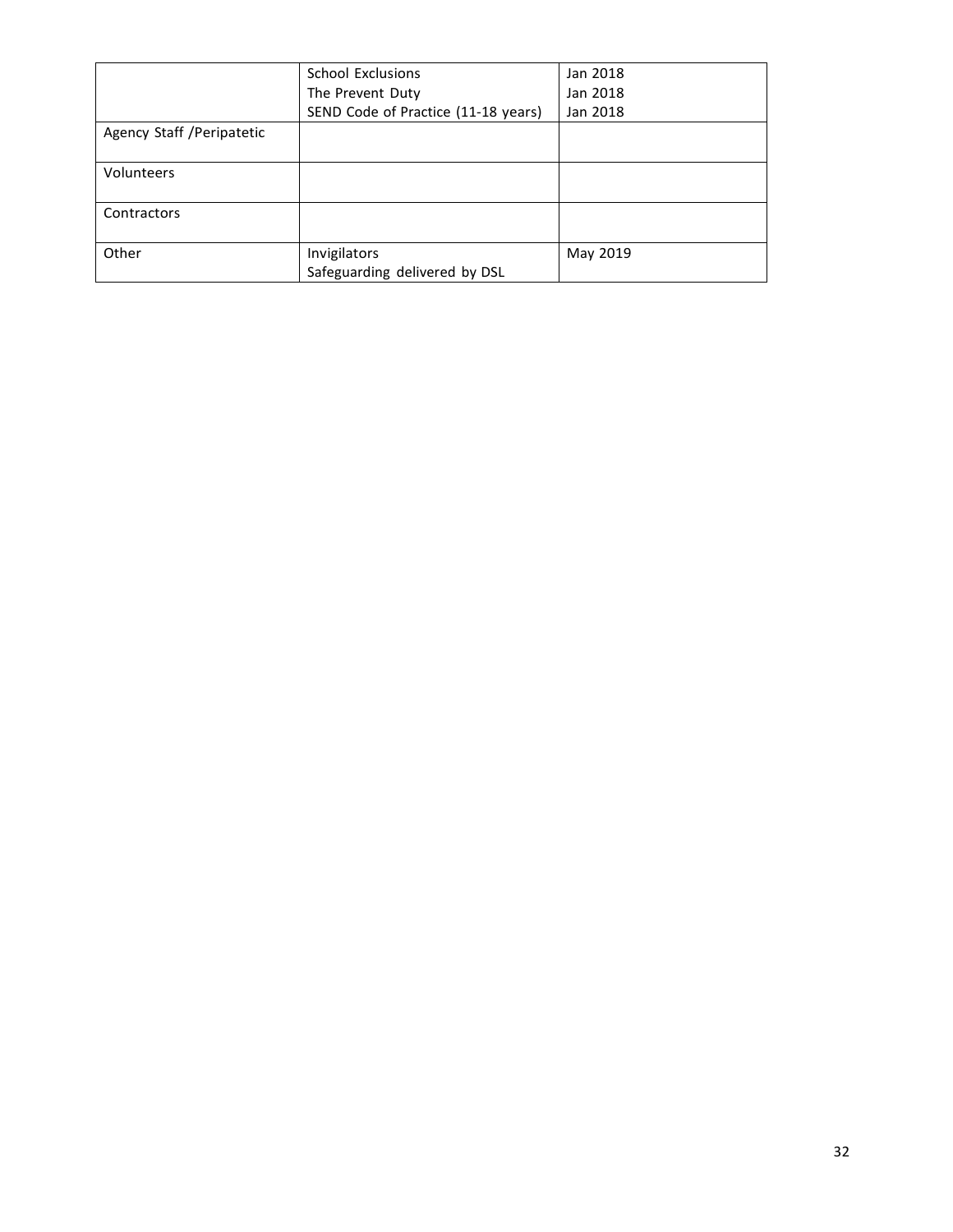#### **APPENDIX 4 – STAFF/STUDENT RELATIONSHIP LETTER AND GUIDANCE NOTES**

September 2019

#### Dear Colleague

Every one of us working within United Learning, whatever our role, is acutely aware that the protection of children is of the highest possible importance. Trust underpins everything that we do in schools. The parents of our pupils entrust the care of their children to us and together we are all responsible for their wellbeing. United Learning also has a responsibility to ensure that those working in our schools are themselves protected - against putting themselves in a vulnerable position and against the possibility of false accusation.

This letter has also been prompted by the isolated actions of a tiny handful of employees who have acted improperly or who have found themselves – or who have put themselves – in a vulnerable position. Increasingly, this is in relation to the inappropriate use of social media. These instances have all led to disciplinary action including in the most serious cases dismissal for gross misconduct. I am writing to every person employed by United Learning to remind us all just how serious these matters are but also to offer some advice as to how to respond in potentially difficult situations.

Heads will discuss this issue with their staff at appropriate times during the school year. This letter reinforces those statements and ensures that no-one associated with our schools is in any doubt that child protection is an issue that must be treated with the utmost seriousness. Acts of child abuse may be blatant and incontrovertible. However, they may also be more subtle.

It must be understood that the following are almost always inappropriate within the professional context of schools and can easily be construed as child abuse in some circumstances:

- touching and physical contact, other than for staff working with very young children in primary or nursery settings, where it is expected that they will have necessary physical contact and display affection to properly fulfil their role to nurture, support and care for those children;
- contact through electronic or digital communications using personal accounts.

Against this background, we must ensure that no situation could arise which is or could reasonably be construed as acting against the safety of each child. This is not always an easy line to draw but crossing that line, or being in a position where it appears that the line has been crossed, is unacceptable. Some adults within the school undertake roles where this is even more important because of the ease with which the proper execution of their duties might be misinterpreted or because the vulnerability of the young people in their care might be more easily exploited. These might include those:

- working in boarding houses or residential situations, including, for example, school trips and excursions;
- whose work requires them to interact in a one to one situation, particularly when that work takes place behind closed doors as is often the case with peripatetic music lessons;
- whose work by its nature requires some physical contact with children, for example, those working with very young children and those involved in the coaching of sport or other practical subjects where a correct technique may need to be demonstrated;
- who have high levels of access to ICT systems and, indeed, all who use the internet, email, text messaging and other forms of electronic communication;
- young employees and workers whose duties require them to work with older pupils (e.g. sixth formers) where the age differential is quite small;
- who work with especially vulnerable children for example those with special educational needs, disabilities, mental illness or those that require intimate care.

Within each school, Head Teachers will issue both verbal and written guidance from time to time and will make available appropriate training to help everyone deal with this difficult issue. A statement of guidance follows this letter. The DfE has published updated guidance for all schools on their duties to safeguard and promote the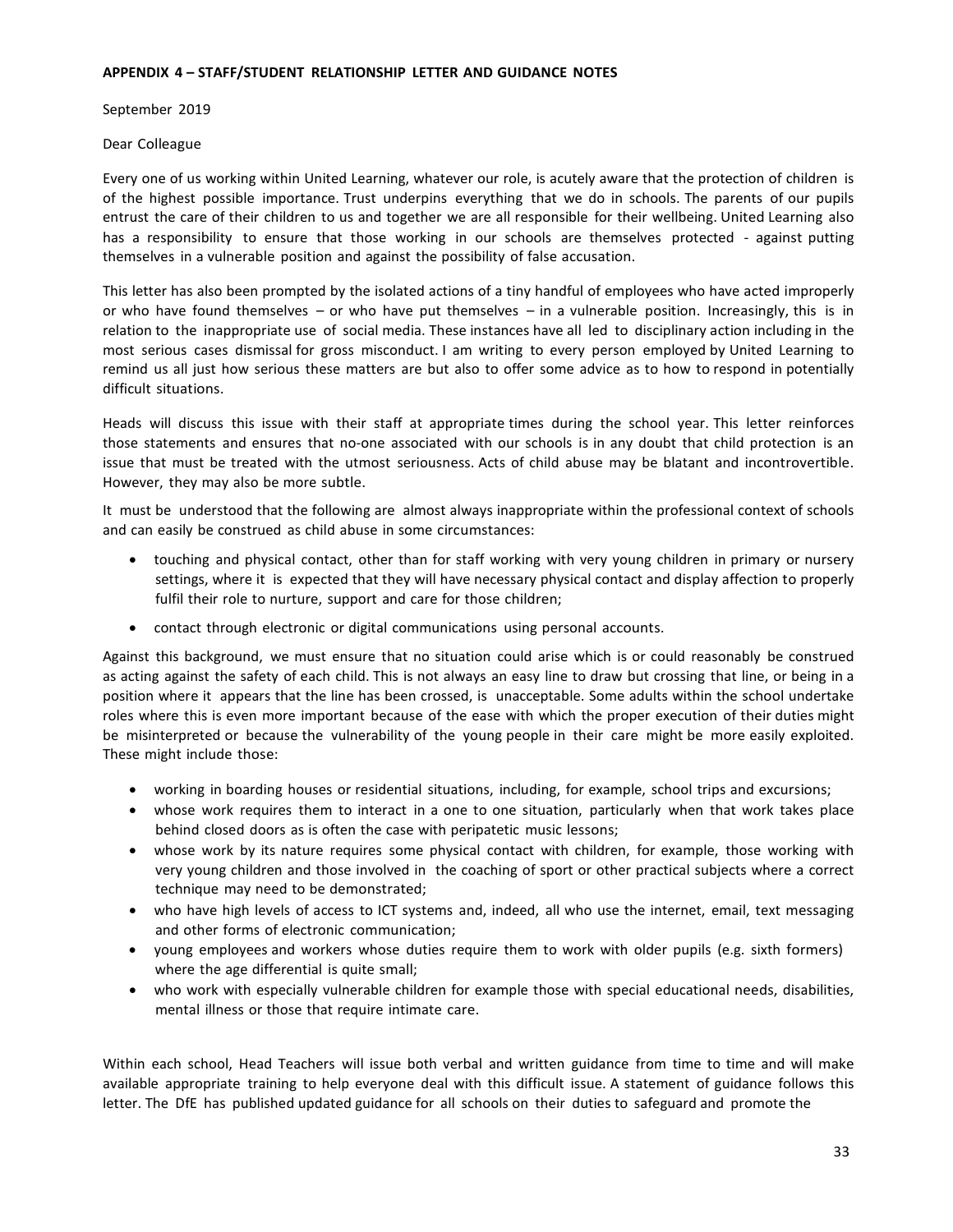wellbeing of children, 'Keeping Children Safe in Education' (DfE, September 2019). It is important that you are familiar with this guidance and, as a statutory minimum, have read and can demonstrate your understanding of your responsibilities in relation to Keeping Children Safe in Education Part 1 and Annex A.

Finally, having said all this, it is still important for all of us to retain an appropriate balance. The United Learning Board greatly appreciate the devotion and commitment of all of you who work in our schools. We know that your work is effective because every day you respect and care for children, enjoy their company and celebrate their achievements. The trust placed in us as we guide young people through their formative years is huge; we all need to help each other shoulder this responsibility to the very best of our ability.

Yours sincerely

toles

Executive **Executive Head Teacher** 

Jon Coles **Sarah Pringle Chief** Sarah Pringle Chief United Learning The Communication of the Seahaven Academy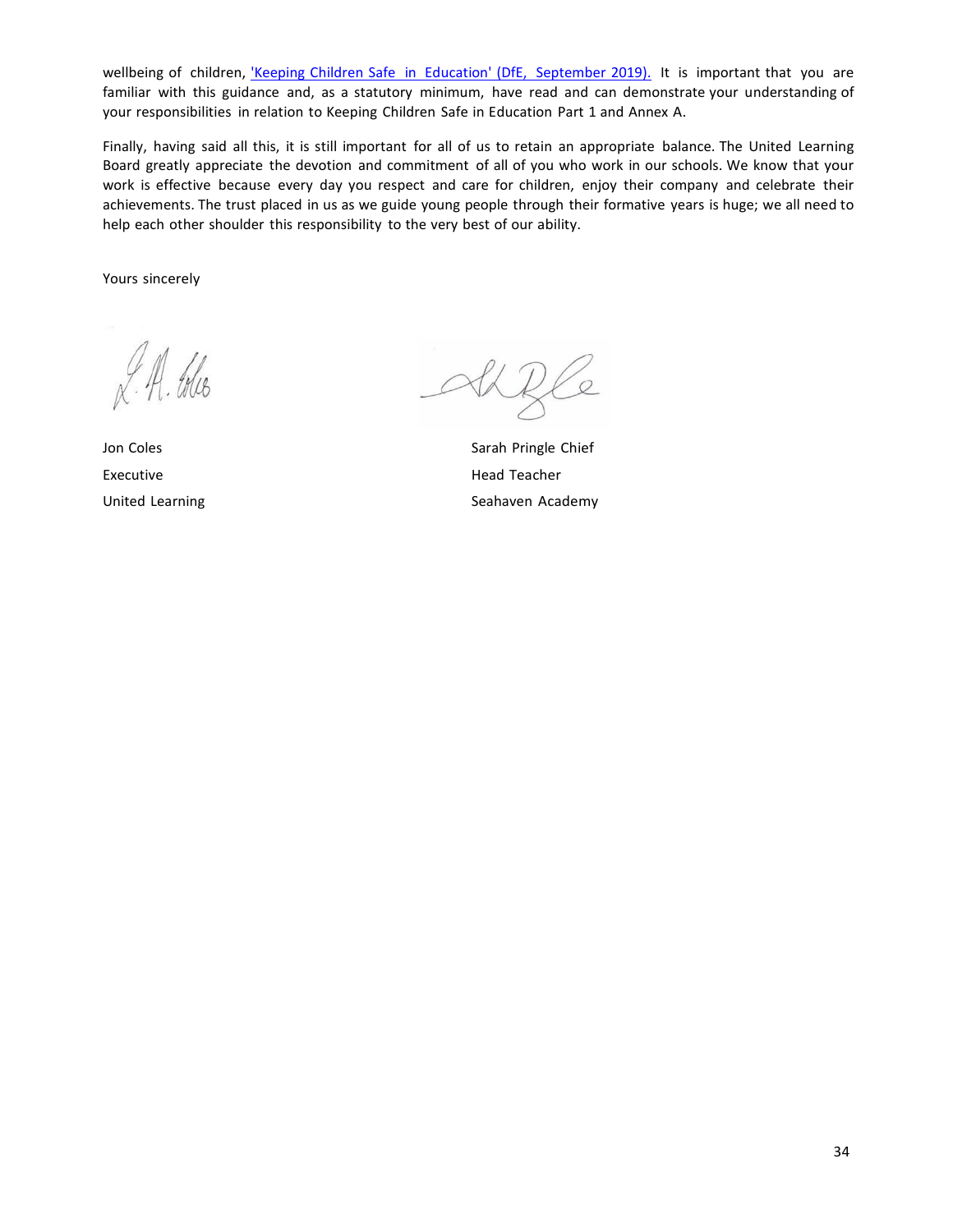#### **APPENDIX 5 – KEY COVID-19 RELATED CHANGES TO CHILD PROTECTION AND SAFEGUARDING POLICY**

*All staff to be sent the updated policy by email, staff must then email their line manager to confirm they have read the policy and understand the policy and their role and responsibilities.*

#### **UNITED LEARNING TRUST**

**Seahaven Academy**

#### **Tuesday 9th June 2020**

#### **CHILD PROTECTION AND SAFEGUARDING POLICY (APPENDIX 5)**

#### **CONTECT OF THIS APPENDIX**

Schools and colleges will have an effective child protection policy in place reflecting business as usual. The initial Appendix 5 outlined changes to arrangements as a response to Covid-19. The planned return of more children to school is an appropriate time to review/update this Appendix.

The policy continues to have regard to all local and national guidance, advice, procedures and practice as set out in the main body of this policy. It also has regard for relevant Department for Education guidance provided in response to COVID-19.

- **Coronavirus (COVID-19): safeguarding in schools, colleges and other providers**
- **Coronavirus (COVID-19): guidance on vulnerable children and young people**

#### **KEY AREAS**

- Vulnerable children
- Local Safeguarding Arrangements
- Attendance monitoring
- Designated Safeguarding Lead Interim Arrangements
- Reporting a concern
- Safeguarding Training and induction
- Safer recruitment/volunteers and movement of staff
- Online safety in schools and colleges
- Children and online safety away from school and college
- Peer on Peer Abuse
- Children moving schools
- Support from United Learning

#### **VULNERABLE CHILDREN**

Vulnerable children for the purposes of continued attendance during the coronavirus outbreak are those across all year groups who: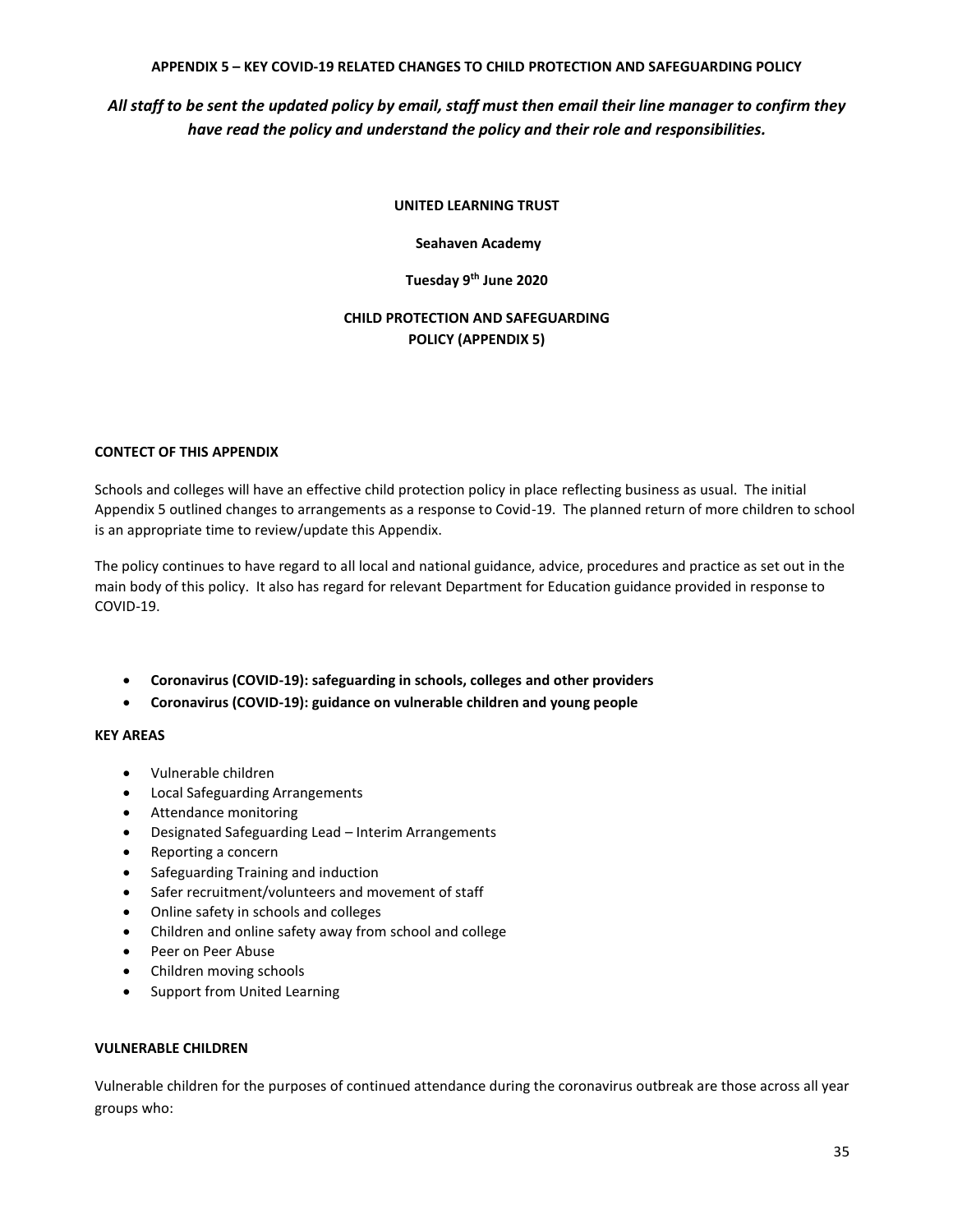- are assessed as being in need under section 17 of the Children Act 1989, including children who have a child in need plan, a child protection plan or who are a looked-after child
- have an education, health and care (EHC) plan and it is determined, following risk assessment, that their needs can be as safely or more safely met in the educational environment
- have been assessed as otherwise vulnerable by educational providers or local authorities (including children's social care services), and who could therefore benefit from continued attendance. This might include children and young people on the edge of receiving support from children's social care services, adopted children, those at risk of becoming NEET ('not in employment, education or training'), those living in temporary accommodation, those who are young carers and others at the provider and local authority's discretion

Local authorities have the key day-to-day responsibility for delivery of children's social care. Social workers and virtual school heads will continue to work with vulnerable children in this difficult period. The school staff (supported by the DSL or deputy) will continue to work with and support children's social workers, virtual school heads and any other relevant safeguarding and welfare partners to help protect vulnerable children.

To ensure safeguarding and welfare information held on all children (including returning children) remains accurate. The schools will ask parents and carers to advise them of any changes regarding welfare, health and wellbeing that they should be aware of before a child returns.

#### **LOCAL SAFEGUARDING ARRANGEMENTS**

Currently local safeguarding arrangements remain consistent with the main body of this policy. We have developed a plan to ensure that we provide consistency of care for young people at our school and this is outlined in the plan added in appendix 6.

#### **ATTENDANCE MONITORING**

Vulnerable children attendance is expected, where it is appropriate for them (that is, where there are no shielding concerns for the child or their household, and/or following a risk assessment for children with an EHC plan), so that they can gain the educational and wellbeing benefits of attending. Vulnerable children – regardless of year group – that have not been attending in the recent period are expected to return to nursery, early years, school or college provision where this would now be appropriate for them to do so.

Attendance expectations across the different groups of vulnerable children is as follows:

- for vulnerable children who have a social worker, attendance is expected unless the child/household is shielding or clinically vulnerable.
- for vulnerable children who have an education health and care (EHC) plan, attendance is expected where it is determined, following risk assessment, that their needs can be as safely or more safely met in the educational environment
- for vulnerable children who are deemed otherwise vulnerable, at the school, college or local authority discretion, attendance is expected unless the child/household is shielding or clinically vulnerable.

The School will continue to notify social workers where children with a social worker do not attend. They will also continue to follow up with any parent or carer whose child has been expected to attend and doesn't. To support the above, the school will take the opportunity when communicating with parents and carers to confirm emergency contact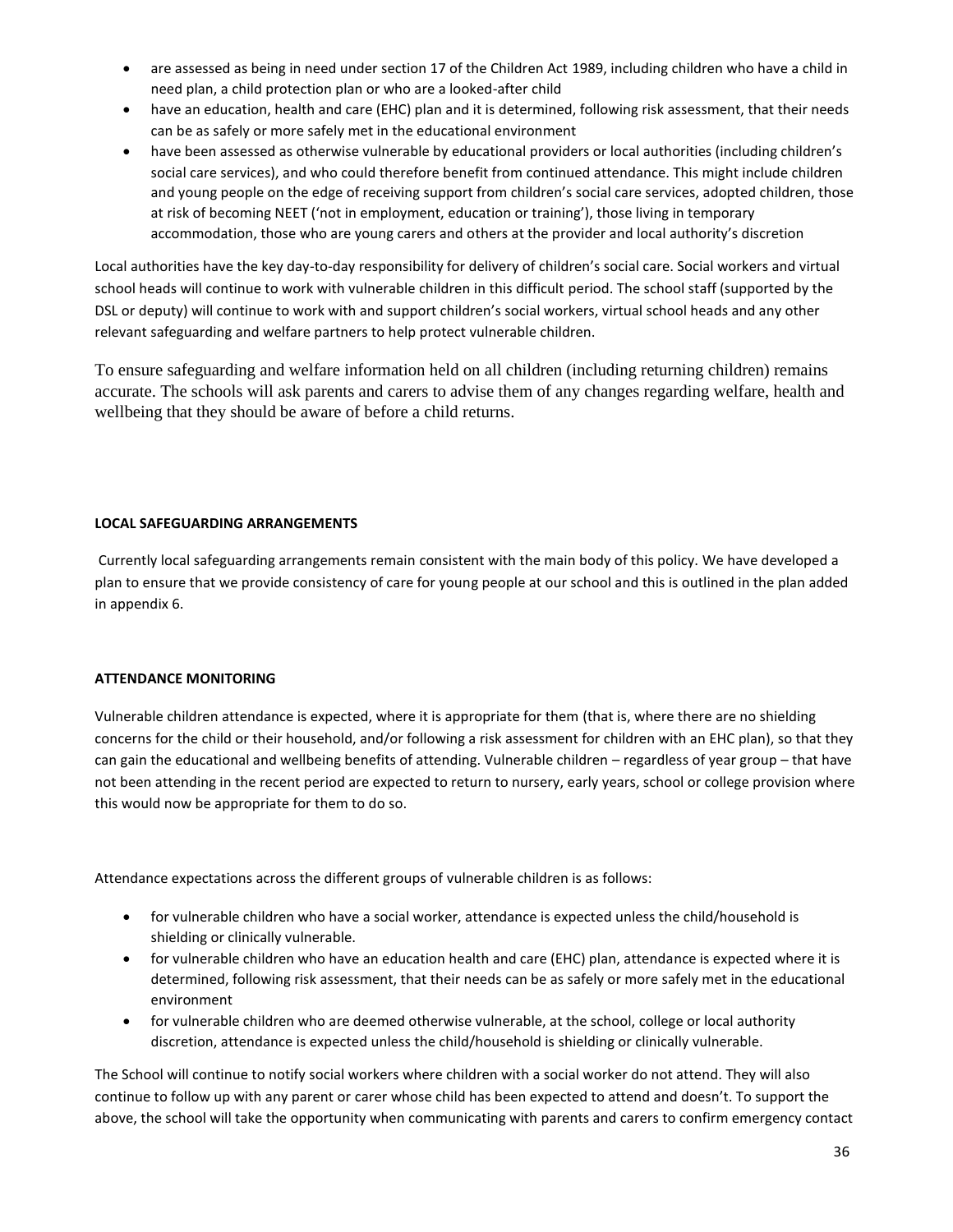numbers are correct and ask for any additional emergency contact numbers where they are available.

Parents and carers will not be penalised if their child does not attend educational provision.

The Schools will resume taking their attendance register from 1 June and continue to complete the online Educational Setting Status form which gives the Department for Education daily updates on how many children and staff are attending.

#### **DESIGNATED SAFEGUARDING LEAD – INTERIM ARRANGEMENTS**

As more children return, it is expected that schools and colleges will have a trained DSL (or deputy) available on site. However, it is recognised that in exceptional circumstances this may not always be possible, and where this is the case, the school will have the following interim arrangements in place:

- a trained DSL or deputy from the school is available on site every day
- The DSL is available to be contacted via phone, email or Skype when not on site if DDSL needs additional support

If/when a trained DSL or deputy is not on site, in addition to the above arrangements, a member of the senior leadership will take responsibility for coordinating safeguarding on site. This might include updating and managing access to child protection files, liaising with the offsite DSL (or deputy) and as required liaising with children's social workers where they require access to children in need and/or to carry out statutory assessments at the school.

All school staff will be provided with a copy of the school's interim arrangements, that will include: DSL rota, names of DSLs and contact details.

- Staff have been provided with a pink card with important names and contact details, including DSL, DDSL and SPOA as well as the web address for CPOMs and guidance on reporting concerns
- Staff have been provided with a new printed copy of KCSIE to use for reference
- A plan for monitoring the wellbeing and safety of students during closure period has been circulated (see appendix 6)

The DSL (or deputy) will provide support to teachers and pastoral staff to ensure that contact is maintained with children (and their families) who are not yet returning to school or college. Where possible staff should try and speak directly to children to help identify any concerns. Staff should be encouraged (where possible) to make calls from the school or college site via school or college phones and devices. Where staff use personal phones to make calls, they should withhold their personal number. This practice should be consistent with guidance that has been provided by UL.

It is acknowledged by the Department for Education that DSL training is very unlikely to take place during this period. For the period COVID-19 measures are in place, a DSL (or deputy) who has been trained will continue to be classed as a trained DSL (or deputy) even if they miss their refresher training.

DSLs (and deputies) will continue to do what they reasonably can to keep up to date with safeguarding developments, such as via safeguarding partners, newsletters and professional advice groups (E.g. DSL update emails and DSL surgeries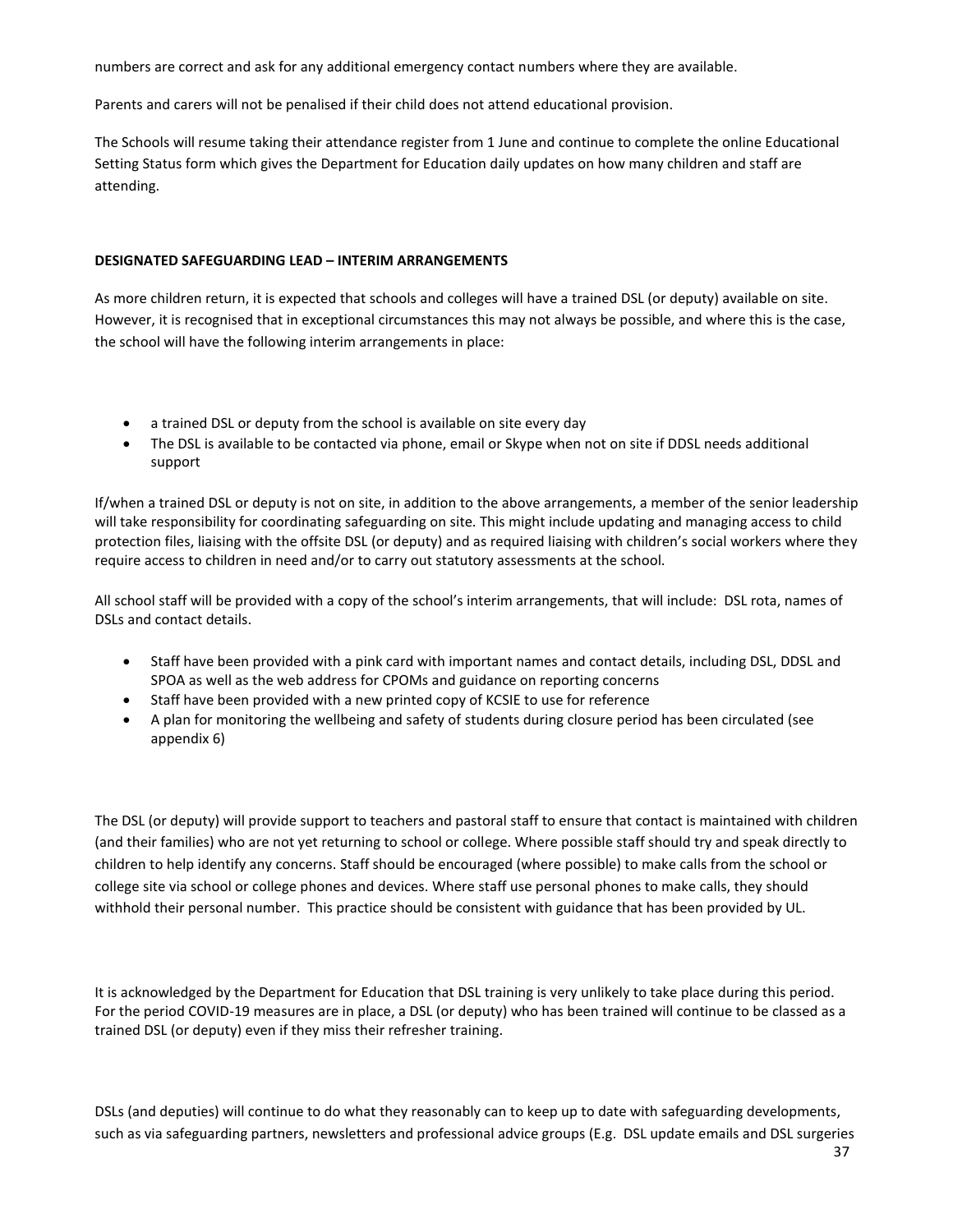#### from UL).

Where resources allow DSLs (and deputies) will have more time to support staff and children regarding new concerns (and referrals as appropriate) as more children return.

#### **REPORTING A CONCERN**

Where staff have a concern about a child, they should continue to follow the process outlined in the school's Child Protection and Safeguarding Policy, provided they can do this remotely (if required).

If a member of staff is working remotely and cannot report a concern, they should email the Designated Safeguarding Lead via their school email and if unable to do this contact the DSL via phone. This will ensure that the concern is received.

Any concern should be reported immediately and without delay.

Where staff are concerned about an adult working with children in the school, they should report the concern to the headteacher or DSL. If there is a requirement to make a notification to the headteacher whilst away from school, this should be done verbally and followed up with an email (from school email) to the headteacher or DSL. If the Head Teacher is the subject of the allegation the Head must not be informed of the allegation prior to contact with Chair of the LGB, Head of Safeguarding and designated officer.

If a student or a parent/carer has any concerns as set out above, they should:

Contact the Head, DSL or Chair of LGB; contact details are outlined in the @safeguarding for parents/carers document which has been shared on the website and sent via parent mail to all parents.

#### **SAFEGUARDING TRAINING AND INDUCTION**

All existing school staff will already have had safeguarding training and have read part 1 of KCSIE. The important thing for these staff will be awareness of any new local arrangements so they know what to do if they are worried about a child.

Where new staff are recruited, or new volunteers enter the school or college, they will be provided with a safeguarding induction. An up to date child protection policy will support this process as will part 1 of KCSIE.

The existing school workforce may move between schools and colleges on a temporary basis in response to COVID-19. The receiving school will judge, on a case-by-case basis, the level of safeguarding induction required. In most cases, the existing workforce will already have received appropriate safeguarding training and all they will require is a copy of the school's child protection and safeguarding policy, confirmation of local processes and confirmation of DSL arrangements.

#### **SAFER RECRUITMENT/VOLUNTEER AND MOVEMENT OF STAFF**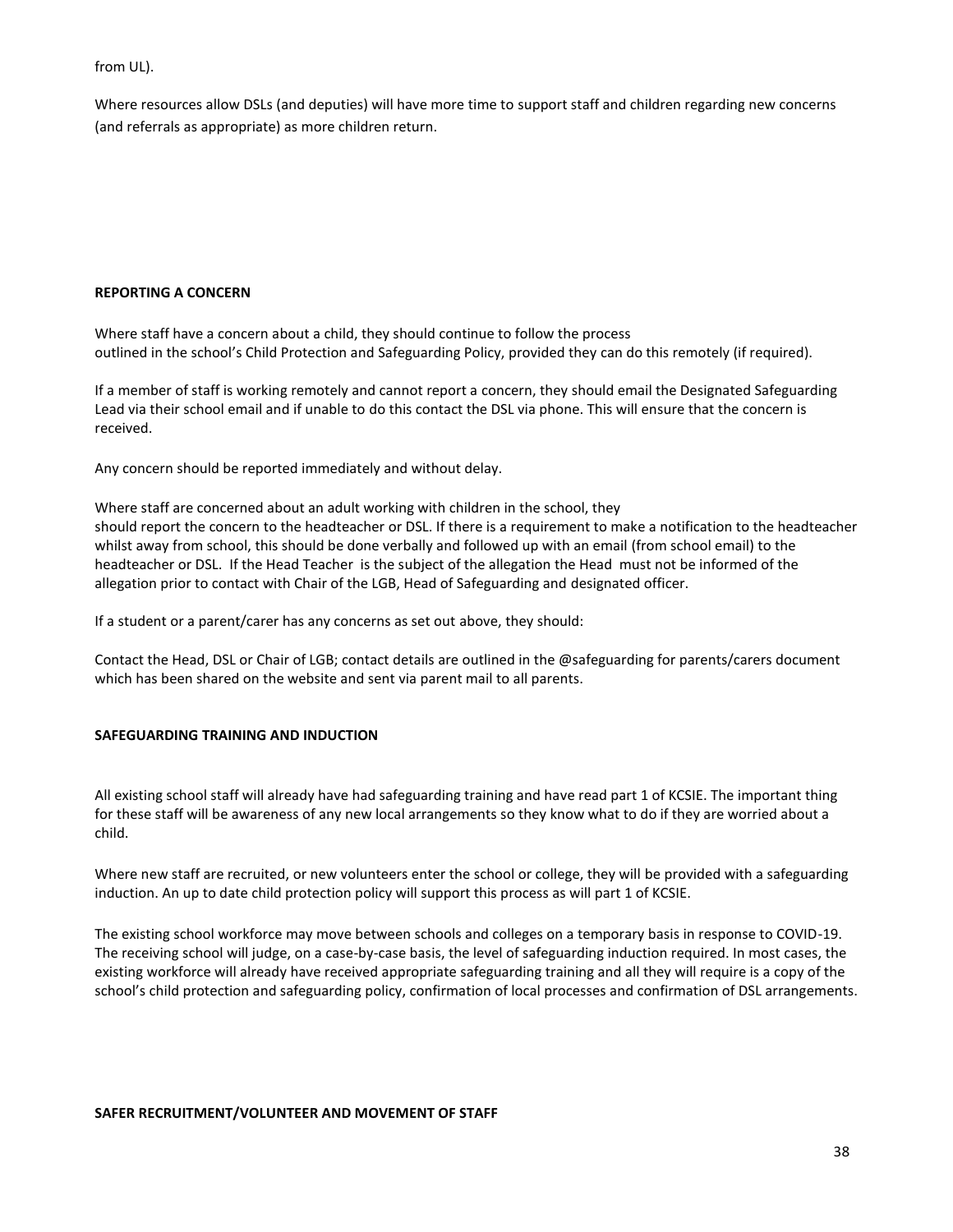An addendum has been added to the UL the 'Safeguarding Children HR Procedural Guidance' and should be referred to.

Link:[https://hub.unitedlearning.org.uk/school](https://eur03.safelinks.protection.outlook.com/?url=https%3A%2F%2Fhub.unitedlearning.org.uk%2Fschool-support%2Fhr%2FSchool%2520Policies%2FUnited%2520Learning%2520Safeguarding%2520Children%2520-%2520HR%2520Procedural%2520Guidance.docx&data=02%7C01%7C%7Cb2e54e0fa2f04ef38ad508d7d4b26212%7Ca4d068aa090e4f55a950b1b95cea1c6b%7C0%7C0%7C637211734919016257&sdata=Dv%2FTHQJkiNTPD4xlZCSMNT%2Foxh%2BdQhYWA1lgLwif4ZM%3D&reserved=0)[support/hr/School%20Policies/United%20Learning%20Safeguarding%20Children%20-](https://eur03.safelinks.protection.outlook.com/?url=https%3A%2F%2Fhub.unitedlearning.org.uk%2Fschool-support%2Fhr%2FSchool%2520Policies%2FUnited%2520Learning%2520Safeguarding%2520Children%2520-%2520HR%2520Procedural%2520Guidance.docx&data=02%7C01%7C%7Cb2e54e0fa2f04ef38ad508d7d4b26212%7Ca4d068aa090e4f55a950b1b95cea1c6b%7C0%7C0%7C637211734919016257&sdata=Dv%2FTHQJkiNTPD4xlZCSMNT%2Foxh%2BdQhYWA1lgLwif4ZM%3D&reserved=0) [%20HR%20Procedural%20Guidance.docx](https://eur03.safelinks.protection.outlook.com/?url=https%3A%2F%2Fhub.unitedlearning.org.uk%2Fschool-support%2Fhr%2FSchool%2520Policies%2FUnited%2520Learning%2520Safeguarding%2520Children%2520-%2520HR%2520Procedural%2520Guidance.docx&data=02%7C01%7C%7Cb2e54e0fa2f04ef38ad508d7d4b26212%7Ca4d068aa090e4f55a950b1b95cea1c6b%7C0%7C0%7C637211734919016257&sdata=Dv%2FTHQJkiNTPD4xlZCSMNT%2Foxh%2BdQhYWA1lgLwif4ZM%3D&reserved=0)

#### **ONLINE SAFETY IN SCHOOLS AND COLLEGES**

The school will continue to provide a safe environment, including online. The school will ensure that appropriate filters and monitoring systems are in place to protect children when they are online on the school IT systems or recommended resources.

#### **CHILDREN AND ONLINE SAFETY AWAY FROM SCHOOL**

It is important that all staff who have contact with children, including online, continue to look out for signs a child may be at risk. Any such concerns should be reported consistent with the Child Protection and Safeguarding Policy.

Remote/online teaching should follow the same principles as set out in the school's code of conduct.

The school will ensure any use of online learning tools and systems is in line with privacy and data protection/GDPR requirements.

Please note.

• Staff and children must wear suitable clothing, as should anyone else in the household.

- Any computers used should be in appropriate areas, and the background should contain no personal information.
- Some live classes may be recorded so that if any issues were to arise, the video can be reviewed.
- Live classes should be kept to a reasonable length of time.
- Language must be professional and appropriate, including any family
- members in the background.
- Staff must only use agreed platforms.
- Staff should record, the length, time, date and attendance of any sessions held.

The School will be in regular contact with parents and carers and will use these opportunities to reinforce the importance of children being safe online. It will be especially important for parents and carers to be aware of what their children are being asked to do online, including the sites they will be asked to access and be clear who from the school or college (if anyone) their child is going to be interacting with online.

Parents and carers may choose to supplement the school or college online offer with support from online companies and in some cases individual tutors. The school will emphasise the importance of securing online support from a reputable organisation/individual who can provide evidence that they are safe and can be trusted to have access to children.

#### **SUPPORT FOR CHILDREN NOT IN SCHOOL**

Where the DSL has identified a child to be on the edge of social care support, or who would normally receive pastoral-type support in school, they should ensure that a robust communication plan is in place for that child or young person. Details of this plan must be recorded on G4S or CPOMs, as should a record of contact that has been made.

The school recognises that school is a protective factor for children and young people, and the current circumstances, can affect the mental health of pupils and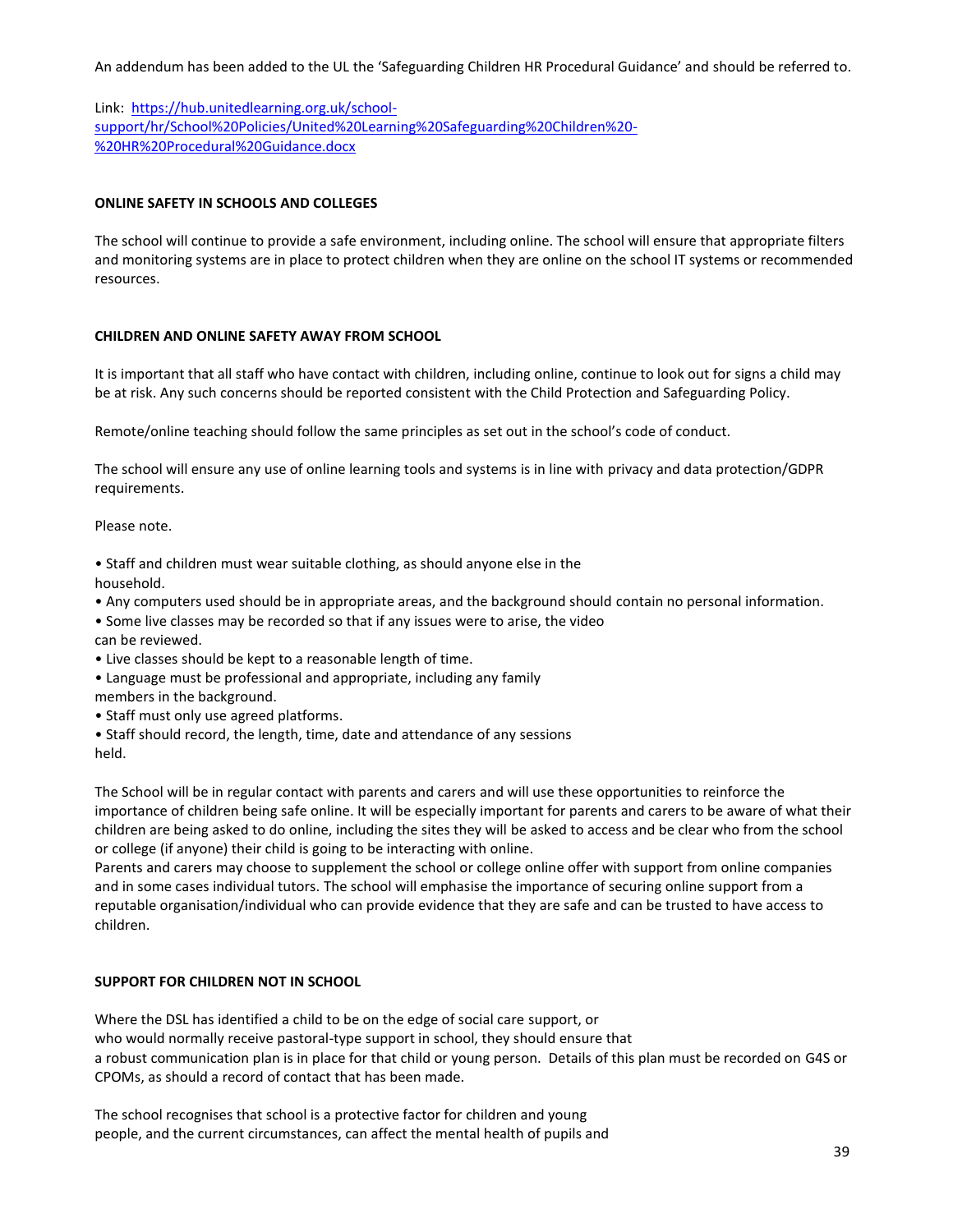their parents/carers. Staff need to be aware of this in setting expectations of pupils' work where they are at home.

Support for pupils and students in the current circumstances can include existing provision in the school e.g. counselling services (although this may be delivered in different ways, for example over the phone) or from specialist staff or support services.

#### **PEER ON PEER ABUSE**

Where the school receives a report of peer on peer abuse, they will follow the principles as set out in part 5 of KCSIE and of those outlined within the Child Protection Policy and Safeguarding Policy.

#### **MENTAL HEALTH**

Negative experiences and distressing life events, such as the current circumstances, can affect the mental health of children and their parents. Where they have children of critical workers and vulnerable children on site, and/or more children returning to school, the school will ensure appropriate support is in place for them.

#### **CHILDREN MOVING SCHOOLS**

It will be important for any school or college whose children are attending another setting to do whatever they reasonably can to provide the receiving institution with any relevant welfare and child protection information. This will be especially important where children are vulnerable. For looked-after children, any change in school should be led and managed by the VSH with responsibility for the child. The receiving institution should be aware of the reason the child is vulnerable and any arrangements in place to support them. As a minimum the receiving institution should, as appropriate, have access to a vulnerable child's EHC plan, child in need plan, child protection plan or, for looked-after children, their personal education plan and know who the child's social worker (and, for looked-after children, who the responsible VSH is). This should ideally happen before a child arrives and, where that is not possible as soon as reasonably practicable. Any exchanges of information will ideally happen at DSL (or deputy) level, and likewise between special educational needs coordinators/named individual with oversight of SEN provision for children with EHC plans. However, it is acknowledged this may not always be possible. Where this is the case senior leaders should take responsibility.

#### **SUPPORT FROM UNITED LEARNING**

United Learning Central Office will provide support and guidance as appropriate via the Safeguarding Lead to enable the DSL to carry out their role effectively.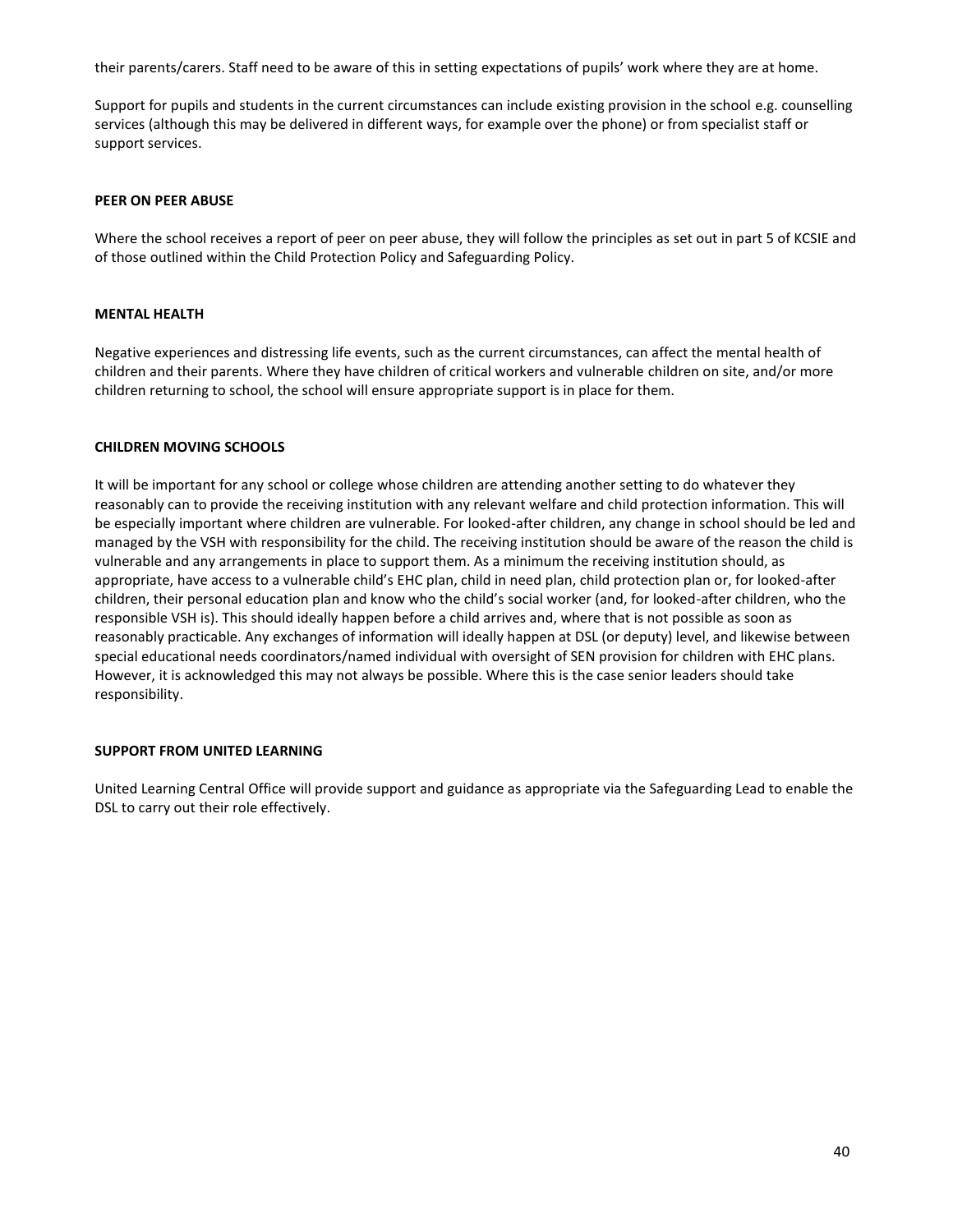## **Appendix to Safeguarding Policy Safeguarding Plan Covid-19 Spring 2020**

Safeguarding of young people in our school community is always a priority, but is of particular importance during closure as we have minimal face to face contact with our students. KCSIE is statutory and all staff must read the updated documentation which is shared regarding safeguarding and keep contact details for safeguarding staff close at hand. The following principles underpin the updated safeguarding plan:

- The best interests of children must always continue to come first
- If anyone in a school or college has a safeguarding concern about any child they should continue to act and act immediately
- A DSL or deputy will always be available either on site, or by phone
- Unsuitable people will not allowed to enter the children's workforce and/or gain access to children
- Children will continue to be protected when they are online

## **Vulnerable Students**

## **CP/CiN**

There is an expectation that vulnerable children who have a social worker will attend school, as long as it is safe for them to do so. In circumstances where a parent does not want to bring their child to school, and their child is considered vulnerable, the social worker and school will explore the reasons for this, directly with the parent, and help to resolve any concerns or difficulties wherever possible.

Where parents are concerned about the risk of the child contracting the virus, the school or social worker will talk through these anxieties with the parent following the advice set out by Public Health England.

- Risk Reduction Plans are in place for students identified on the vulnerable list
- Students expected in school are placed on the attendance register- families and social workers contacted if they do not come in.
- The school will consider how to encourage children and young people to attend provision.
- Twice weekly contact is made with families where it is agreed that children will not attend school, this will be logged on CPOMs
- Weekly email contact is made with students by DDSL
- Social workers will remain in contact with vulnerable children and families, including remotely if needed.

## **LAC**

All looked after children have been offered a place in school as part of the support for vulnerable students. The Designated Teacher in the school has been in touch with all carers and social workers to discuss most appropriate provision. Carers liaise with their social worker to decide on an individual basis whether the student should work at home or in school. The following support is in place for all LAC students:

- Daily lessons set to ensure continuity of routine and structured learning
- Weekly email contact with each LAC student from the Designated Teacher
- Weekly phone contact with the foster cares from the Designated Teacher
- Regular updates with each social worker to ensure continuity of care
- Regular updates and liaison with the Virtual School to ensure bespoke provision in place to support students' learning.
- Continued Virtual EPEPs as scheduled where appropriate.

#### **EHCP**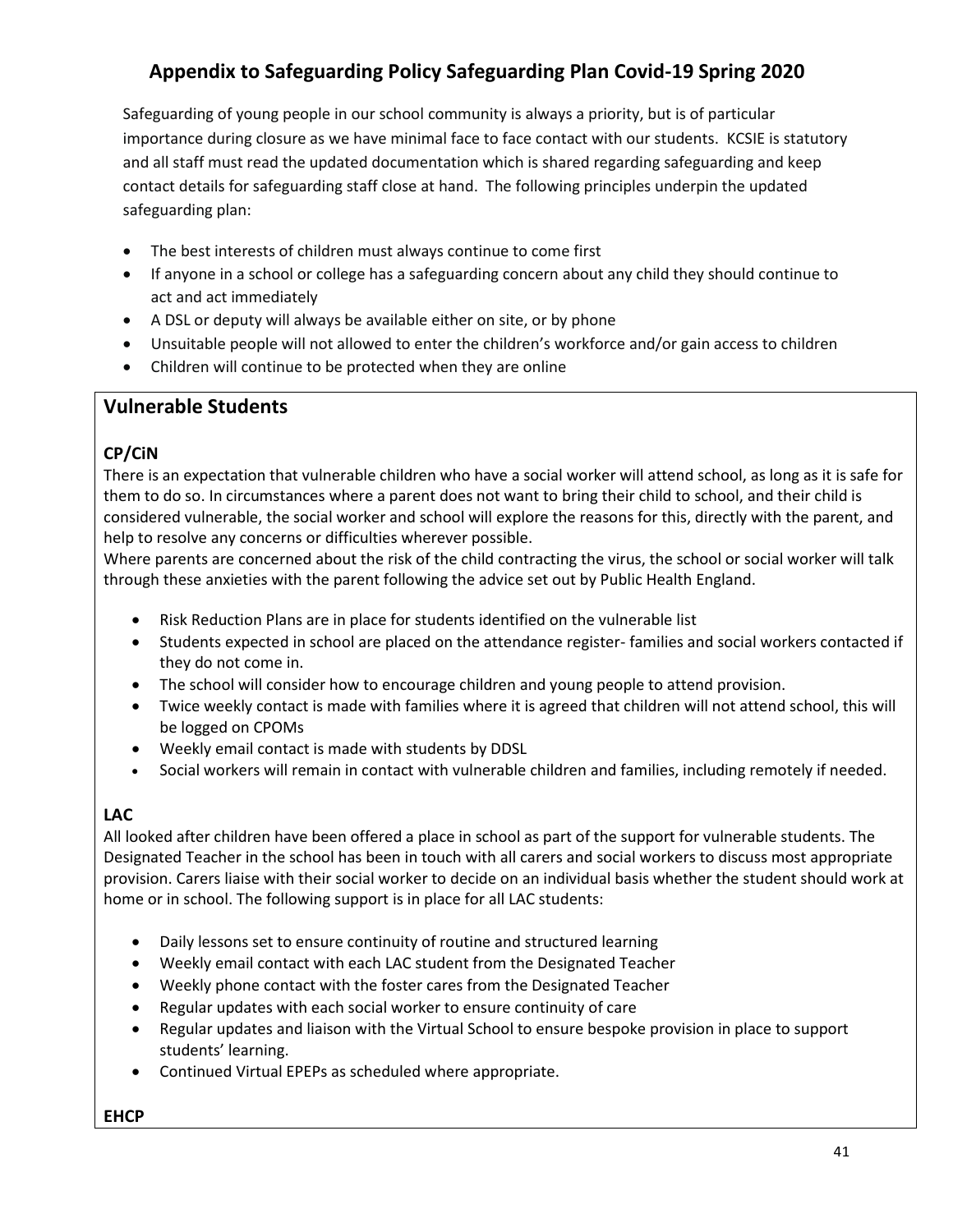All students with EHCPs have been offered a place in school as part of the support for vulnerable students. The SENCO/Assistant SENCO in the school has been in touch with all parents to discuss most appropriate provision and it is a joint decision, made on an individual basis whether the student should work at home or in school. The following support is in place for students with EHCPs:

- Daily lessons set to ensure continuity of routine and structured learning
- Differentiated work packs to ensure learning tasks are accessible where appropriate.
- Continuation of literacy intervention online where appropriate.
- Weekly email contact with each EHCP student from SENCO/Assistant SENCO
- Weekly email contact with the parents of students with EHCPs from SENCO/Assistant SENCO
- Continued Annual Reviews as scheduled where appropriate.

## **Young Carers**

It is accepted that many Young Carers will be a position whereby the person whom they care for may be being shielded and therefore will be unable to attend school, however where there is a requirement for a Young Carer to attend school this will be accommodated.

- Young Carers are contacted weekly by the Pastoral Leads parents/carers by phone and students by email, this is logged on G4S
- Support and signposting for emotional wellbeing is provided by Pastoral Leads
- KSDs monitor and discuss concerns with safeguarding staff

## **Vulnerable students/families (known)**

While the students and families who fall into this category may not be specifically identified for access to school during this time the school has a moral obligation to ensure that those students and families who we support day to day under normal circumstances continue to receive pastoral support as their needs are likely to be more, not less significant during this time.

- Pastoral leaders to make contact weekly
- Support for managing remote learning will be provided
- Support and signposting for wellbeing of student will be provided
- Pastoral lead will ensure that families have received FSM support if applicable
- Guidance and signposting for issues raised by parent/carers will be provided
- Referrals to other agencies will be made if appropriate
- KSDs will monitor and report any concerns to Line managers, or safeguarding as appropriate
- Hard copy work packs can be delivered if needed and appropriate

## **All students**

## **Safe and Well checks:**

The current unprecedented working environment and national situation is likely to raise new challenges for students and families and therefore for staff working to safeguard young people. The school has put in place a number of processes in order to check that our students are safe and well.

Staff may become concerned about a young person either from the tone or content of remote communications by email, Teams etc, or may notice that a student has not submitted work and does not seem to be engaging online.

• Safe and well checks carried out by tutors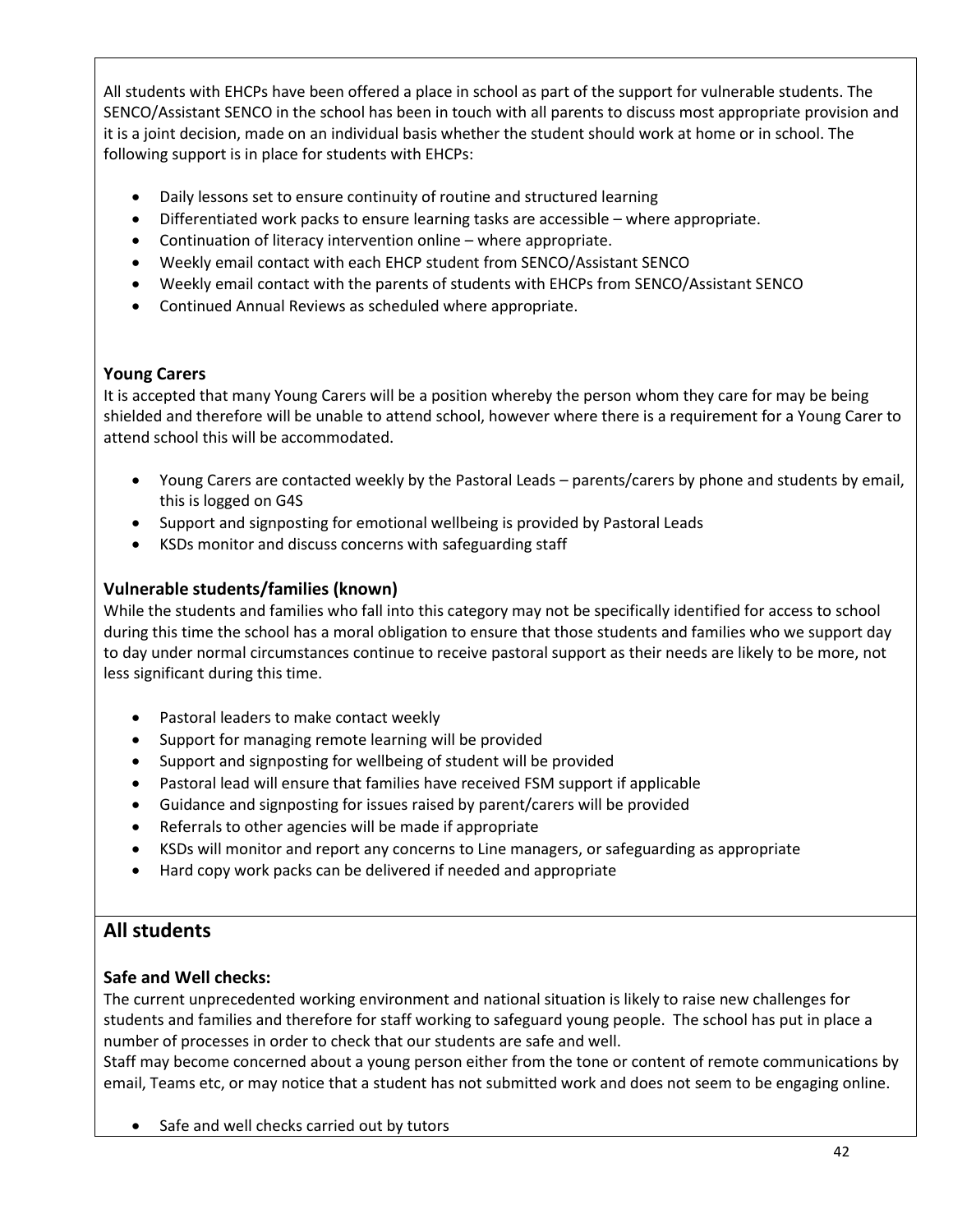- Subject staff will monitor attendance and report weekly any student who has not engaged with work
- All concerns regarding student wellbeing will be recorded all contact on CPOMS
- Pastoral Leads will undertake phone calls with parents for students identified through CPOMs to check that students are safe and well – school phones are provided for this. There is a written Process in place ( flowchart) to support PLs.
- In a very limited set of circumstances (for example, where the school has not been able to get through to a parent) it may be appropriate to make contact directly with a pupil using their own mobile phone if there is significant concern. This will be cleared with the DSL and if this is considered necessary, contact must not be 1:1 – two members of staff must be present on the call.
- Home Visits may be made if no contact can be made in order to ascertain that the student is safe and well– 2 members of staff will attend the address, they will travel separately, avoid contact, knock and put a compliment slip through door with pre-written message and will view the young person through windows if possible.
- Referral to Children's services will be made if required.

## **Remote online working:**

Remote working will mean that a range of platforms may be used to deliver content will be delivered in an 'asynchronous' way, this presents a number of new issues and challenges for staff and students. In order to ensure that staff and students are as safe as possible when working remotely the following measures are in place:

- All staff will continue to follow the school's code of conduct and ICT acceptable use policy.
- Staff will not undertake face to face or live lessons online.
- Students using school laptops have some virus protection
- Resources have been shared with parents/carers and students about using filters and parent controls on devices

## **Peer on peer abuse and online safety**

It is possible that there may be an increase of issues online, students will be reaching out virtually to connect and have social interactions, some of this interaction could be negative or even hurtful. There may be more opportunities for exploitation and sharing of inappropriate images as young people spend more time using computers, and perhaps are being allowed to use devices in bedrooms unmonitored.

- The school will remind students to use the 'Rub it out' button on the school website to report issues which will then be followed up by pastoral staff. Parents/cares will be made aware of issues that arise and offered support to monitor the concerns from home.
- Information will be shared with students and parents/carers on the school website to support good online etiquette and signpost to useful resources and sources of help and support.
- Students and Parents/carers will be reminded of the CEOP button on the school website.

## **Mental Health**

Negative experiences and distressing life events, such as the current circumstances, can affect the mental health of pupils and their parents. Where possible the school will provide support and signposting for help with concerns around mental health.

- Concerns raised by students/parents of a MH nature will be logged on CPOMs
- The pastoral team will continue to work with the counsellor and the EMHP to offer support in appropriate ways to students and families.